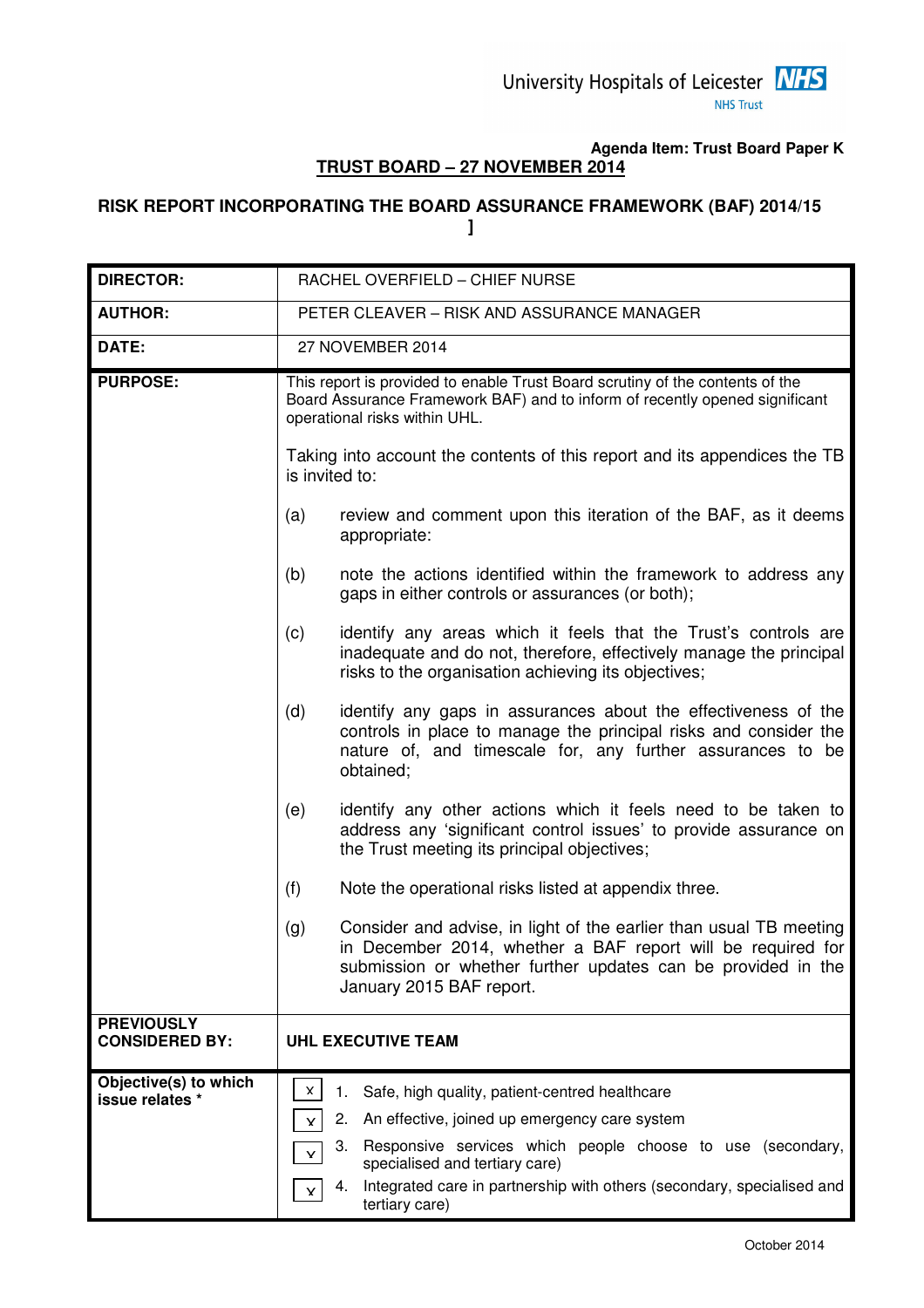|                                                                                                                               | Y.<br>5.<br>Enhanced reputation in research, innovation and clinical education<br>6.<br>Delivering services through a caring, professional, passionate and<br>Y<br>valued workforce<br>Y<br>7.<br>A clinically and financially sustainable NHS Foundation Trust<br>Enabled by excellent IM&T<br>8.<br>Y |  |  |  |  |
|-------------------------------------------------------------------------------------------------------------------------------|---------------------------------------------------------------------------------------------------------------------------------------------------------------------------------------------------------------------------------------------------------------------------------------------------------|--|--|--|--|
| Please explain any<br><b>Patient and Public</b><br>Involvement actions<br>taken or to be taken in<br>relation to this matter: | N/A                                                                                                                                                                                                                                                                                                     |  |  |  |  |
| Please explain the<br>results of any Equality<br>Impact assessment<br>undertaken in relation<br>to this matter:               | N/A                                                                                                                                                                                                                                                                                                     |  |  |  |  |
| <b>Risk Register/ Board</b><br><b>Assurance Framework *</b>                                                                   | <b>Board Assurance</b><br><b>Not</b><br><b>Organisational Risk</b><br>$\mathbf X$<br><b>Framework</b><br><b>Featured</b><br>Register                                                                                                                                                                    |  |  |  |  |
| <b>ACTION REQUIRED *</b><br>$X_{\mathcal{I}}$<br>For decision                                                                 | X<br>X<br>For information<br>For assurance                                                                                                                                                                                                                                                              |  |  |  |  |

**• We treat people how we would like to be treated • We do what we say we are going to do** 

**• We focus on what matters most • We are one team and we are best when we work together** 

 **We are passionate and creative in our work** 

**\*** tick applicable box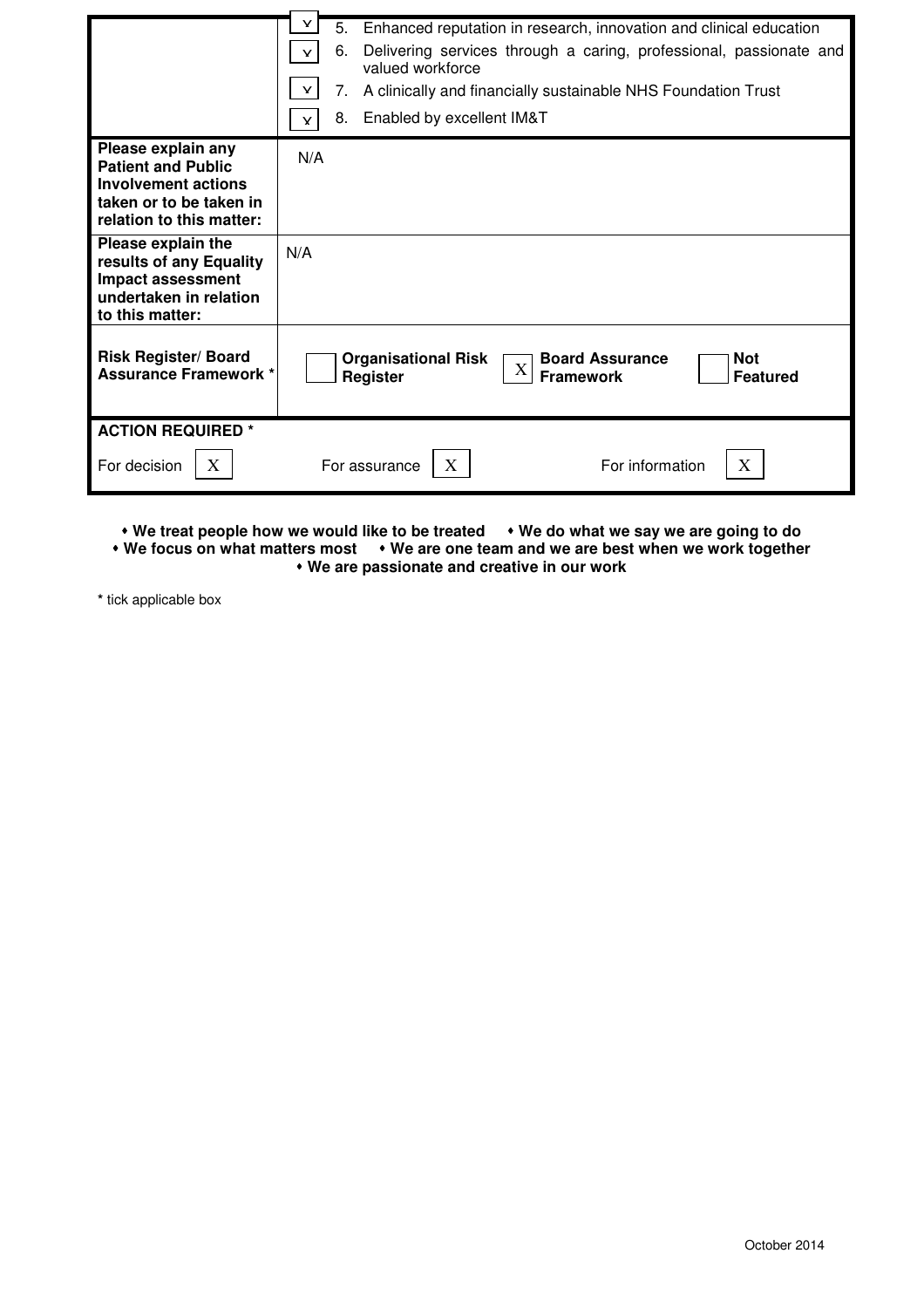# **UNIVERSITY HOSPITALS OF LEICESTER NHS TRUST**

**REPORT TO: TRUST BOARD DATE: 27th NOVEMBER 2014 REPORT BY: RACHEL OVERFIELD - CHIEF NURSE SUBJECT: UHL RISK REPORT INCORPORATING THE BOARD ASSURANCE FRAMEWORK (BAF) 2014/15** 

**-----------------------------------------------------------------------------------------------------------------** 

#### **1. INTRODUCTION**

- 1.1 This report provides the Trust Board (TB) with:
	- a) A copy of the UHL BAF and action tracker as of  $31<sup>st</sup>$  October 2014.
	- b) Notification of any new extreme or high risks opened during October 2014

# **2. BAF POSITION AS OF 30th SEPTEMBER 2014**

- 2.1 A copy of the 2014/15 BAF is attached at appendix one with changes since the previous version highlighted in red text. A copy of the BAF action tracker is attached at appendix two.
- 2.2 In relation to the BAF the TB is asked to note the following points:
	- a. Some updates to actions were not available at time of writing and these are listed in the table below. The UHL Risk and Assurance Manager (RAM) has arranged to meet with the newly appointed Director of Finance to discuss the BAF and an update of progress of those actions will be provided in the next iteration of the BAF.

| <b>Action No.</b> | <b>Executive Lead</b>                 | <b>Date</b><br>for<br>completion | <b>Comment</b>                          |
|-------------------|---------------------------------------|----------------------------------|-----------------------------------------|
| 3.1               | Operating<br>Chief<br>Officer (COO)   | September 2014                   |                                         |
| 19.5              | of<br><b>Director</b><br>Finance (DF) | October 2014                     | RAM to meet<br>with DF<br>on<br>2/12/14 |
| 19.6              | DF                                    | October 2014                     | RAM to meet<br>with DF on<br>2/12/14    |
| 19.8              | DF                                    | October 2014                     | RAM to meet<br>with DF on<br>2/12/14    |
| 19.11             | DF                                    | October 2014                     | RAM to meet<br>with DF on<br>2/12/14    |
| 20.1              | COO                                   | August 2014                      |                                         |

b. Action 5.1 has deteriorated to a red RAG rating on the action tracker due to the non-achievement of the admitted RTT trajectory.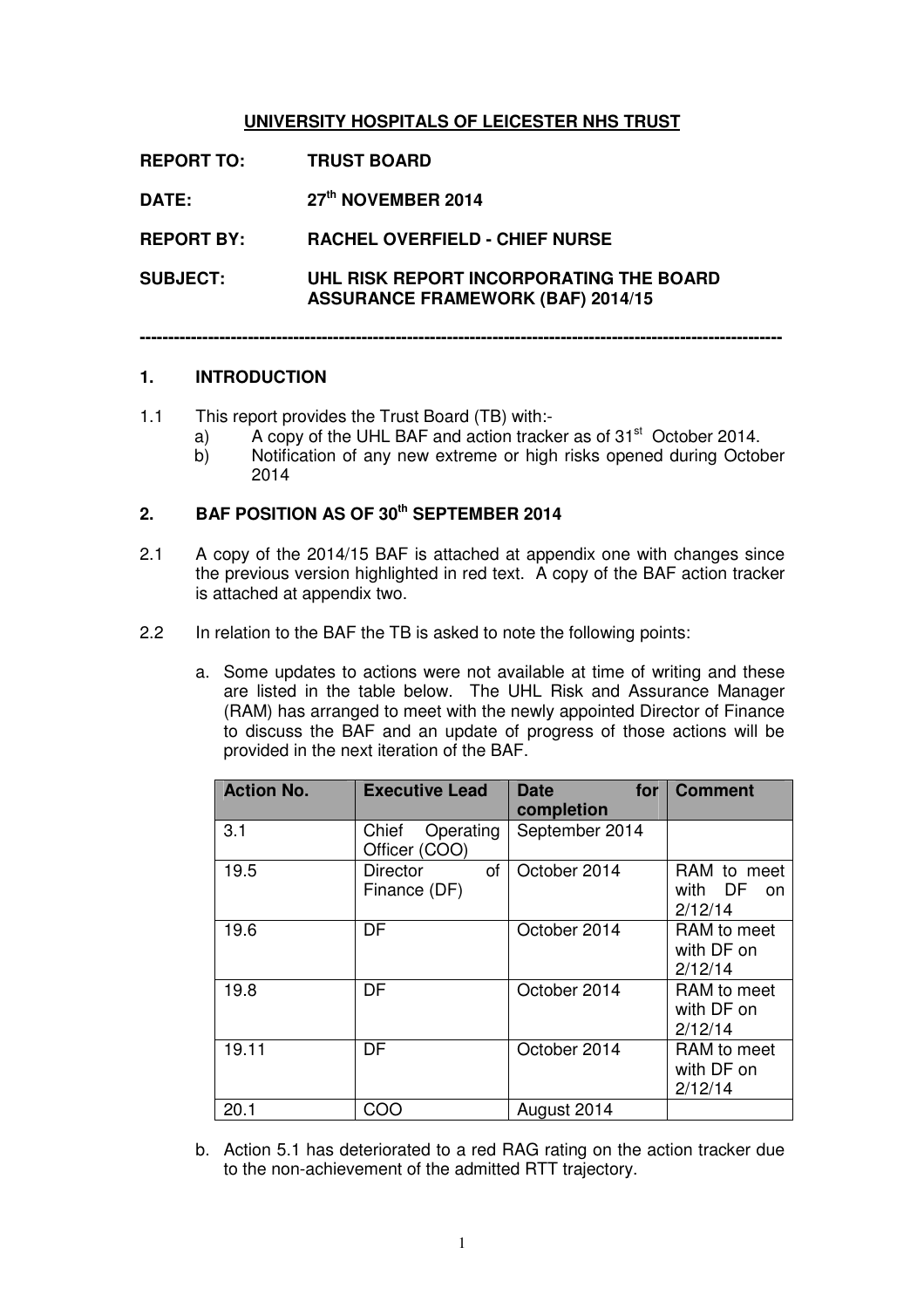- c. The deadline for completion for action 5.2 has been extended from October 2014 to March 2015 reflecting the fact that following receipt of the IST report into RTT backlogs the actions/ recommendations now have to be implemented.
- d. Action 10.1 has been removed at the request of the Director of Strategy (DS) as the action is already encompassed in a previous BAF entry.
- e. Completion of action 17.6 is delayed due to NHS England failing to publish benchmarking data in relation to Friends and Family test for staff.
- f. Completion of action 18.6 is delayed whilst a decision is awaited as to whether a member of the 'Foresight Partnership' should act as 'Board 'coach'.
- g. Actions associated with principal risk 19 have are now under the ownership of the newly appointed DF (see 2.2 a).
- h. There remains a gap in control associated with principal risk 21with no associated action(s). The risk owner (Director of Marketing and Communications) has previously advised that the action should be agreed between the DF and DS who have subsequently been asked to expedite the identification of the action(s) and advise the corporate risk team accordingly to enable in future iterations of the BAF.
- i. Principal risks 23 and 24 have no gaps in control or assurance identified and the TB is asked to consider revising the current risk score to the level of the target risk score (i.e. 15 to 9) unless further gaps and actions are identified.
- 2.3 It has previously been agreed that the monthly TB review of the BAF be structured so as to include all the principal risks relating to an individual strategic objective. The following objective is therefore submitted to this TB for discussion and review:

'Enhanced reputation in research, innovation and clinical education' (incorporating principal risks 11, 12, 13 and 14).

2.4 In light of the earlier than usual TB meeting in December there is a significantly shorter window for the executive team to provide the updates for the BAF and action tracker. The TB is therefore asked to consider and advise whether there is a requirement for a BAF report to the December TB meeting or whether updates for November and December should be incorporated in the January 2015 BAF report.

# **3. EXTREME AND HIGH RISK REPORT.**

.

3.1 To assist the TB in maintaining awareness of current operational risks scoring 15 or above (i.e. 'high' or 'extreme' risks), the TB is asked to note that three new high risks have opened during October 2014, as listed in the table overleaf. A full description for each of these risks is included at appendix three, for information purposes.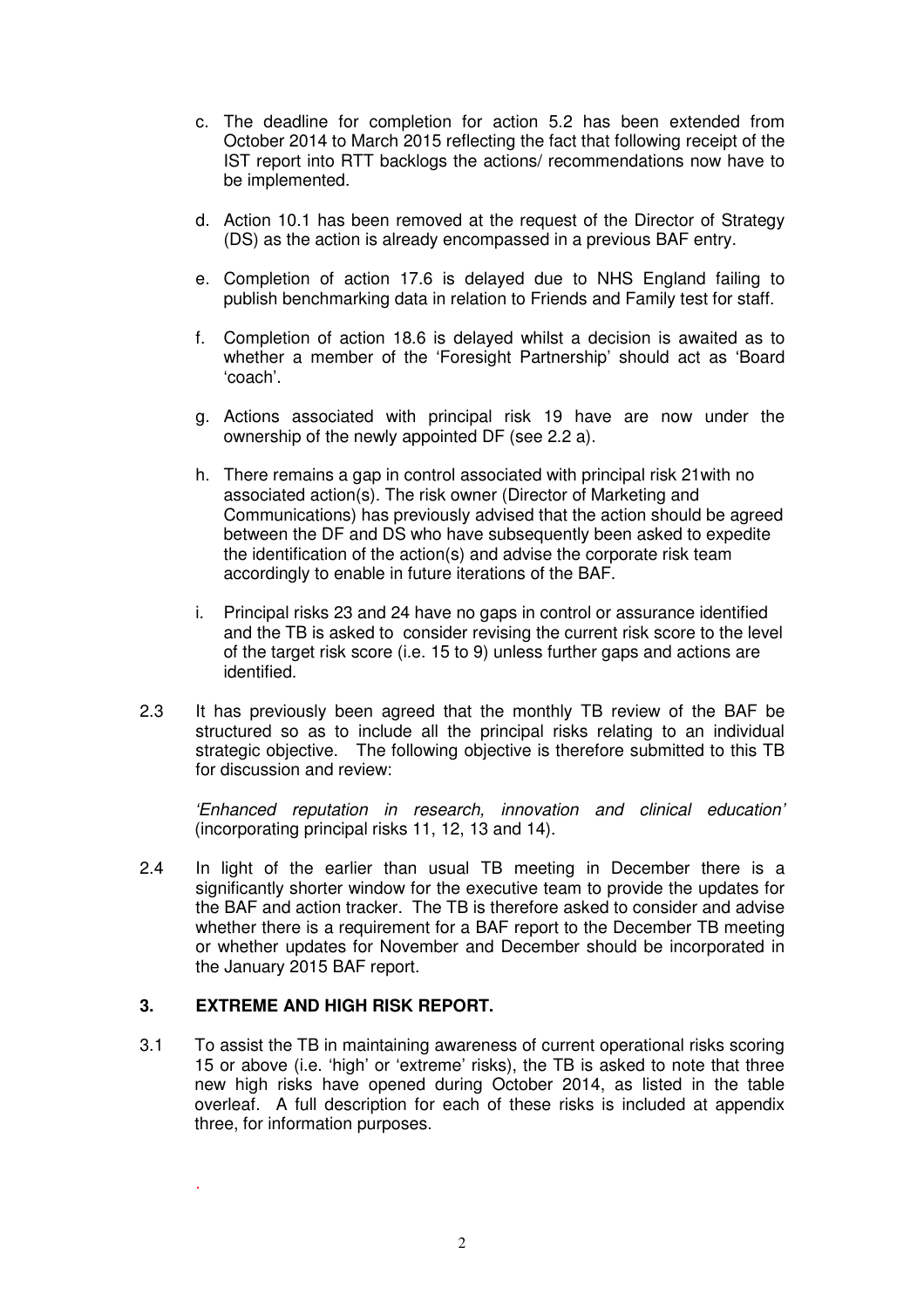| <b>Risk</b><br>ID | <b>Risk Title</b>                                                                                                                  | <b>Risk</b><br><b>Score</b> | CMG/<br><b>Directorate</b>                 |
|-------------------|------------------------------------------------------------------------------------------------------------------------------------|-----------------------------|--------------------------------------------|
| 2424              | There is a risk the process of manual top-up<br>epidurals in maternity at the LRI could impact on<br>safety and quality of service | 20                          | Women's &<br>Children's                    |
| 2388              | There is risk of delivering a poor and potentially<br>unsafe service to patients presenting in ED with<br>mental health conditions | 16                          | Emergency<br>and<br>Specialist<br>Medicine |
| 2426              | Compromised safety for patients with complex<br>nutritional requirements                                                           | 15                          | Clinical<br>Support and<br>Imaging         |

#### **4. RECOMMENDATIONS**

- 4.1 Taking into account the contents of this report and its appendices the TB is invited to:
	- (a) review and comment upon this iteration of the BAF, as it deems appropriate:
	- (b) note the actions identified within the framework to address any gaps in either controls or assurances (or both);
	- (c) identify any areas which it feels that the Trust's controls are inadequate and do not, therefore, effectively manage the principal risks to the organisation achieving its objectives;
	- (d) identify any gaps in assurances about the effectiveness of the controls in place to manage the principal risks and consider the nature of, and timescale for, any further assurances to be obtained;
	- (e) identify any other actions which it feels need to be taken to address any 'significant control issues' to provide assurance on the Trust meeting its principal objectives;
	- (f) Note the operational risks listed at appendix three.
	- (g) Consider and advise, in light of the earlier than usual TB meeting in December 2014, whether a BAF report will be required for submission or whether further updates can be provided in the January 2015 BAF report.

Peter Cleaver, Risk and Assurance Manager, 20 November 2014.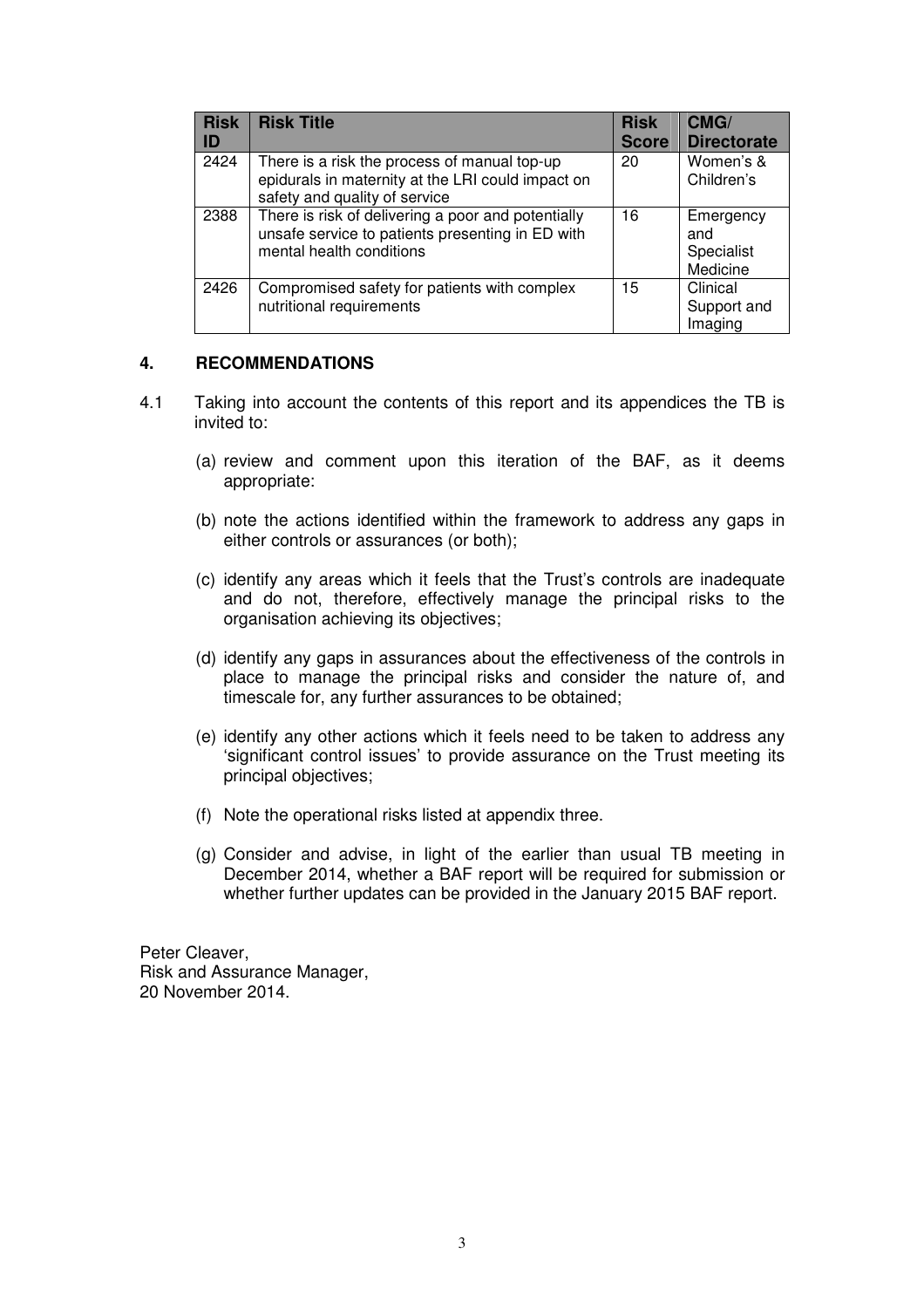# UHL BOARD ASSURANCE FRAMEWORK 2014/15

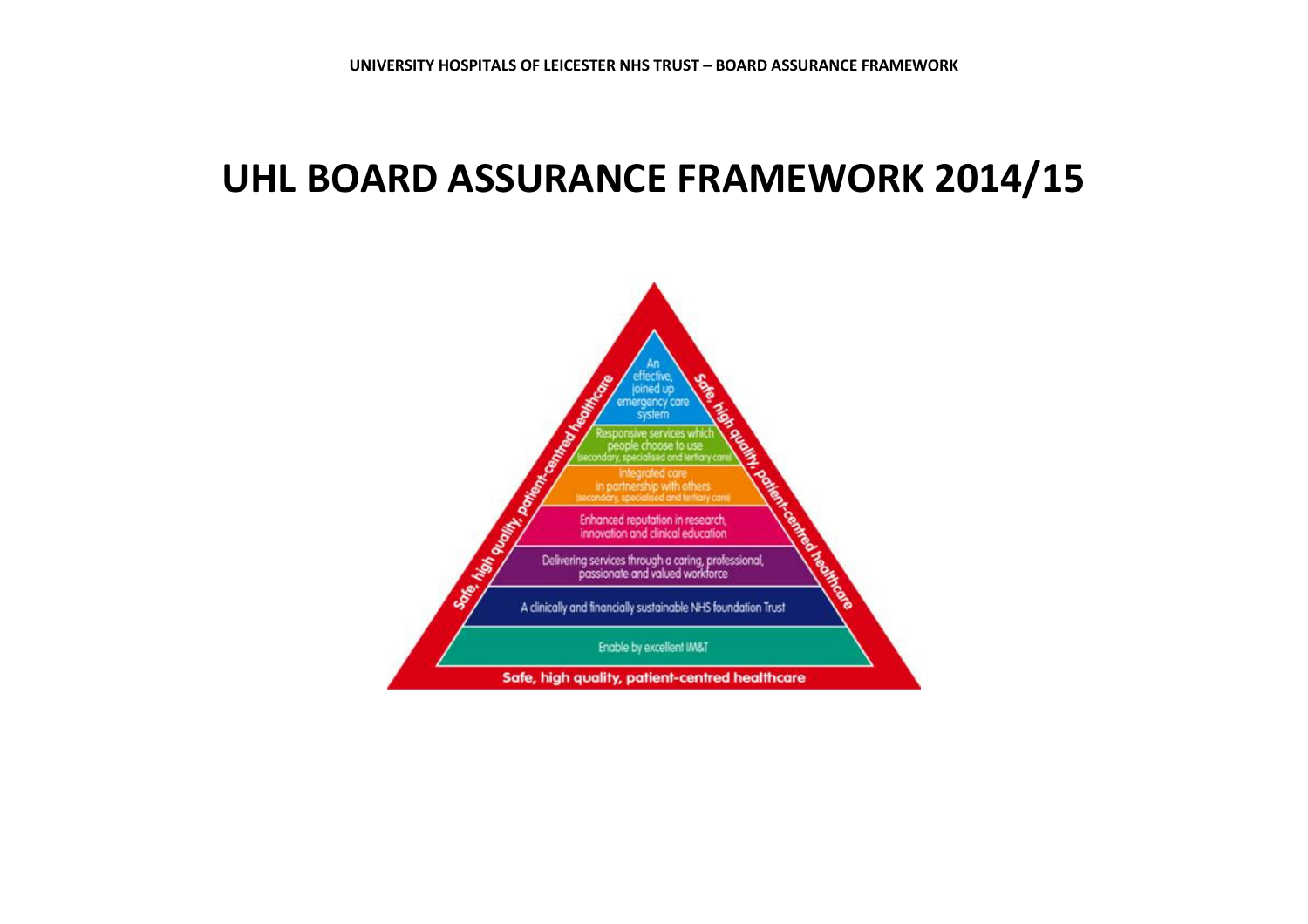#### STRATEGIC OBJECTIVES

| <b>Objective</b> | <b>Description</b>                                                                           | <b>Objective Owner(s)</b>                                                                 |
|------------------|----------------------------------------------------------------------------------------------|-------------------------------------------------------------------------------------------|
| a                | Safe, high quality, patient centred healthcare                                               | <b>Chief Nurse</b>                                                                        |
| b                | An effective, joined up emergency care system                                                | <b>Chief Operating Officer</b>                                                            |
| C                | Responsive services which people choose to use (secondary, specialised<br>and tertiary care) | Director of Strategy / Chief Operating Officer/ Director of Marketing &<br>Communications |
| d                | Integrated care in partnership with others (secondary, specialised and<br>tertiary care)     | Director of Strategy                                                                      |
| e                | Enhanced reputation in research, innovation and clinical education                           | <b>Medical Director</b>                                                                   |
|                  | Delivering services through a caring, professional, passionate and valued<br>workforce       | Director of Human Resources                                                               |
| g                | A clinically and financially sustainable NHS Foundation Trust                                | Director of Finance                                                                       |
| h                | Enabled by excellent IM&T                                                                    | Chief Executive / Chief Information Officer                                               |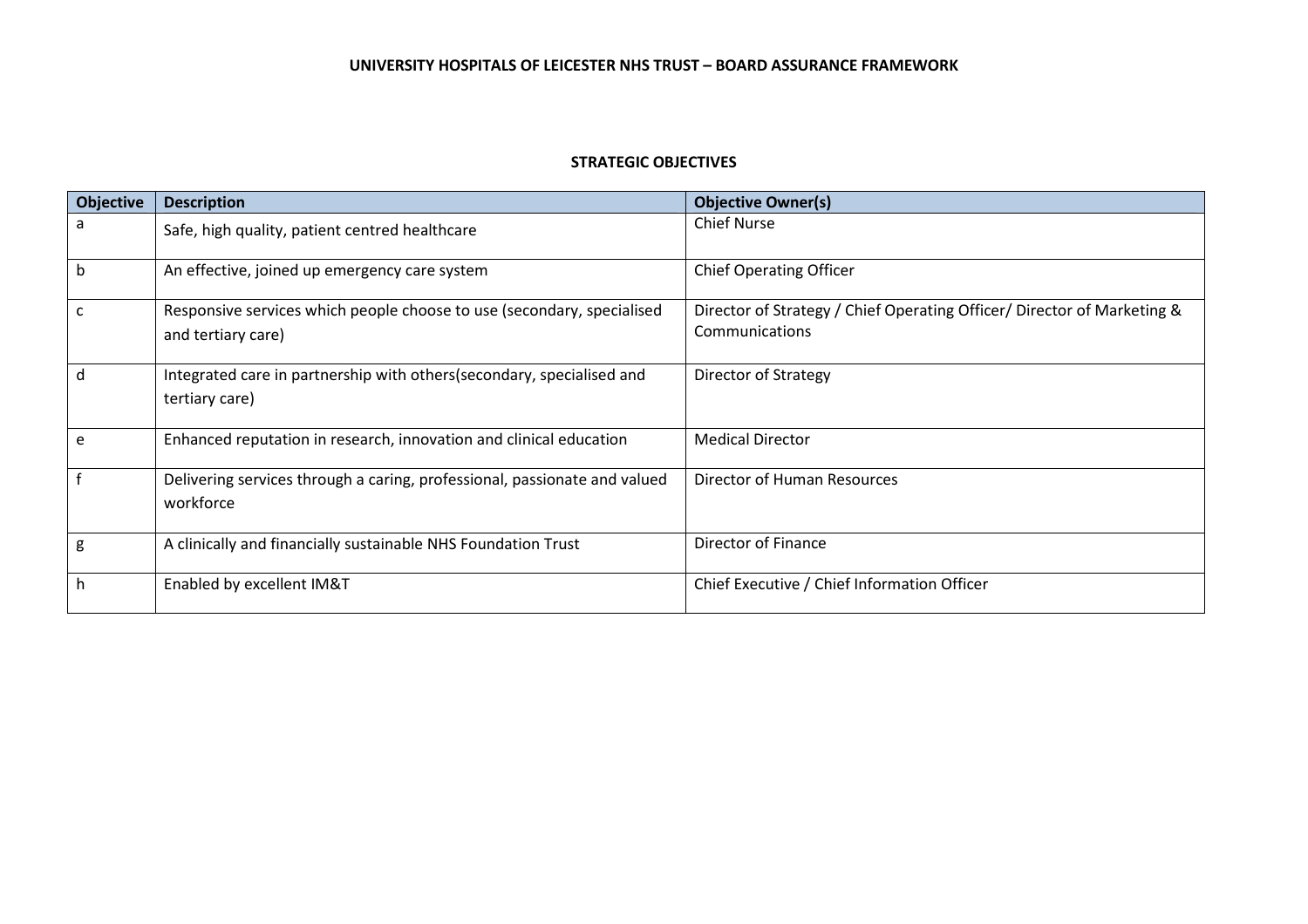#### PERIOD: OCTOBER 2014

| <b>Risk</b><br>No. | Link to objective                                 | <b>Risk Description</b>                                                            | owner<br><b>Risk</b> | Score<br>Current | Score<br>Target  |
|--------------------|---------------------------------------------------|------------------------------------------------------------------------------------|----------------------|------------------|------------------|
| 1.                 | Safe, high quality, patient<br>centred healthcare | Lack of progress in implementing UHL Quality Commitment.                           | <b>CN</b>            | 12               | $\overline{8}$   |
| 2.                 | An effective joined up                            | Failure to implement LLR emergency care improvement plan.                          | COO                  | 16               | $6\phantom{1}$   |
| 3.                 | emergency care system                             | Failure to effectively implement UHL Emergency Care quality programme              | COO                  | 16               | 6 <sup>1</sup>   |
| 4.                 |                                                   | Delay in the approval of the Emergency Floor Business Case.                        | <b>MD</b>            | 12               | $6\phantom{1}$   |
| 5.                 | Responsive services which                         | Failure to deliver RTT improvement plan.                                           | COO                  | $\overline{9}$   | $6\phantom{1}$   |
| 6.                 | people choose to use                              | Failure to achieve effective patient and public involvement                        | <b>DMC</b>           | 12               | $\overline{8}$   |
| 7.                 | (secondary, specialised and<br>tertiary care)     | Failure to effectively implement Better Care together (BCT) strategy.              | <b>DS</b>            | 12               | $\overline{8}$   |
| 8.                 |                                                   | Failure to respond appropriately to specialised service specification.             | <b>DS</b>            | 15               | $\overline{8}$   |
|                    | Integrated care in partnership                    | Failure to effectively implement Better Care together (BCT) strategy.(See 7 above) | <b>DS</b>            |                  |                  |
| 9.                 | with others (secondary,                           | Failure to implement network arrangements with partners.                           | <b>DS</b>            | $\overline{8}$   | $6 \overline{6}$ |
| 10.                | specialised and tertiary care)                    | Failure to develop effective partnership with primary care and LPT.                | <b>DS</b>            | 12               | $\overline{8}$   |
| 11.                | Enhanced reputation in                            | Failure to meet NIHR performance targets.                                          | <b>MD</b>            | 6 <sup>1</sup>   | $6\overline{6}$  |
| 12.                | research, innovation and                          | Failure to retain BRU status.                                                      | <b>MD</b>            | 6                | 6                |
| 13.                | clinical education                                | Failure to provide consistently high standards of medical education.               | <b>MD</b>            | $\overline{9}$   | 4                |
| 14.                |                                                   | Lack of effective partnerships with universities.                                  | <b>MD</b>            | 6                | $6\overline{6}$  |
| 15.                | Delivering services through a                     | Failure to adequately plan workforce needs of the Trust.                           | <b>DHR</b>           | 12               | $\overline{8}$   |
| 16.                | caring, professional,                             | Inability to recruit and retain staff with appropriate skills.                     | <b>DHR</b>           | 12               | $\overline{8}$   |
| 17.                | passionate and valued<br>workforce                | Failure to improve levels of staff engagement.                                     | <b>DHR</b>           | 9                | 6                |
| 18                 | A clinically and financially                      | Lack of effective leadership capacity and capability                               | <b>DHR</b>           | 9                | $6\overline{6}$  |
| 19                 | sustainable NHS Foundation<br>Trust               | Failure to deliver the financial strategy (including CIP).                         | DF                   | 15               | 10               |
| 20                 |                                                   | Failure to deliver internal efficiency and productivity improvements.              | COO                  | 16               | $6\phantom{1}$   |
| 21.                |                                                   | Failure to maintain effective relationships with key stakeholders                  | <b>DMC</b>           | 15               | 10               |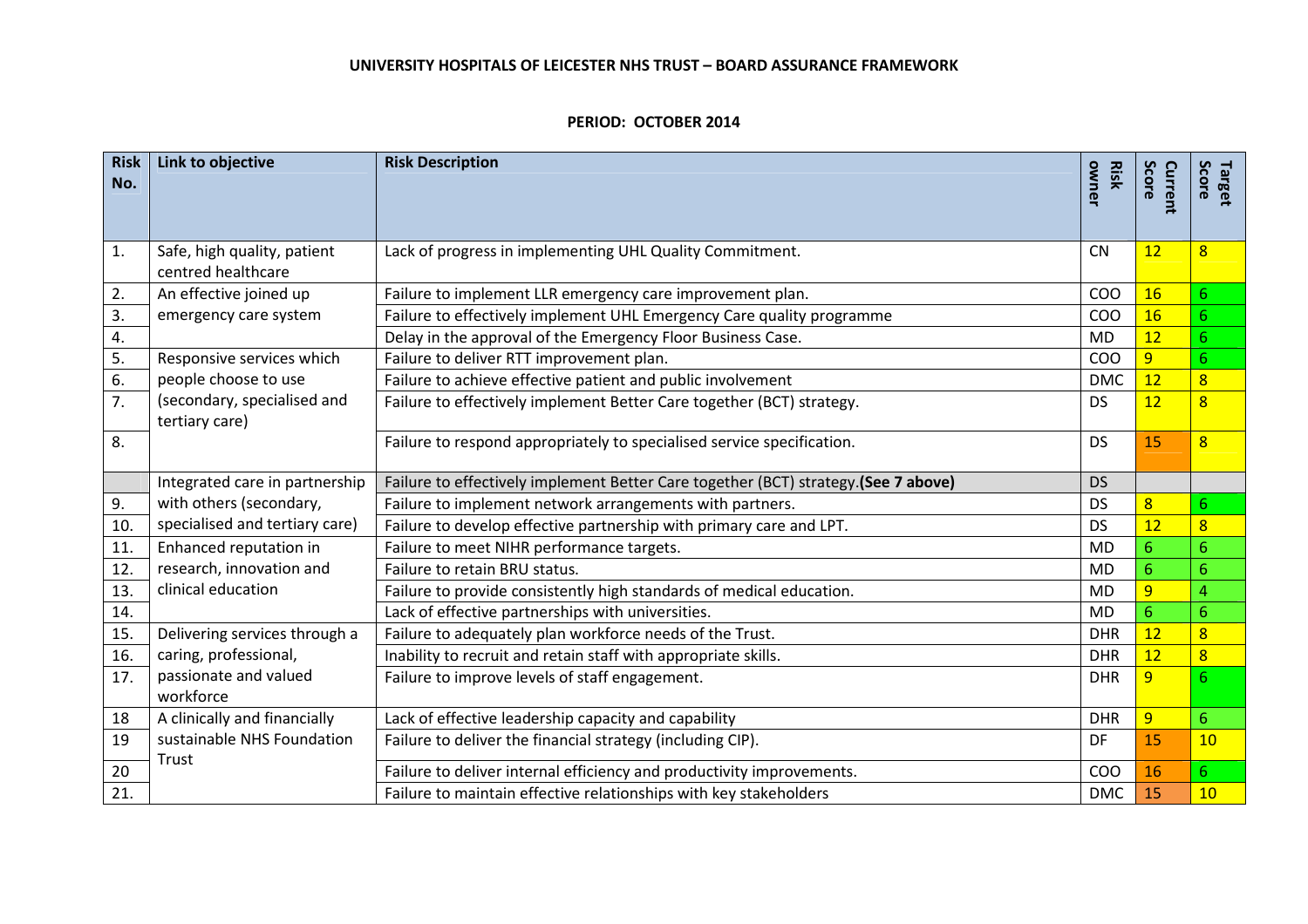| $L_{\sim}$ |                           | Failure to deliver service and site reconfiguration programme and maintain the estate effectively. | DS         |  |
|------------|---------------------------|----------------------------------------------------------------------------------------------------|------------|--|
| ، پ ک      | Enabled by excellent IM&T | Failure to effectively implement EPR programme.                                                    | <b>CIO</b> |  |
| -24.       |                           | Failure to implement the IM&T strategy and key projects effectively                                | <b>CIO</b> |  |

# BAF Consequence and Likelihood Descriptors:

| Impact/Consequence |               | Likelihood                                                                                                            |                |                       |
|--------------------|---------------|-----------------------------------------------------------------------------------------------------------------------|----------------|-----------------------|
| 5                  | Extreme       | Catastrophic effect upon the objective, making it unachievable                                                        | 5              | Almost Certain (81%+) |
| 4                  | Major         | Significant effect upon the objective, thus making it extremely difficult/<br>costly to achieve                       | 4              | Likely (61% - 80%)    |
| 3                  | Moderate      | Evident and material effect upon the objective, thus making it achievable<br>only with some moderate difficulty/cost. | 3              | Possible (41% - 60%)  |
| 2                  | Minor         | Small, but noticeable effect upon the objective, thus making it achievable<br>with some minor difficulty/cost.        | $\overline{2}$ | Unlikely (20% - 40%)  |
|                    | Insignificant | Negligible effect upon the achievement of the objective.                                                              | 1              | Rare (Less than 20%)  |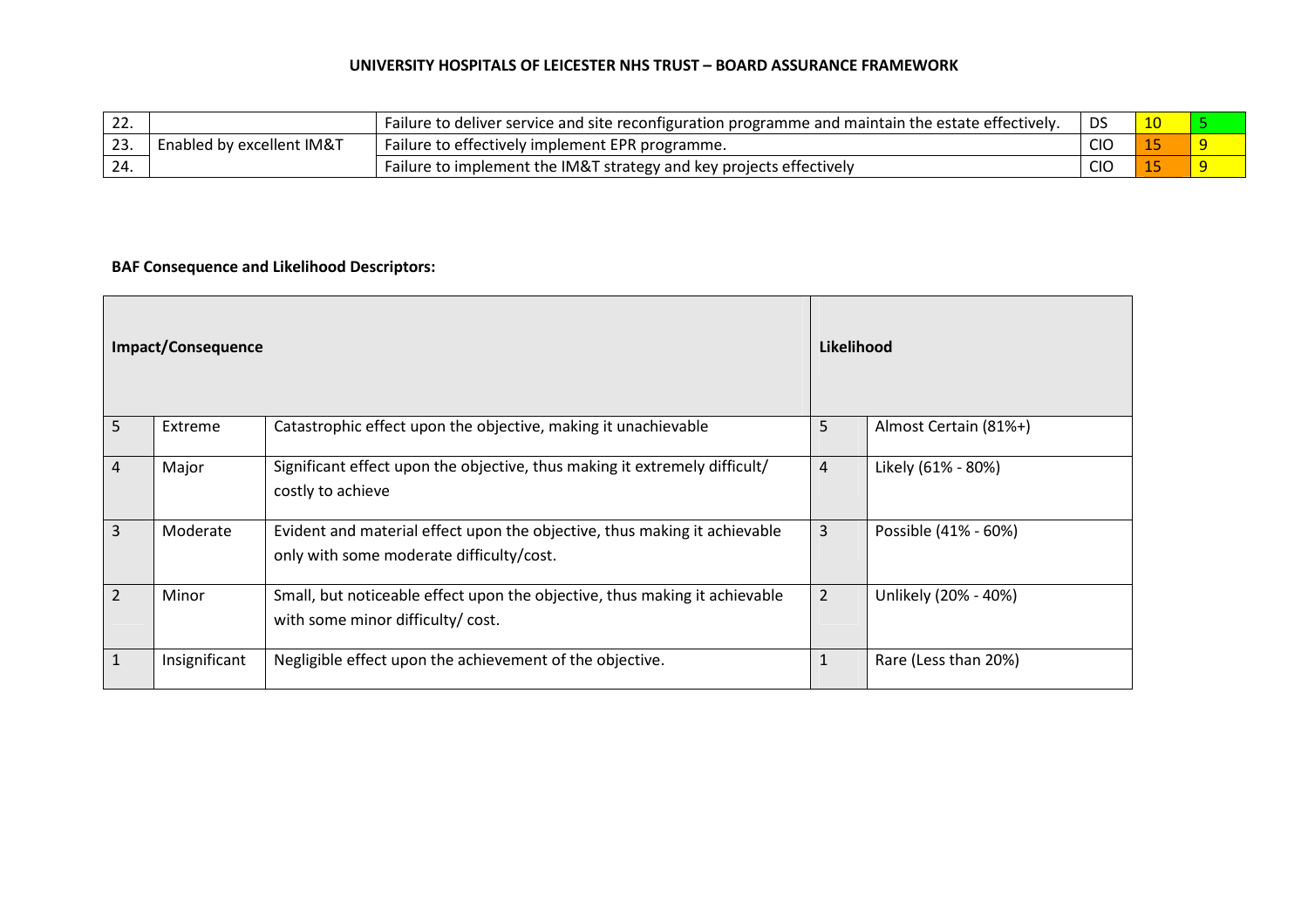| Principal risk 1                                                                                             | Lack of progress in implementing UHL Quality Commitment.                                                                            |                                                                                                                                                                                                                     | Overall level of risk to the achievement of the<br>objective |                                                                                                                                                                                                      | <b>Current score</b><br>$4 \times 3 = 12$ |                                     | <b>Target score</b><br>$4 \times 2 = 8$ |  |  |
|--------------------------------------------------------------------------------------------------------------|-------------------------------------------------------------------------------------------------------------------------------------|---------------------------------------------------------------------------------------------------------------------------------------------------------------------------------------------------------------------|--------------------------------------------------------------|------------------------------------------------------------------------------------------------------------------------------------------------------------------------------------------------------|-------------------------------------------|-------------------------------------|-----------------------------------------|--|--|
| <b>Executive Risk</b><br>Lead(s)                                                                             | <b>Chief Nurse</b>                                                                                                                  |                                                                                                                                                                                                                     |                                                              |                                                                                                                                                                                                      |                                           |                                     |                                         |  |  |
| Link to strategic<br>objectives                                                                              |                                                                                                                                     | Provide safe, high quality, patient centred healthcare                                                                                                                                                              |                                                              |                                                                                                                                                                                                      |                                           |                                     |                                         |  |  |
| Key Controls (What control measures or systems are in place to assist<br>secure delivery of the objective)   |                                                                                                                                     | Assurance Source (Provide examples of recent<br>reports considered by Board or committee where<br>delivery of the objectives is discussed and where<br>the board can gain evidence that controls are<br>effective). |                                                              | Gaps in Assurance (a)/<br>Control (c)<br>(i.e. What are we not<br>doing - What gaps in<br>systems, controls and<br>assurance have been<br>identified)                                                |                                           | <b>Actions to Address</b><br>Gaps   | Timescale/<br><b>Action</b><br>Owner    |  |  |
| Corporate leads agreed for each goal and identified leads for each<br>work stream of the Quality Commitment. |                                                                                                                                     | Q&P Report.<br>Reports to EQB and QAC.                                                                                                                                                                              |                                                              |                                                                                                                                                                                                      |                                           |                                     |                                         |  |  |
|                                                                                                              | KPIs agreed for all parts of the Quality Commitment.                                                                                | Reports to EQB and QAC based on key<br>outcome/KPIs.                                                                                                                                                                |                                                              |                                                                                                                                                                                                      |                                           |                                     |                                         |  |  |
| Clear work plans agreed for all parts of the Quality Commitment.                                             |                                                                                                                                     | Action plans reviewed regularly at EQB and annually<br>reported to QAC.<br>Annual reports produced.                                                                                                                 |                                                              | (c) Two elements of the<br>LLR mortality review<br>(i.e. 'discharge letters'<br>and 'clerking<br>documentation') are<br>not included in the<br>current iteration of the<br><b>Quality Commitment</b> |                                           | To be included<br>'mid-term into QC | November<br>2014                        |  |  |
| support.                                                                                                     | Committee structure is in place to oversee delivery of key work<br>streams - led by appropriate senior individuals with appropriate | Regular committee reports.<br>Annual reports.<br>Achievement of KPIs.                                                                                                                                               |                                                              | No gaps identified                                                                                                                                                                                   |                                           |                                     |                                         |  |  |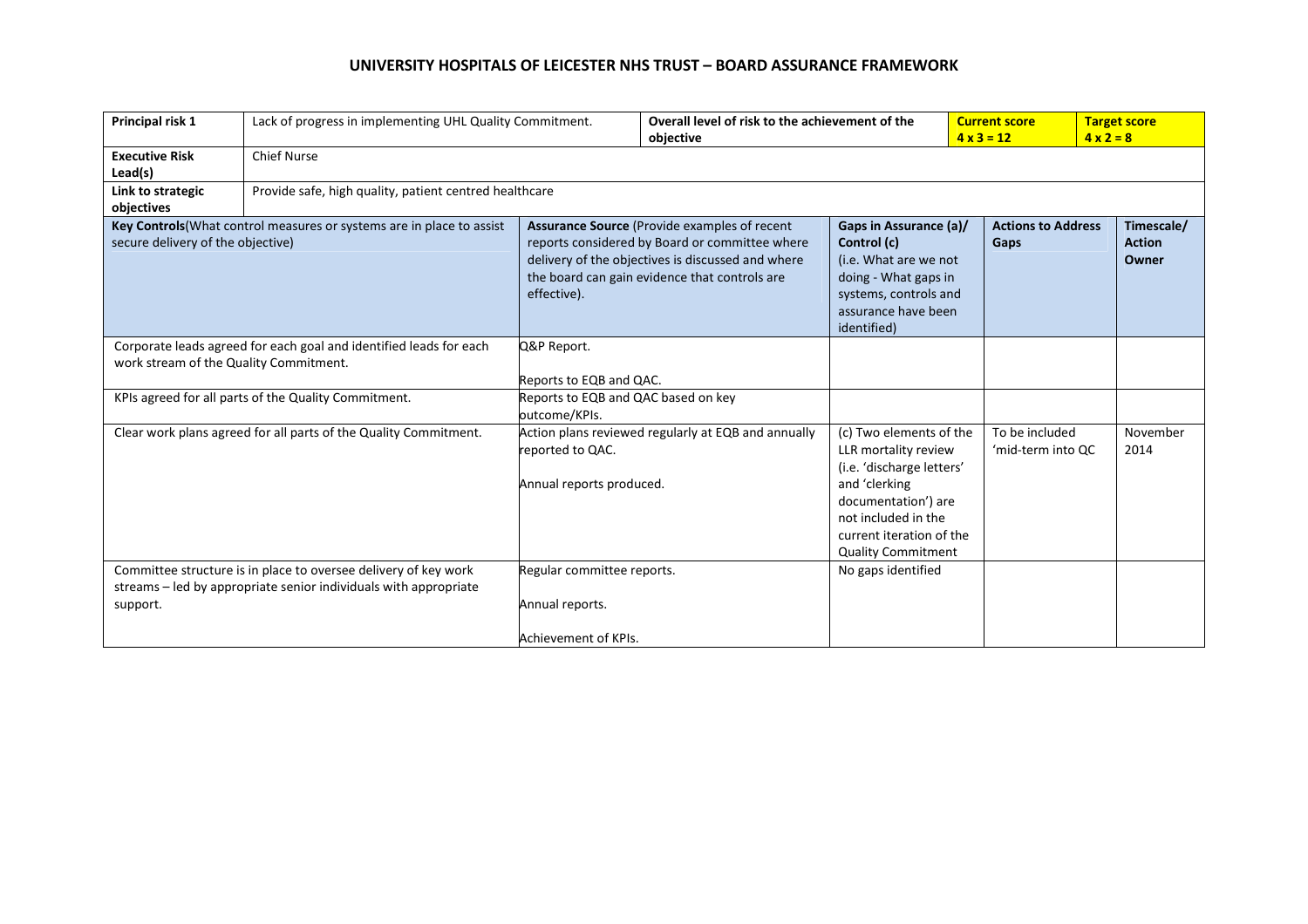| <b>Principal risk 2</b>           | Failure to implement LLR emergency care improvement plan.             |                                                  | Overall level of risk to the achievement of the<br>objective                                                                                                                                         |                                                                                                                                                       |                                                                                                                                                               | <b>Target score</b><br>$3x2=6$       |  |  |  |
|-----------------------------------|-----------------------------------------------------------------------|--------------------------------------------------|------------------------------------------------------------------------------------------------------------------------------------------------------------------------------------------------------|-------------------------------------------------------------------------------------------------------------------------------------------------------|---------------------------------------------------------------------------------------------------------------------------------------------------------------|--------------------------------------|--|--|--|
| <b>Executive Risk</b><br>Lead(s)  | <b>Chief Operating Officer</b>                                        |                                                  |                                                                                                                                                                                                      |                                                                                                                                                       |                                                                                                                                                               |                                      |  |  |  |
| Link to strategic<br>objectives   | An effective joined up emergency care system                          |                                                  |                                                                                                                                                                                                      |                                                                                                                                                       |                                                                                                                                                               |                                      |  |  |  |
| secure delivery of the objective) | Key Controls (What control measures or systems are in place to assist | effective).                                      | Assurance Source (Provide examples of recent<br>reports considered by Board or committee where<br>delivery of the objectives is discussed and where<br>the board can gain evidence that controls are | Gaps in Assurance (a)/<br>Control (c)<br>(i.e. What are we not<br>doing - What gaps in<br>systems, controls and<br>assurance have been<br>identified) | <b>Actions to Address</b><br>Gaps                                                                                                                             | Timescale/<br><b>Action</b><br>Owner |  |  |  |
| with named sub groups             | Establishment of emergency care delivery and improvement group        | week.<br>LLR steering group actions.             | Meetings are minuted with actions circulated each<br>Trust Board emergency care report references the                                                                                                | (C) Emergency<br>admissions are not<br>reducing<br>(C) Discharges are not<br>increasing and delayed<br>discharge rate has not<br>changed              | <b>Review</b><br>effectiveness of<br>specific LLR<br>improvement<br>actions to deliver a<br>reduction in<br>admissions and<br>increase in<br>discharges (2.4) | <b>LLR MD</b><br>review Dec<br>2014  |  |  |  |
|                                   | Appointment of Dr Ian Sturgess to work across the health economy      | and UHL COO.<br>Dr Sturgess attends Trust Board. | Weekly meetings between Dr Sturgess, UHL CEO                                                                                                                                                         | (C) IS's time with the<br>health economy<br>finishes in mid-<br>November 2014                                                                         | Arrangements for<br>IS to return for a<br>two week period in<br>January 2015 (2.5)                                                                            | <b>Jan 2015</b><br><b>RM</b>         |  |  |  |
| Allocation of winter monies       |                                                                       | in the LLR steering group                        | Allocation of winter monies is regularly discussed                                                                                                                                                   | <b>None</b>                                                                                                                                           | N/A                                                                                                                                                           |                                      |  |  |  |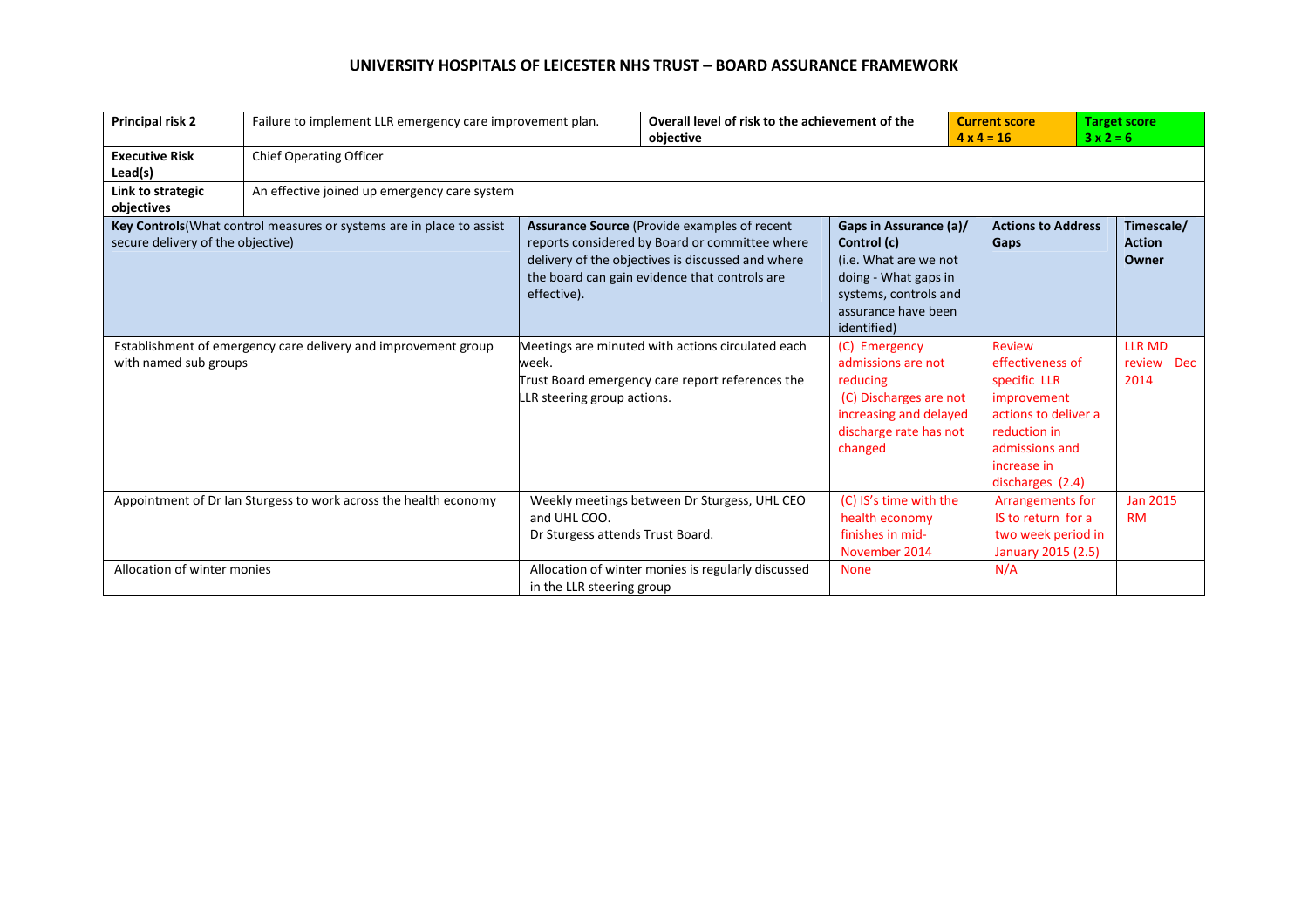| Principal risk 3                  | Failure to effectively implement UHL Emergency Care quality<br>programme.                                                                                                                                                                                | Overall level of risk to the achievement of the<br>objective |                                                                                                                                                                                                              | <b>Current score</b><br>$4 \times 4 = 16$                                                                                                             | $3x2=6$ | <b>Target score</b>                                                                              |                                      |  |
|-----------------------------------|----------------------------------------------------------------------------------------------------------------------------------------------------------------------------------------------------------------------------------------------------------|--------------------------------------------------------------|--------------------------------------------------------------------------------------------------------------------------------------------------------------------------------------------------------------|-------------------------------------------------------------------------------------------------------------------------------------------------------|---------|--------------------------------------------------------------------------------------------------|--------------------------------------|--|
| <b>Executive Risk</b><br>Lead(s)  | <b>Chief Operating Officer</b>                                                                                                                                                                                                                           |                                                              |                                                                                                                                                                                                              |                                                                                                                                                       |         |                                                                                                  |                                      |  |
| Link to strategic<br>objectives   |                                                                                                                                                                                                                                                          | An effective joined up emergency care system                 |                                                                                                                                                                                                              |                                                                                                                                                       |         |                                                                                                  |                                      |  |
| secure delivery of the objective) | Key Controls (What control measures or systems are in place to assist                                                                                                                                                                                    | effective).                                                  | <b>Assurance Source (Provide examples of recent)</b><br>reports considered by Board or committee where<br>delivery of the objectives is discussed and where<br>the board can gain evidence that controls are | Gaps in Assurance (a)/<br>Control (c)<br>(i.e. What are we not<br>doing - What gaps in<br>systems, controls and<br>assurance have been<br>identified) | Gaps    | <b>Actions to Address</b>                                                                        | Timescale/<br><b>Action</b><br>Owner |  |
|                                   | Emergency care action team meeting has been remodelled as the<br>'emergency quality steering group' (EQSG) chaired by CEO and<br>significant clinical presence in the group. Four sub groups are chaired<br>by three senior consultants and chief nurse. | out of the EQSG meeting.                                     | Trust Board are sighted on actions and plans coming                                                                                                                                                          | (C) Progress has been<br>made with actions<br>outside of ED and we<br>now need to see the<br>same level of progress<br>inside it                      |         | Subgroup to focus<br>on the front end of<br>the pathway to<br>ensure progress<br>within ED (3.1) | Sep 2014<br>COO                      |  |
|                                   | Reworked emergency plans are focussing on the new dashboard with<br>clear KPIs which indicates which actions are working and which aren't                                                                                                                |                                                              | Dashboard goes to EQSG and Trust Board                                                                                                                                                                       | (C) ED performance<br>against national<br>standards                                                                                                   | As 3.1  |                                                                                                  | Sep 2014<br>CO <sub>O</sub>          |  |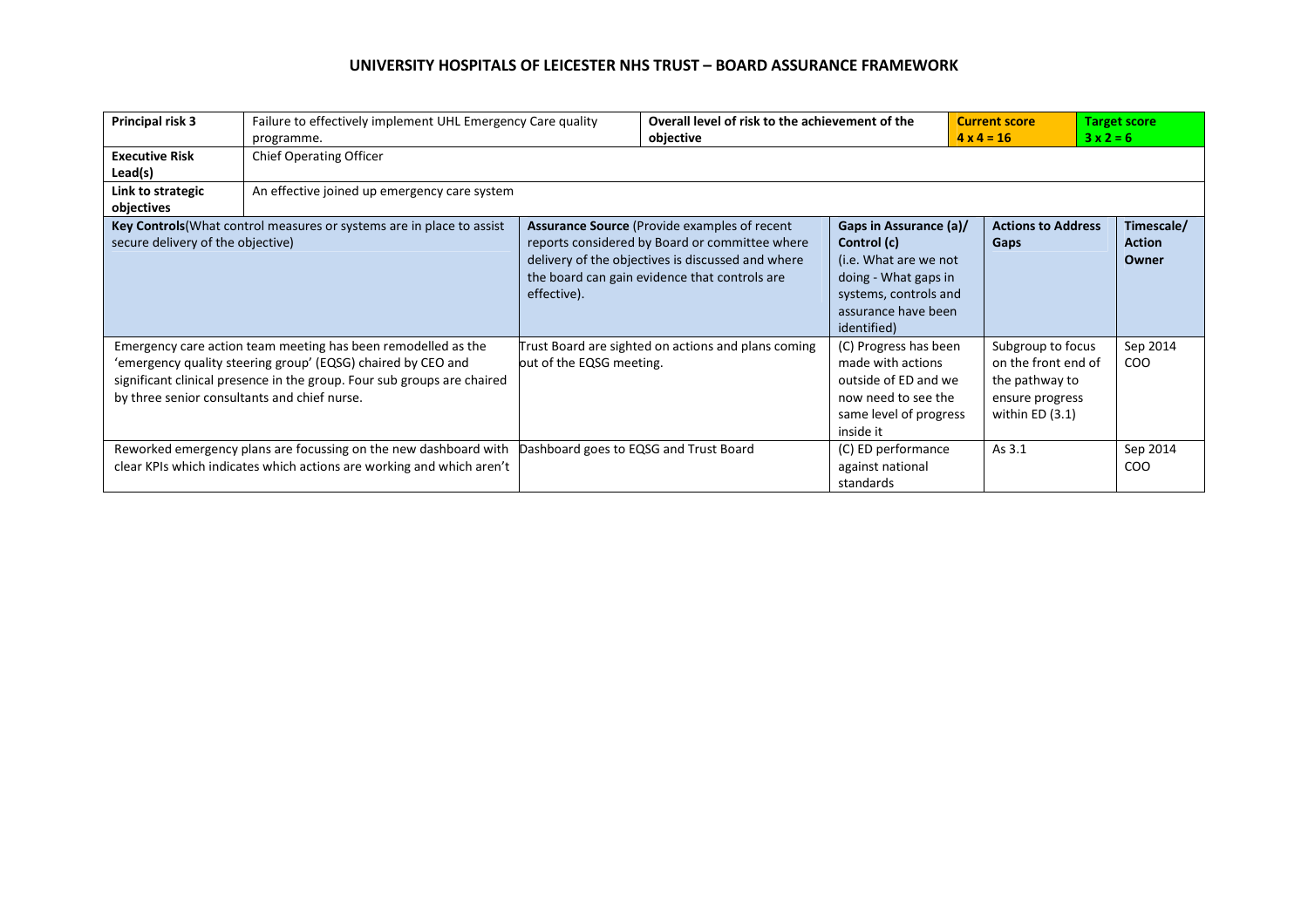| Principal risk 4                                                                                           | Delay in the approval of the Emergency Floor Business Case.      |                                                                                                                                                                                                                     | Overall level of risk to the achievement of the<br>objective |                                                                                                                                                       | <b>Current score</b><br>$4 \times 3 = 12$     | $3x2=6$ | <b>Target score</b>                                    |  |  |
|------------------------------------------------------------------------------------------------------------|------------------------------------------------------------------|---------------------------------------------------------------------------------------------------------------------------------------------------------------------------------------------------------------------|--------------------------------------------------------------|-------------------------------------------------------------------------------------------------------------------------------------------------------|-----------------------------------------------|---------|--------------------------------------------------------|--|--|
| <b>Executive Risk</b><br>Lead(s)                                                                           | <b>Medical Director</b>                                          |                                                                                                                                                                                                                     |                                                              |                                                                                                                                                       |                                               |         |                                                        |  |  |
| Link to strategic<br>objectives                                                                            | An effective joined up emergency care system                     |                                                                                                                                                                                                                     |                                                              |                                                                                                                                                       |                                               |         |                                                        |  |  |
| Key Controls (What control measures or systems are in place to assist<br>secure delivery of the objective) |                                                                  | Assurance Source (Provide examples of recent<br>reports considered by Board or committee where<br>delivery of the objectives is discussed and where<br>the board can gain evidence that controls are<br>effective). |                                                              | Gaps in Assurance (a)/<br>Control (c)<br>(i.e. What are we not<br>doing - What gaps in<br>systems, controls and<br>assurance have been<br>identified) | <b>Actions to Address</b><br>Gaps             |         | Timescale/<br><b>Action</b><br>Owner                   |  |  |
| required<br>Gateway review process<br>Engagement with stakeholders                                         | Monthly ED project program board to ensure submission to NTDA as | Gateway review                                                                                                                                                                                                      | Monthly reports to Executive Team and Trust Board            | (c) Inability to control<br>NTDA internal approval<br>processes                                                                                       | Regular<br>communication<br>with NTDA $(4.1)$ |         | On-going<br>action to<br>complete in<br>Mar 2015<br>MD |  |  |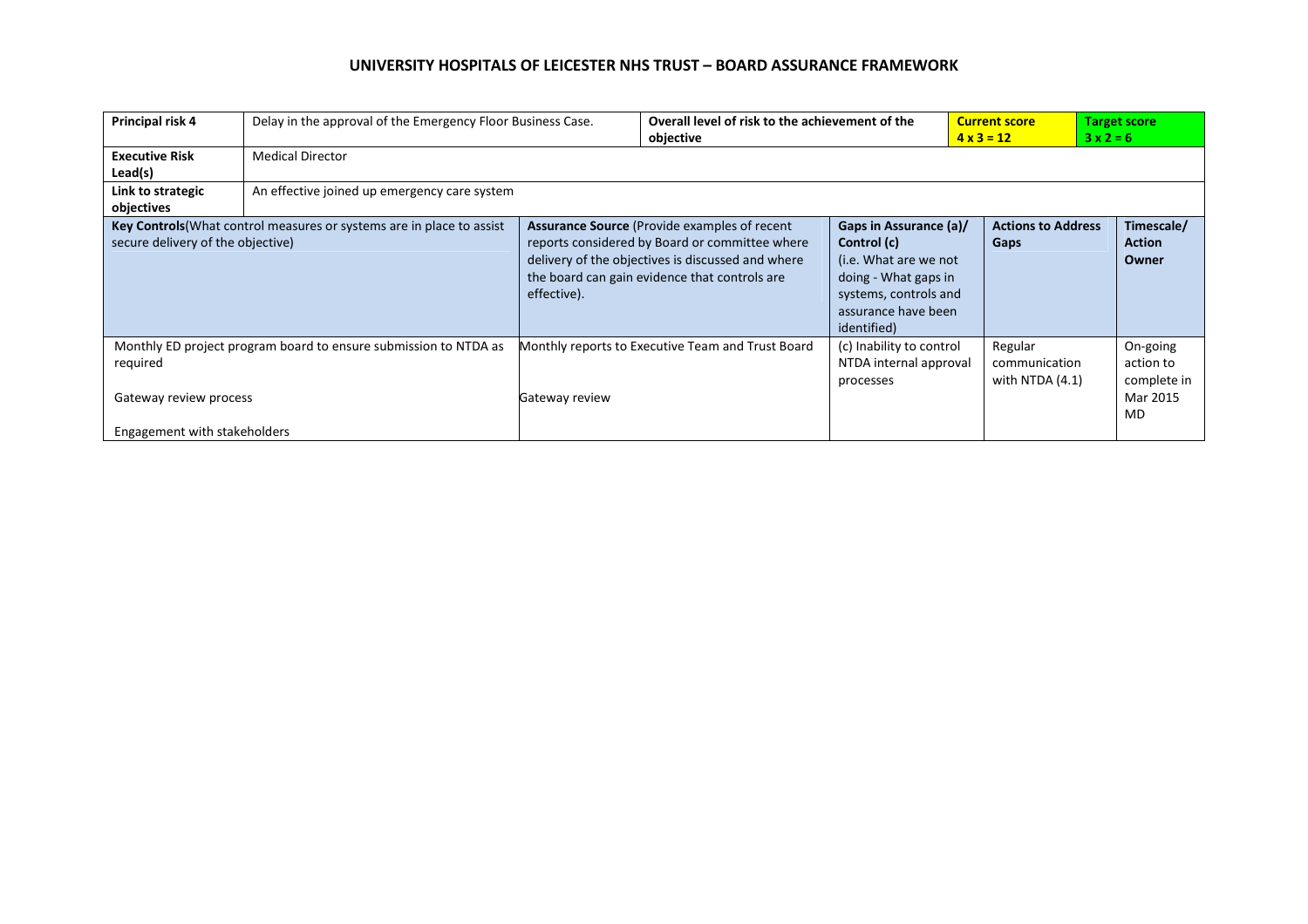| Principal risk 5                                                                      | Failure to deliver RTT improvement plan.                                                  |                                                                             | Overall level of risk to the achievement of the<br>objective                                                                                                                                                 |                                                                                                                                                       | <b>Current score</b><br>$3x3=9$                                                                                        | <b>Target score</b><br>$3x2=6$       |  |
|---------------------------------------------------------------------------------------|-------------------------------------------------------------------------------------------|-----------------------------------------------------------------------------|--------------------------------------------------------------------------------------------------------------------------------------------------------------------------------------------------------------|-------------------------------------------------------------------------------------------------------------------------------------------------------|------------------------------------------------------------------------------------------------------------------------|--------------------------------------|--|
| <b>Executive Risk</b><br>Lead(s)                                                      | <b>Chief Operating Officer</b>                                                            |                                                                             |                                                                                                                                                                                                              |                                                                                                                                                       |                                                                                                                        |                                      |  |
| Link to strategic<br>objectives                                                       | Responsive services which people choose to use (secondary, specialised and tertiary care) |                                                                             |                                                                                                                                                                                                              |                                                                                                                                                       |                                                                                                                        |                                      |  |
| secure delivery of the objective)                                                     | Key Controls (What control measures or systems are in place to assist                     | effective).                                                                 | <b>Assurance Source (Provide examples of recent)</b><br>reports considered by Board or committee where<br>delivery of the objectives is discussed and where<br>the board can gain evidence that controls are | Gaps in Assurance (a)/<br>Control (c)<br>(i.e. What are we not<br>doing - What gaps in<br>systems, controls and<br>assurance have been<br>identified) | <b>Actions to Address</b><br>Gaps                                                                                      | Timescale/<br><b>Action</b><br>Owner |  |
| Fortnightly RTT meeting with commissioners to monitor overall<br>compliance with plan |                                                                                           | Trust Board receives a monthly report detailing<br>performance against plan |                                                                                                                                                                                                              | (c) UHL is behind<br>trajectory on its<br>admitted RTT plan                                                                                           | Action plans to be<br>developed in key<br>specialities $-$<br>general surgery<br>and ENT to regain<br>trajectory (5.1) | <b>Dec 2014</b><br>CO <sub>O</sub>   |  |
| Weekly meeting with key specialities to monitor detailed compliance<br>with plan      |                                                                                           | Trust Board receives a monthly report detailing<br>performance against plan |                                                                                                                                                                                                              | (c) UHL is behind<br>trajectory on its<br>admitted RTT plan                                                                                           | As above 5.1                                                                                                           | <b>Dec 2014</b><br>COO               |  |
| is correct                                                                            | Intensive support team back in at UHL (July 2014) to help check plan                      | presented to Trust Board                                                    | IST report including recommendations to be                                                                                                                                                                   | (c) recommendations<br>from IST report not yet<br>implemented.                                                                                        | Act on findings<br>from recently<br>published IST<br>report $(5.2)$                                                    | <b>Mar 2015</b><br><b>COO</b>        |  |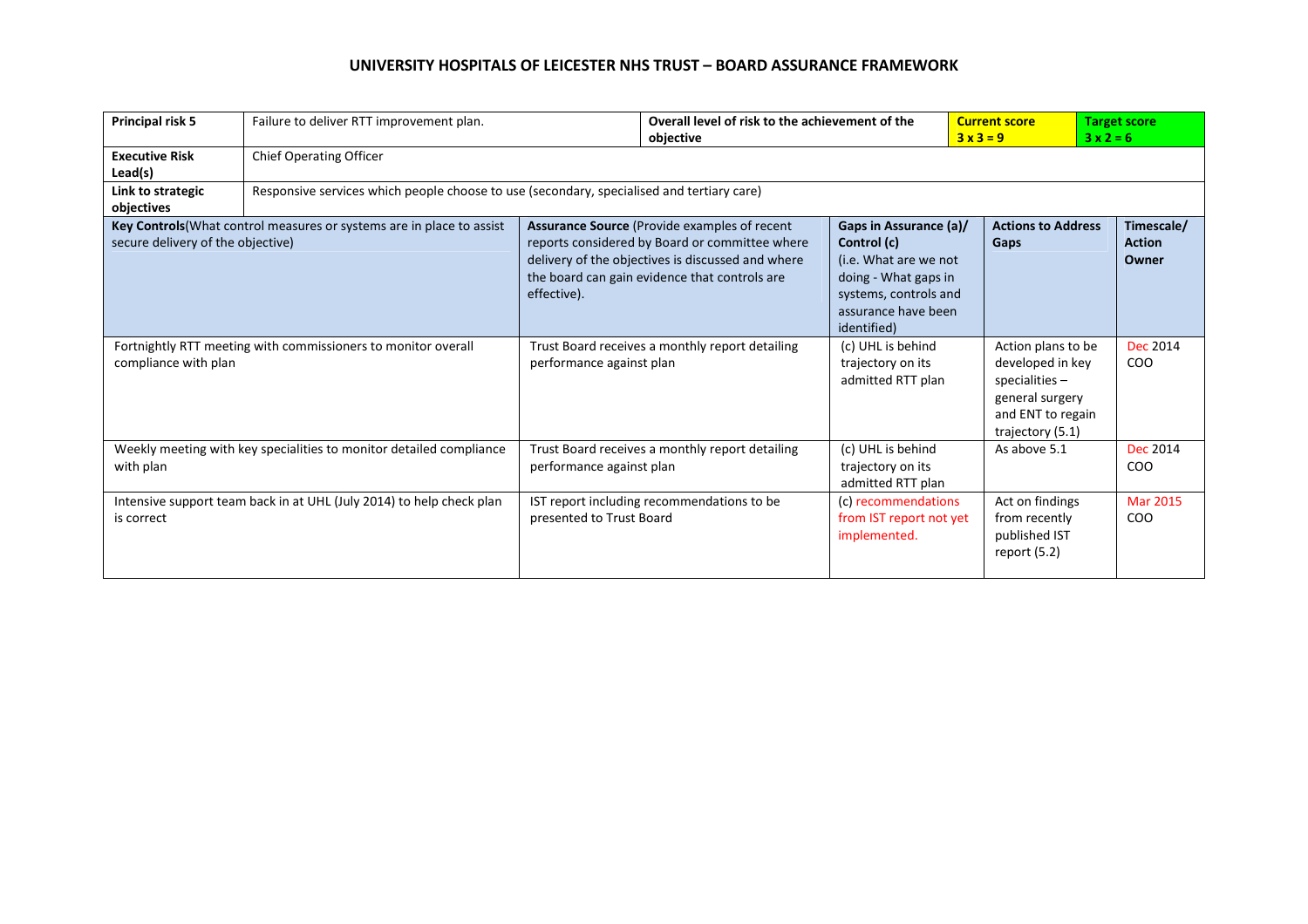| Principal risk 6                 |                                   | Failure to achieve effective patient and public involvement                                                                                                                                                                                                                                                                  |                                                                                          | Overall level of risk to the achievement of the<br>objective                                                                                                                                                 |                                                                                                                                                       | <b>Current score</b><br>$4x3=12$                                                                  | <b>Target score</b><br>$4x2=8$       |
|----------------------------------|-----------------------------------|------------------------------------------------------------------------------------------------------------------------------------------------------------------------------------------------------------------------------------------------------------------------------------------------------------------------------|------------------------------------------------------------------------------------------|--------------------------------------------------------------------------------------------------------------------------------------------------------------------------------------------------------------|-------------------------------------------------------------------------------------------------------------------------------------------------------|---------------------------------------------------------------------------------------------------|--------------------------------------|
| <b>Executive Risk</b><br>Lead(s) |                                   | Director of Marketing and Communications                                                                                                                                                                                                                                                                                     |                                                                                          |                                                                                                                                                                                                              |                                                                                                                                                       |                                                                                                   |                                      |
| objectives                       | Link to strategic                 | Responsive services which people choose to use (secondary, specialised and tertiary care)                                                                                                                                                                                                                                    |                                                                                          |                                                                                                                                                                                                              |                                                                                                                                                       |                                                                                                   |                                      |
|                                  | secure delivery of the objective) | Key Controls (What control measures or systems are in place to assist                                                                                                                                                                                                                                                        | effective).                                                                              | <b>Assurance Source (Provide examples of recent)</b><br>reports considered by Board or committee where<br>delivery of the objectives is discussed and where<br>the board can gain evidence that controls are | Gaps in Assurance (a)/<br>Control (c)<br>(i.e. What are we not<br>doing - What gaps in<br>systems, controls and<br>assurance have been<br>identified) | <b>Actions to Address</b><br>Gaps                                                                 | Timescale/<br><b>Action</b><br>Owner |
| 1.<br>2.<br>3.                   | all CMGs<br>against CMG PPI plans | PPI / stakeholder engagement Strategy Named PPI leads in<br>PPI reference group meets regularly to assess progress<br>Patient Advisors appointed to CMGs                                                                                                                                                                     | PPI Reference group reports to QAC<br>PPI resource.<br>Health watch updates to the Board | Emergency floor business case (Chapel PPI activity)<br>July Board Development session discussion about                                                                                                       | PPI/ stakeholder<br>engagement strategy<br>requires revision                                                                                          | Update the<br>PPI/stakeholder<br>engagement<br>strategy (6.1)                                     | Dec 2014<br><b>DMC</b>               |
| 4.<br>5.<br>6.<br>8.             | including Q's from public.        | Patient Advisor Support Group Meetings receive regular<br>updates on PPI activity and advisor involvement<br>Bi-monthly Membership Engagement Forums<br>Health watch representative at UHL Board meeting<br>PPI input into recruitment of Chair / Exec' Directors<br>Quarterly meetings with LLR Health watch organisations, | Forum minutes to the Board.                                                              | Patient Advisor Support Group and Membership                                                                                                                                                                 | Time available for CMG<br>leads to devote to PPI<br>activity<br>Incomplete PPI plans in<br>some CMGs<br>PA vacancies (4)<br>Single handed PPI         | OD team<br>involvement to<br>reenergise the<br>vision and purpose<br>of Patient Advisors<br>(6.3) | Nov 14<br><b>DMC</b>                 |
| 9.                               |                                   | Quarterly meetings with Leicester Mercury Patient Panel                                                                                                                                                                                                                                                                      |                                                                                          |                                                                                                                                                                                                              | resource corporately                                                                                                                                  |                                                                                                   |                                      |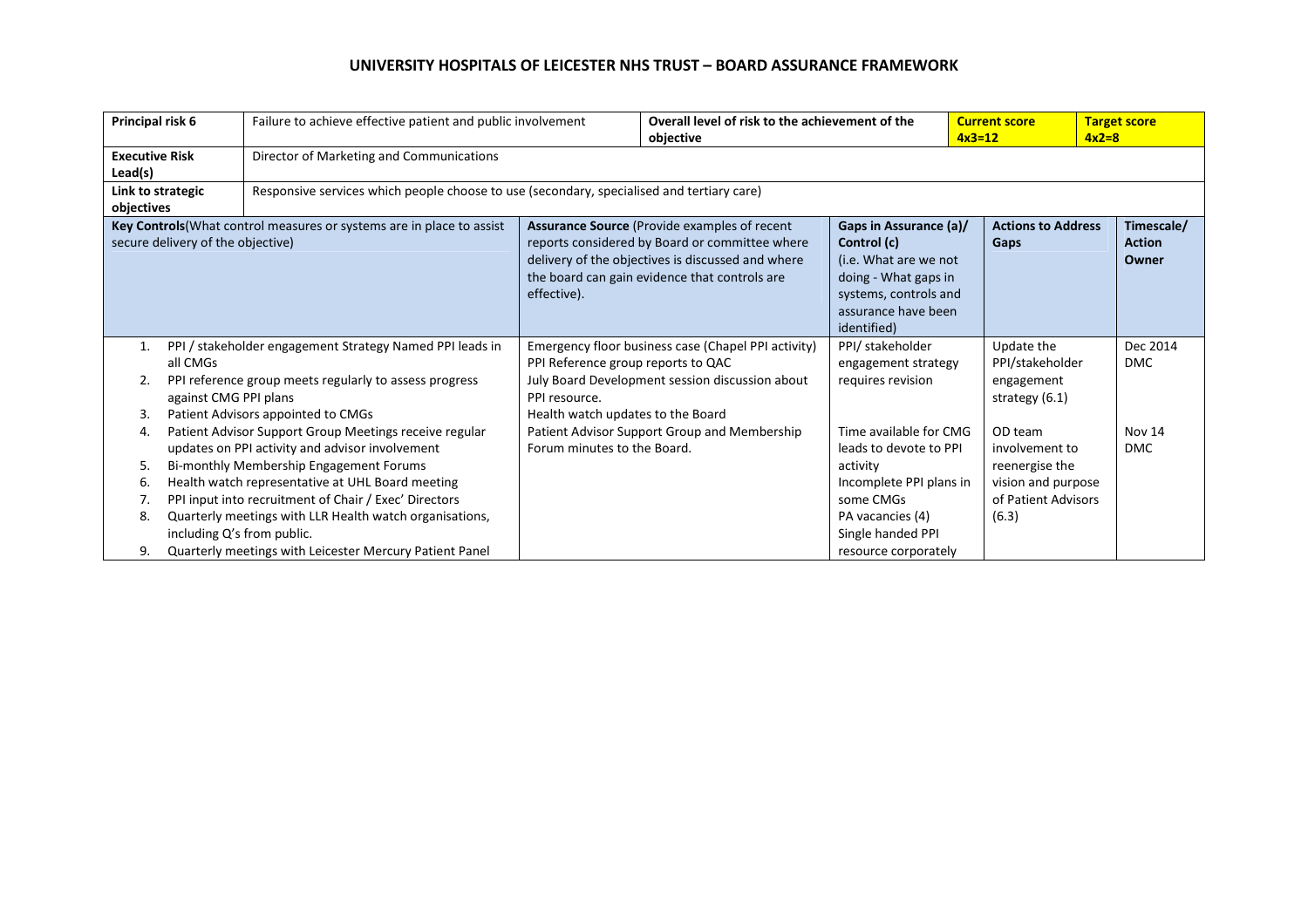|                                                                                                            | Principal risk 7                                                               | Failure to effectively implement Better Care together (BCT)<br>strategy.                                                                                                                                                   | Overall level of risk to the achievement of the<br>objective |                                                                                                                                                       |                                               |                                   | <b>Current score</b><br>$4 \times 3 = 12$ | <b>Target score</b><br>$4 \times 2 = 8$ |          |
|------------------------------------------------------------------------------------------------------------|--------------------------------------------------------------------------------|----------------------------------------------------------------------------------------------------------------------------------------------------------------------------------------------------------------------------|--------------------------------------------------------------|-------------------------------------------------------------------------------------------------------------------------------------------------------|-----------------------------------------------|-----------------------------------|-------------------------------------------|-----------------------------------------|----------|
|                                                                                                            | <b>Executive Risk</b>                                                          | Director of Strategy                                                                                                                                                                                                       |                                                              |                                                                                                                                                       |                                               |                                   |                                           |                                         |          |
| Lead(s)                                                                                                    |                                                                                |                                                                                                                                                                                                                            |                                                              |                                                                                                                                                       |                                               |                                   |                                           |                                         |          |
|                                                                                                            | Link to strategic                                                              | Responsive services which people choose to use (secondary, specialised and tertiary care)                                                                                                                                  |                                                              |                                                                                                                                                       |                                               |                                   |                                           |                                         |          |
| objectives                                                                                                 |                                                                                | Integrated care in partnership with others (secondary, specialised and tertiary care)                                                                                                                                      |                                                              |                                                                                                                                                       |                                               |                                   |                                           |                                         |          |
| Key Controls (What control measures or systems are in place to assist<br>secure delivery of the objective) |                                                                                | <b>Assurance Source (Provide examples of recent</b><br>reports considered by Board or committee where<br>delivery of the objectives is discussed and where<br>the board can gain evidence that controls are<br>effective). |                                                              | Gaps in Assurance (a)/<br>Control (c)<br>(i.e. What are we not<br>doing - What gaps in<br>systems, controls and<br>assurance have been<br>identified) |                                               | <b>Actions to Address</b><br>Gaps | Timescale/<br><b>Action</b><br>Owner      |                                         |          |
|                                                                                                            | <b>Better Care Together (BCT) Strategy:</b>                                    |                                                                                                                                                                                                                            | $\bullet$                                                    | BCT resource plan, identifying all work books                                                                                                         | (a) Final approval of the                     |                                   | Final approval of                         | Dec 2014                                |          |
|                                                                                                            |                                                                                | UHL actively engaged in the Better Care Together governance                                                                                                                                                                |                                                              |                                                                                                                                                       | named leads (SRO, Implementation leads and    | strategic plan, PID and           |                                           | the strategic plan,                     |          |
|                                                                                                            |                                                                                | structure, from an operational to strategic level                                                                                                                                                                          |                                                              | clinical leads)                                                                                                                                       |                                               | SOC                               |                                           | PID and SOC to be<br>made at the        |          |
| $\bullet$                                                                                                  | partners                                                                       | Better Care Together plans co-created in partnership with LLR                                                                                                                                                              | $\bullet$<br>4 enabling groups                               |                                                                                                                                                       | Workbooks for all 8 clinical work streams and |                                   |                                           | November 2014BCT                        |          |
| $\bullet$                                                                                                  | Final approval of the 5 year strategic plan, Programme Initiation<br>$\bullet$ |                                                                                                                                                                                                                            |                                                              |                                                                                                                                                       | Feedback from September 2014 Delivery         |                                   |                                           | Partnership Board                       |          |
| Document (PID - 'mobilises' the Programme) and SOC to be                                                   |                                                                                | Board and Clinical Reference Group                                                                                                                                                                                         |                                                              |                                                                                                                                                       |                                               |                                   | (7.4)                                     |                                         |          |
|                                                                                                            |                                                                                | made at the Partnership Board of 20 <sup>th</sup> November 2014                                                                                                                                                            | workshops                                                    |                                                                                                                                                       |                                               |                                   |                                           |                                         |          |
| $\bullet$                                                                                                  |                                                                                | Better Care Together planning assumptions embedded in the                                                                                                                                                                  | $\bullet$                                                    |                                                                                                                                                       | LLR BCT refreshed 5 year strategic plan       |                                   |                                           |                                         |          |
|                                                                                                            | Trust's 2015/16 planning round                                                 |                                                                                                                                                                                                                            |                                                              |                                                                                                                                                       | approved by the BCT Partnership Board         |                                   |                                           |                                         |          |
|                                                                                                            |                                                                                |                                                                                                                                                                                                                            | $\bullet$                                                    |                                                                                                                                                       | Minutes and Action Log from the BCT           |                                   |                                           |                                         |          |
|                                                                                                            |                                                                                |                                                                                                                                                                                                                            |                                                              | Programme Board                                                                                                                                       |                                               |                                   |                                           |                                         |          |
|                                                                                                            |                                                                                | Effective partnerships with primary care and Leicestershire                                                                                                                                                                |                                                              |                                                                                                                                                       | Minutes of the June public Trust Board        | (a) Final approval of the         |                                           | See action 7.4                          | Dec 2014 |
| 1)                                                                                                         | Partnership Trust (LPT):                                                       | Active engagement and leadership of the LLR Elective Care                                                                                                                                                                  |                                                              | meeting:                                                                                                                                              | o Trust Board approved the LLR BCT 5 year     | strategic plan, PID and<br>SOC    |                                           |                                         |          |
|                                                                                                            | Alliance                                                                       |                                                                                                                                                                                                                            |                                                              |                                                                                                                                                       | directional plan and UHLs 5 year              |                                   |                                           |                                         |          |
| 2)                                                                                                         |                                                                                | LLR Urgent Care and Planned Care work streams in partnership                                                                                                                                                               |                                                              |                                                                                                                                                       | directional plan on 16 June, 2014             |                                   |                                           |                                         |          |
|                                                                                                            | with local GPs                                                                 |                                                                                                                                                                                                                            |                                                              | $\circ$                                                                                                                                               | Urgent care and planned care work             |                                   |                                           |                                         |          |
| 3)                                                                                                         |                                                                                | A joint project has been established to test the concept of early                                                                                                                                                          |                                                              |                                                                                                                                                       | streams reflected in both of these plans      |                                   |                                           |                                         |          |
|                                                                                                            |                                                                                | transfer of sub-acute care to a community hospitals setting or                                                                                                                                                             |                                                              |                                                                                                                                                       | BCT resource plan, identifying all work books |                                   |                                           |                                         |          |
|                                                                                                            |                                                                                | home in partnership with LPT. The impact of this is reflected in                                                                                                                                                           |                                                              |                                                                                                                                                       | named leads (SRO, Implementation leads and    |                                   |                                           |                                         |          |
|                                                                                                            |                                                                                | UHLs, LPTs the LLR BCT 5 year plans                                                                                                                                                                                        |                                                              |                                                                                                                                                       | clinical leads agreed at the BCT Partnership  |                                   |                                           |                                         |          |
| 4)                                                                                                         |                                                                                | Mutual accountability for the delivery of shared objectives are                                                                                                                                                            |                                                              |                                                                                                                                                       | Board (formerly the BCT Programme Board)      |                                   |                                           |                                         |          |
|                                                                                                            |                                                                                | reflected in the LLR BCT 5 year directional plan                                                                                                                                                                           |                                                              |                                                                                                                                                       | meeting held on 21st August 2014              |                                   |                                           |                                         |          |
| 5)                                                                                                         |                                                                                | Active engagement in the BCT LTC work stream. Mutual                                                                                                                                                                       |                                                              |                                                                                                                                                       | Workbooks for all 8 clinical work streams     |                                   |                                           |                                         |          |
|                                                                                                            |                                                                                | accountability for the delivery of shared objectives are reflected<br>in the LLR BCT 5 year directional plan                                                                                                               |                                                              |                                                                                                                                                       | and 4 enabling groups underway -              |                                   |                                           |                                         |          |
|                                                                                                            |                                                                                |                                                                                                                                                                                                                            |                                                              |                                                                                                                                                       | progress overseen by implementation           |                                   |                                           |                                         |          |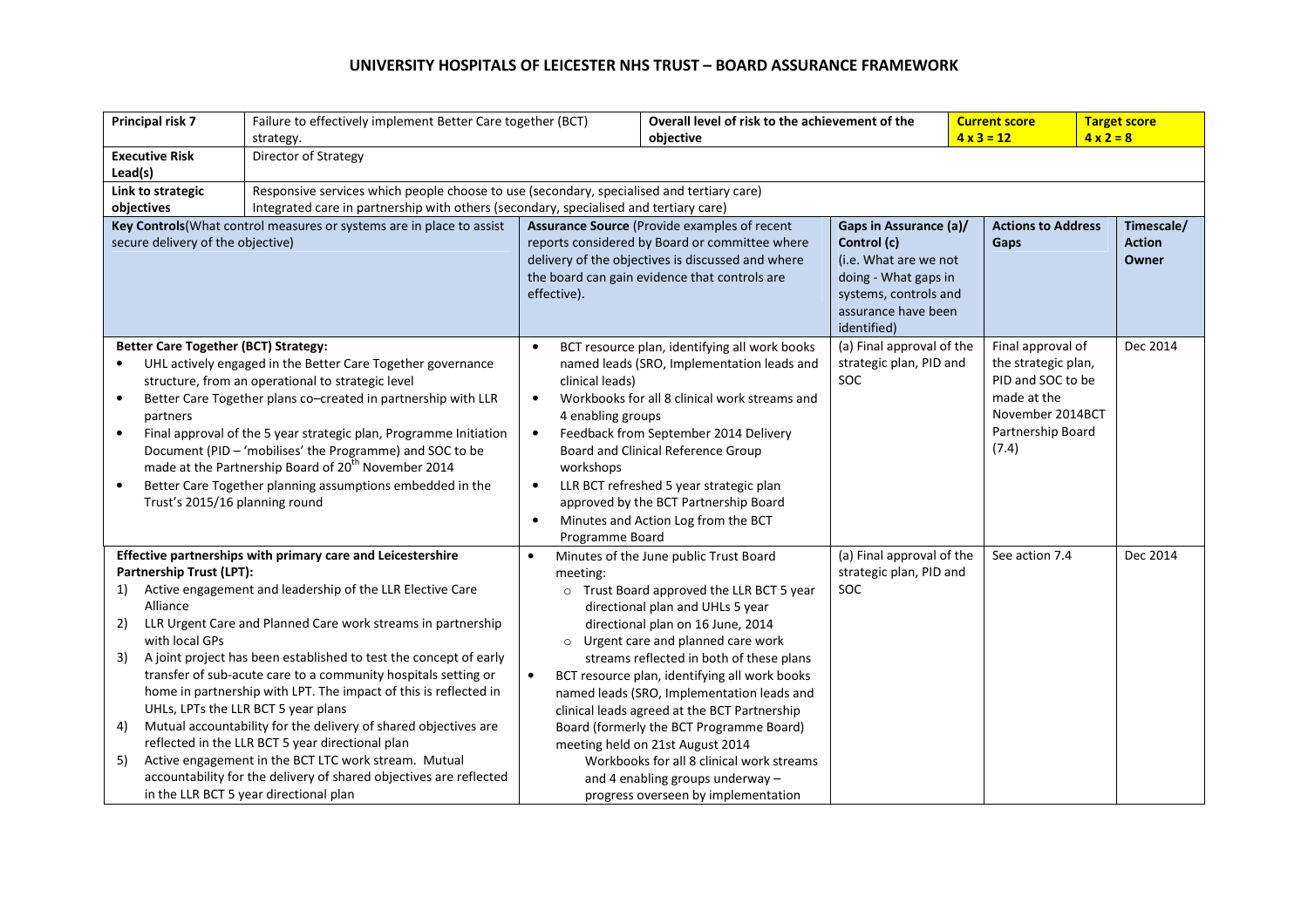| group and the Strategy Delivery Group   |  |  |
|-----------------------------------------|--|--|
| which reports to BCT Partnership Board. |  |  |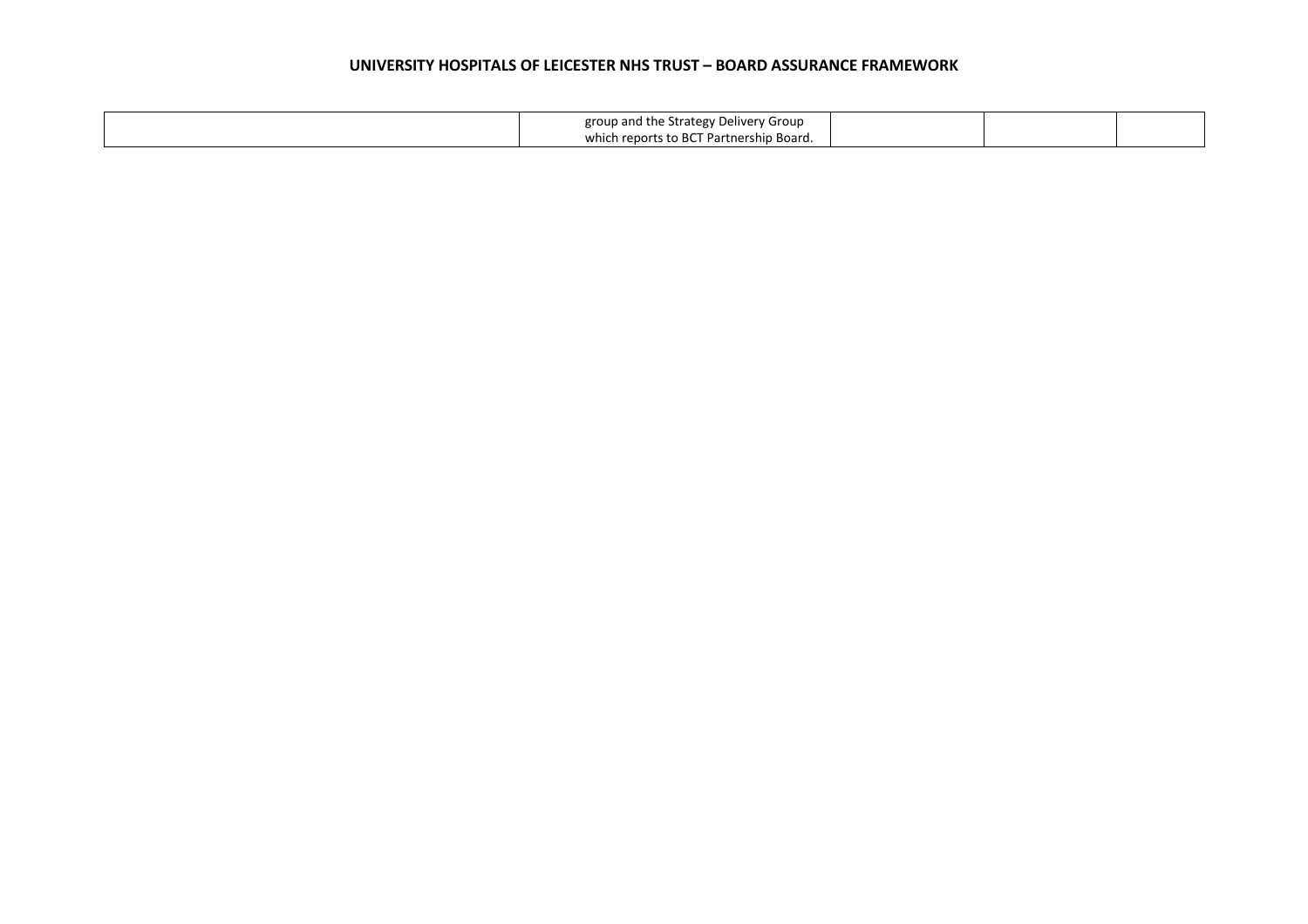| Principal risk 8                                                                                           | Failure to respond appropriately to specialised service<br>specification.                                                                                                                                                                                                                                                                                                                                                                                                               |                                                                                                                                                                                                                     | Overall level of risk to the achievement of the<br>objective                                                                                                                                                                                                                                                                                                                              |                                                                                                                                                       | <b>Current score</b><br>$5 \times 3 = 15$                                                                    | <b>Target score</b><br>$4 \times 2 = 8$ |  |
|------------------------------------------------------------------------------------------------------------|-----------------------------------------------------------------------------------------------------------------------------------------------------------------------------------------------------------------------------------------------------------------------------------------------------------------------------------------------------------------------------------------------------------------------------------------------------------------------------------------|---------------------------------------------------------------------------------------------------------------------------------------------------------------------------------------------------------------------|-------------------------------------------------------------------------------------------------------------------------------------------------------------------------------------------------------------------------------------------------------------------------------------------------------------------------------------------------------------------------------------------|-------------------------------------------------------------------------------------------------------------------------------------------------------|--------------------------------------------------------------------------------------------------------------|-----------------------------------------|--|
| <b>Executive Risk</b><br>Lead(s)                                                                           | Director of Strategy                                                                                                                                                                                                                                                                                                                                                                                                                                                                    |                                                                                                                                                                                                                     |                                                                                                                                                                                                                                                                                                                                                                                           |                                                                                                                                                       |                                                                                                              |                                         |  |
| Link to strategic<br>objectives                                                                            | Responsive services which people choose to use (secondary, specialised and tertiary care)<br>Integrated care in partnership with others (secondary, specialised and tertiary care)                                                                                                                                                                                                                                                                                                      |                                                                                                                                                                                                                     |                                                                                                                                                                                                                                                                                                                                                                                           |                                                                                                                                                       |                                                                                                              |                                         |  |
| Key Controls (What control measures or systems are in place to assist<br>secure delivery of the objective) |                                                                                                                                                                                                                                                                                                                                                                                                                                                                                         | Assurance Source (Provide examples of recent<br>reports considered by Board or committee where<br>delivery of the objectives is discussed and where<br>the board can gain evidence that controls are<br>effective). |                                                                                                                                                                                                                                                                                                                                                                                           | Gaps in Assurance (a)/<br>Control (c)<br>(i.e. What are we not<br>doing - What gaps in<br>systems, controls and<br>assurance have been<br>identified) | <b>Actions to Address</b><br>Gaps                                                                            | Timescale/<br><b>Action</b><br>Owner    |  |
| (i)<br><b>Regional partnerships:</b><br>Midland's as a whole                                               | UHL is actively engaging with partners with a view to:<br>establishing a Leicestershire Northamptonshire and<br>Rutland partnership for the specialised service<br>infrastructure in partnership with Northampton<br>General Hospital and Kettering General Hospital<br>establishing a provider collaboration across the East<br>Developing an engagement strategy for the delivery<br>of the long term vision for and East Midlands network<br>for both acute and specialised services | $\circ$<br>Project Initiation Document (PID):<br>$\circ$<br>$\circ$                                                                                                                                                 | Minutes of the April 2014 Trust Board meeting:<br>Paper presented to the April 2014 UHL<br>Trust Board meeting, setting out the<br>Trust's approach to regional partnerships<br>O Developed as part of UHL's Delivering<br>Care at its Best (DC@IB)<br>Reviewed at the June 2014 Executive<br>Strategy Board (ESB) meeting<br>Updates (DC@IB Highlight Report<br>reviewed at ESB meetings | (c) Lack of Programme<br>Plan                                                                                                                         | Programme Plan to<br>be developed (8.3)                                                                      | Apr 2015<br><b>DS</b>                   |  |
| (ii)<br>(iii)<br>Local partnerships                                                                        | Academic and commercial partnerships.                                                                                                                                                                                                                                                                                                                                                                                                                                                   | Project Initiation Document (PID):<br>$\circ$<br>$\circ$                                                                                                                                                            | O Developed as part of UHL's Delivering<br>Care at its Best (DC@IB)<br>Reviewed at the August 2014 Executive<br>Strategy Board (ESB) meeting<br>Updates (DC@IB Highlight Report<br>reviewed at ESB meetings                                                                                                                                                                               | (c) Lack of PID for local<br>partnerships                                                                                                             | <b>PID for Local</b><br>Partnerships to be<br>developed by the<br><b>Head of Local</b><br>Partnerships (8.7) | <b>Dec 2014</b><br><b>DS</b>            |  |
| <b>Specialised Services specifications:</b>                                                                | CMGs addressing Specialised Service derogation plans                                                                                                                                                                                                                                                                                                                                                                                                                                    | Plans issued to CMGs in February 2014.<br>July 2014 to identify progress to date.                                                                                                                                   | Follow up meetings being convened for w/c $14th$                                                                                                                                                                                                                                                                                                                                          |                                                                                                                                                       |                                                                                                              |                                         |  |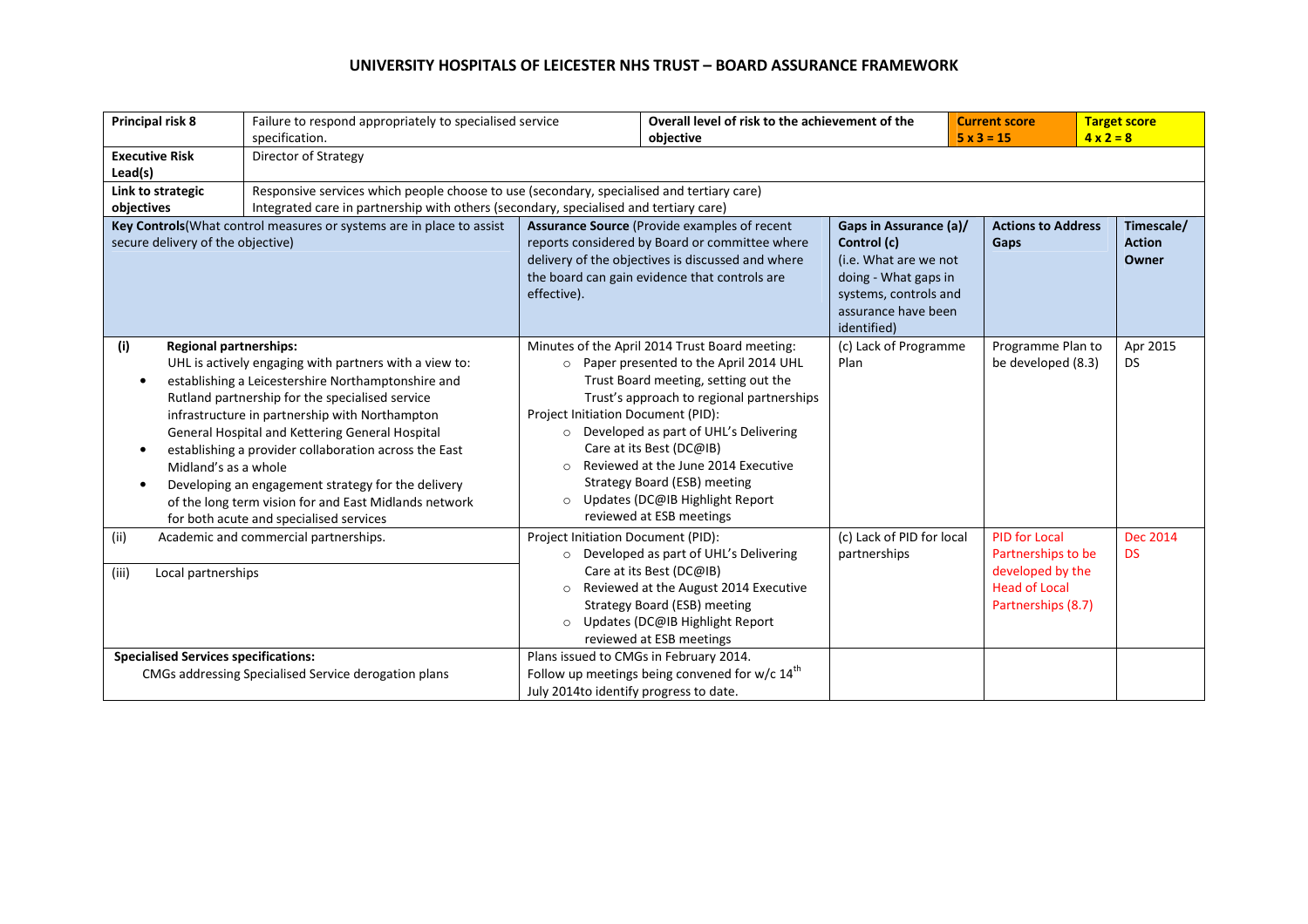| Principal risk 9                                                                                           | Failure to implement network arrangements with partners. |                                                                                                                                                                                                                             | objective | Overall level of risk to the achievement of the<br><b>Current score</b><br>$4 \times 2 = 8$                                                           |                                   | <b>Target score</b><br>$3x2=6$       |  |  |
|------------------------------------------------------------------------------------------------------------|----------------------------------------------------------|-----------------------------------------------------------------------------------------------------------------------------------------------------------------------------------------------------------------------------|-----------|-------------------------------------------------------------------------------------------------------------------------------------------------------|-----------------------------------|--------------------------------------|--|--|
| <b>Executive Risk</b><br>Lead(s)                                                                           | Director of Strategy                                     |                                                                                                                                                                                                                             |           |                                                                                                                                                       |                                   |                                      |  |  |
| Link to strategic<br>objectives                                                                            |                                                          | Integrated care in partnership with others (secondary, specialised and tertiary care)                                                                                                                                       |           |                                                                                                                                                       |                                   |                                      |  |  |
| Key Controls (What control measures or systems are in place to assist<br>secure delivery of the objective) |                                                          | <b>Assurance Source (Provide examples of recent)</b><br>reports considered by Board or committee where<br>delivery of the objectives is discussed and where<br>the board can gain evidence that controls are<br>effective). |           | Gaps in Assurance (a)/<br>Control (c)<br>(i.e. What are we not<br>doing - What gaps in<br>systems, controls and<br>assurance have been<br>identified) | <b>Actions to Address</b><br>Gaps | Timescale/<br><b>Action</b><br>Owner |  |  |
| Regional partnerships                                                                                      |                                                          | See risk 8                                                                                                                                                                                                                  |           | See risk 8                                                                                                                                            | See risk 8                        | See risk 8                           |  |  |
| Academic and commercial partnerships                                                                       |                                                          | See risk 8                                                                                                                                                                                                                  |           | See risk 8                                                                                                                                            | See risk 8                        | See risk 8                           |  |  |
| Local partnerships                                                                                         |                                                          | See risk 8                                                                                                                                                                                                                  |           | See risk 8                                                                                                                                            | See risk 8                        | See risk 8                           |  |  |
| Delivery of Better Care Together:                                                                          |                                                          | See risk 7                                                                                                                                                                                                                  |           | See risk 7                                                                                                                                            | See risk 7                        | See risk 7                           |  |  |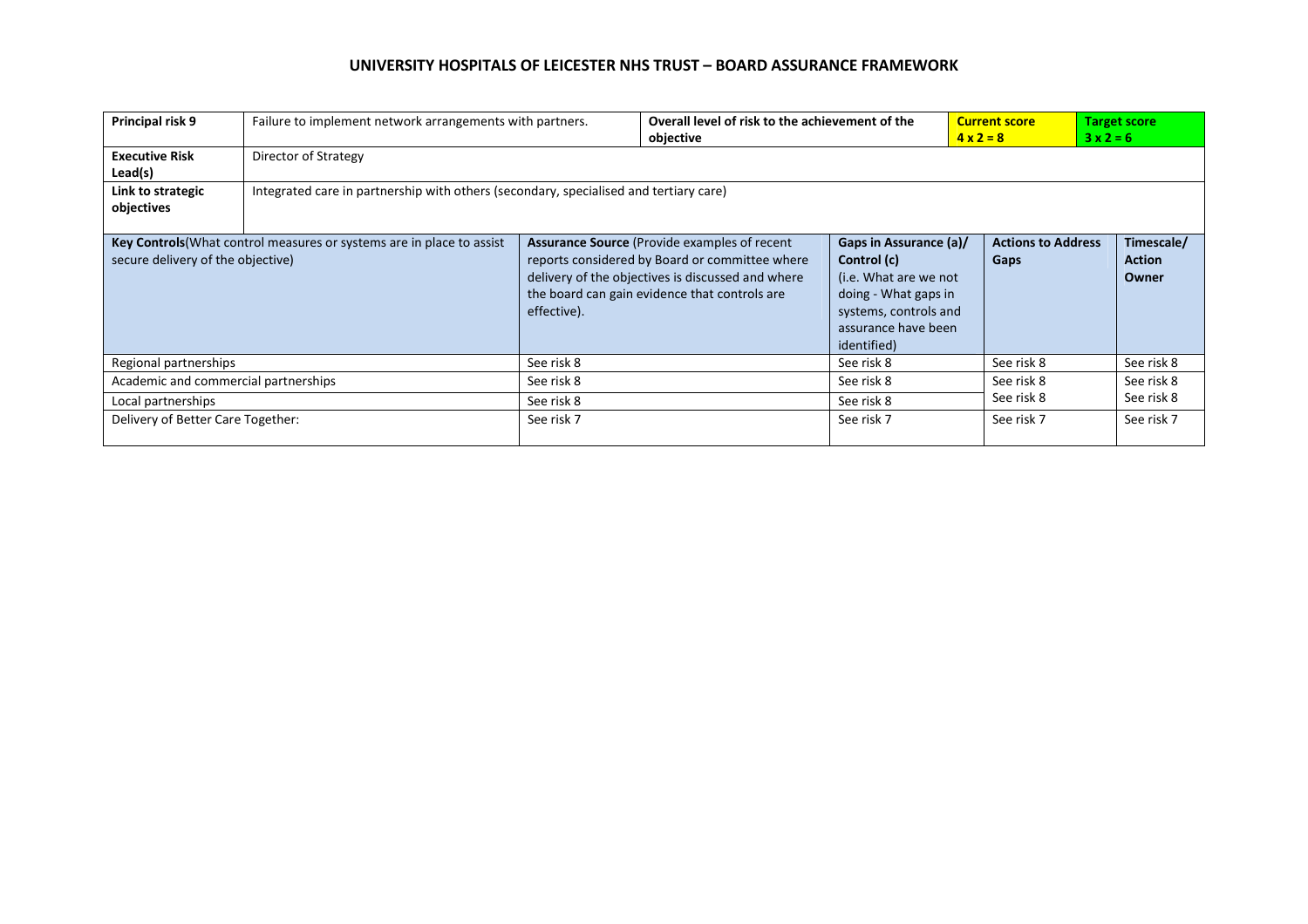| Principal risk 10                                                                                          | Failure to develop effective partnership with primary care and LPT. | Overall level of risk to the achievement of the<br>objective                                                                                                                                                        |  |                                                                                                                                                       | <b>Current score</b><br>$4 \times 3 = 12$ | <b>Target score</b><br>$4 \times 2 = 8$ |  |  |
|------------------------------------------------------------------------------------------------------------|---------------------------------------------------------------------|---------------------------------------------------------------------------------------------------------------------------------------------------------------------------------------------------------------------|--|-------------------------------------------------------------------------------------------------------------------------------------------------------|-------------------------------------------|-----------------------------------------|--|--|
| <b>Executive Risk</b><br>Lead(s)                                                                           | Director of Strategy                                                |                                                                                                                                                                                                                     |  |                                                                                                                                                       |                                           |                                         |  |  |
| Link to strategic<br>objectives                                                                            |                                                                     | Integrated care in partnership with others (secondary, specialised and tertiary care)                                                                                                                               |  |                                                                                                                                                       |                                           |                                         |  |  |
| Key Controls (What control measures or systems are in place to assist<br>secure delivery of the objective) |                                                                     | Assurance Source (Provide examples of recent<br>reports considered by Board or committee where<br>delivery of the objectives is discussed and where<br>the board can gain evidence that controls are<br>effective). |  | Gaps in Assurance (a)/<br>Control (c)<br>(i.e. What are we not<br>doing - What gaps in<br>systems, controls and<br>assurance have been<br>identified) | <b>Actions to Address</b><br>Gaps         | Timescale/<br><b>Action</b><br>Owner    |  |  |
| Effective partnerships with LPT                                                                            |                                                                     | See risk 7                                                                                                                                                                                                          |  | See risk 7 for other gaps                                                                                                                             | See risk 7 for other<br>actions           |                                         |  |  |
| Effective partnerships with primary care                                                                   |                                                                     | See risk 7                                                                                                                                                                                                          |  |                                                                                                                                                       |                                           |                                         |  |  |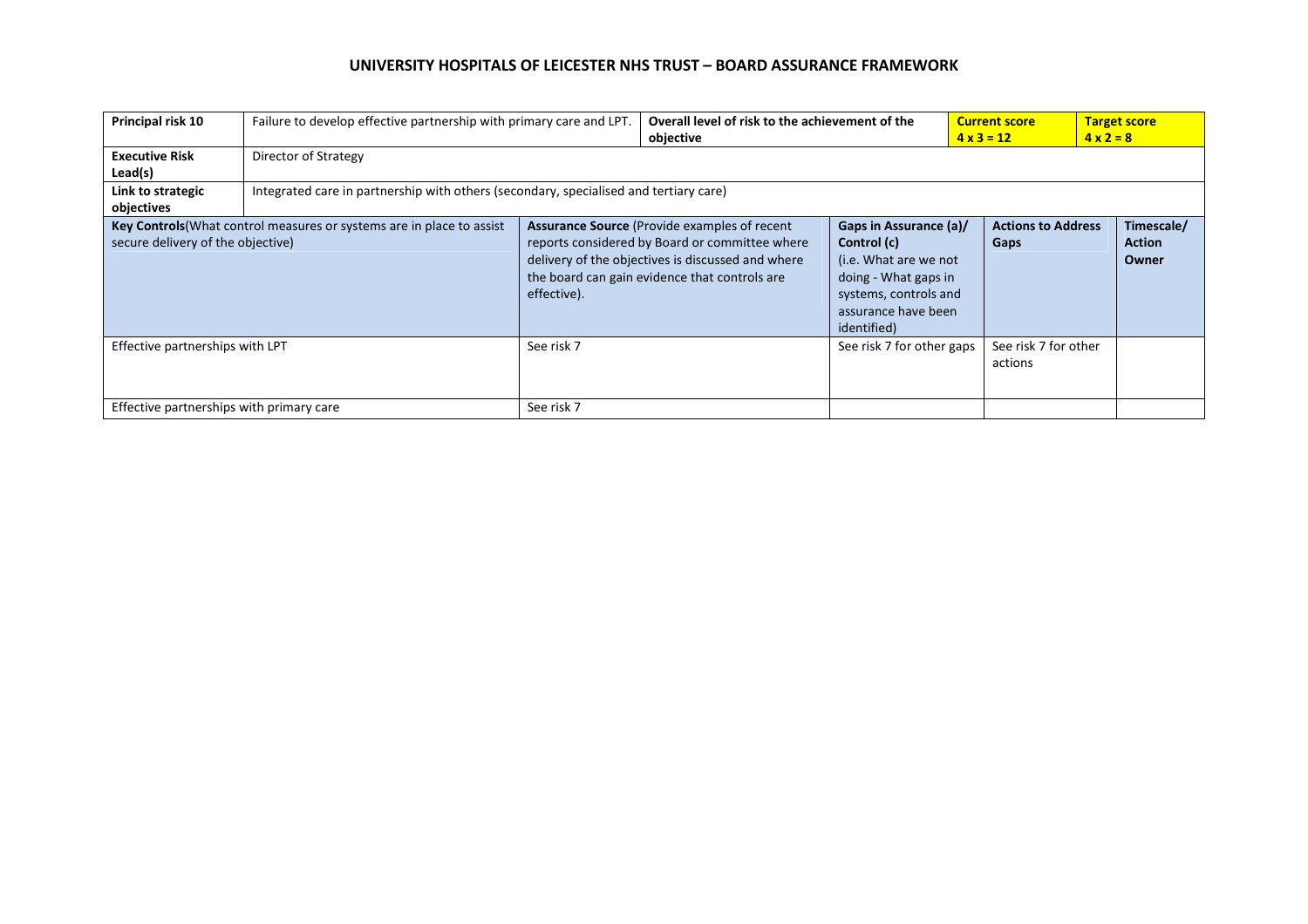| Principal risk 11                             | Failure to meet NIHR performance targets.                             |                                                                                                               | objective                                                                                                                                                                                                    | Overall level of risk to the achievement of the                                                                                                       |      | <b>Current score</b><br>$3 \times 2 = 6$ | <b>Target score</b>                  |
|-----------------------------------------------|-----------------------------------------------------------------------|---------------------------------------------------------------------------------------------------------------|--------------------------------------------------------------------------------------------------------------------------------------------------------------------------------------------------------------|-------------------------------------------------------------------------------------------------------------------------------------------------------|------|------------------------------------------|--------------------------------------|
| <b>Executive Risk</b><br>Lead(s)              | <b>Medical Director</b>                                               |                                                                                                               |                                                                                                                                                                                                              |                                                                                                                                                       |      |                                          |                                      |
| Link to strategic<br>objectives               | Enhanced reputation in research, innovation and clinical education    |                                                                                                               |                                                                                                                                                                                                              |                                                                                                                                                       |      |                                          |                                      |
| secure delivery of the objective)             | Key Controls (What control measures or systems are in place to assist | effective).                                                                                                   | <b>Assurance Source (Provide examples of recent)</b><br>reports considered by Board or committee where<br>delivery of the objectives is discussed and where<br>the board can gain evidence that controls are | Gaps in Assurance (a)/<br>Control (c)<br>(i.e. What are we not<br>doing - What gaps in<br>systems, controls and<br>assurance have been<br>identified) | Gaps | <b>Actions to Address</b>                | Timescale/<br><b>Action</b><br>Owner |
| metrics and potential for financial sanctions | Action Plan developed in response to the introduction of national     | (quarterly)<br>UHL R&D Executive (monthly)<br>R&D Report to Trust Board (quarterly)<br>(regular; as required) | Performance in Initiation & Delivery of Clinical<br>Research (PID) reports from NIHR - to CE and R&D<br>R&D working with CMG Research Leads to educate<br>and embed understanding of targets across CMGs     | No gaps identified                                                                                                                                    |      |                                          |                                      |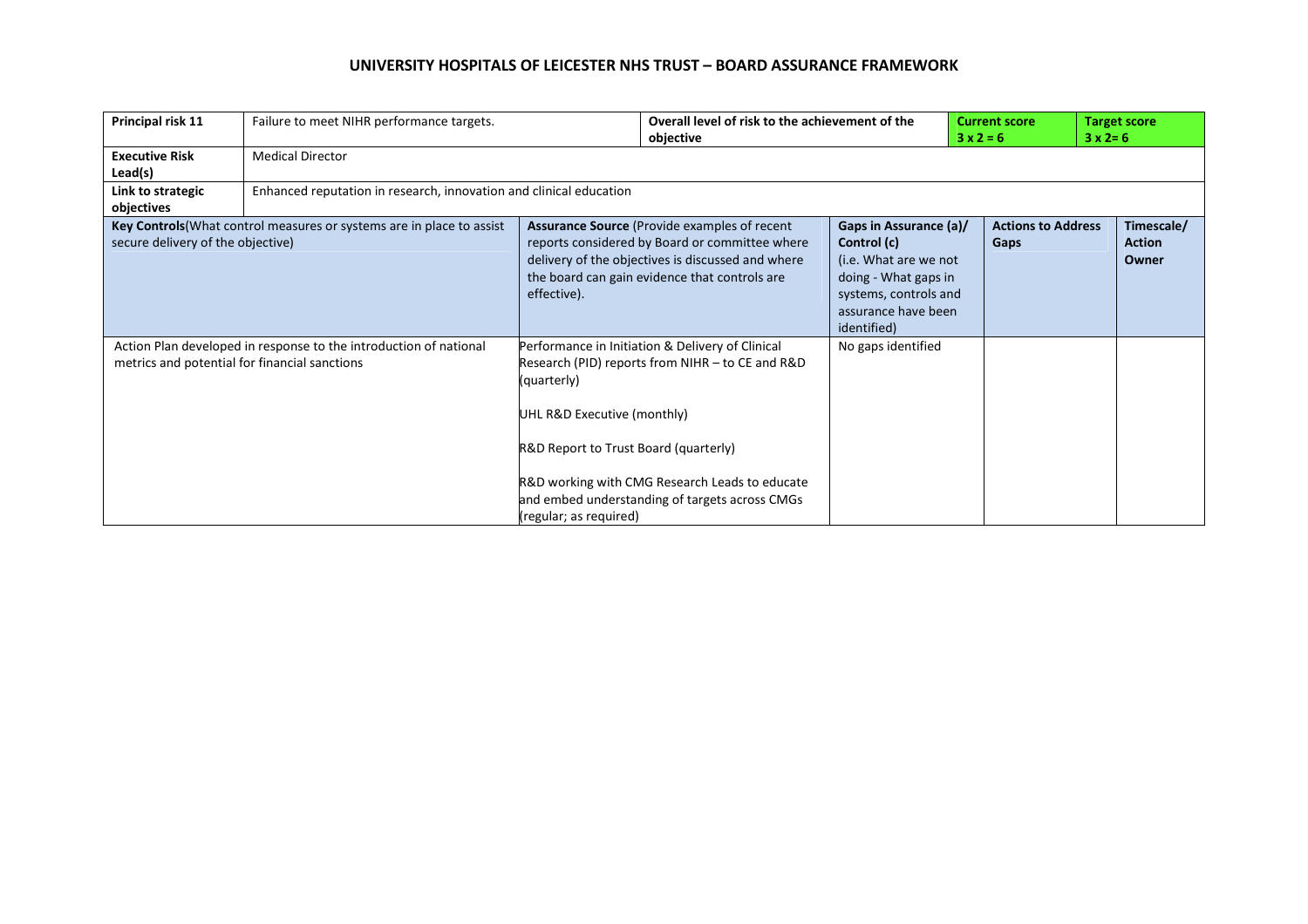| Principal risk 12                 | Failure to retain BRU status.                                         |                                                                                                                                                                            | Overall level of risk to the achievement of the                                                                                                                                                              |                                                                                                                                                       | <b>Current score</b><br>$3x2=6$ |                                   | <b>Target score</b>                  |  |
|-----------------------------------|-----------------------------------------------------------------------|----------------------------------------------------------------------------------------------------------------------------------------------------------------------------|--------------------------------------------------------------------------------------------------------------------------------------------------------------------------------------------------------------|-------------------------------------------------------------------------------------------------------------------------------------------------------|---------------------------------|-----------------------------------|--------------------------------------|--|
| <b>Executive Risk</b><br>Lead(s)  | <b>Medical Director</b>                                               |                                                                                                                                                                            | objective                                                                                                                                                                                                    |                                                                                                                                                       |                                 |                                   | $3x2=6$                              |  |
| Link to strategic<br>objectives   | Enhanced reputation in research, innovation and clinical education    |                                                                                                                                                                            |                                                                                                                                                                                                              |                                                                                                                                                       |                                 |                                   |                                      |  |
| secure delivery of the objective) | Key Controls (What control measures or systems are in place to assist | effective).                                                                                                                                                                | <b>Assurance Source (Provide examples of recent)</b><br>reports considered by Board or committee where<br>delivery of the objectives is discussed and where<br>the board can gain evidence that controls are | Gaps in Assurance (a)/<br>Control (c)<br>(i.e. What are we not<br>doing - What gaps in<br>systems, controls and<br>assurance have been<br>identified) |                                 | <b>Actions to Address</b><br>Gaps | Timescale/<br><b>Action</b><br>Owner |  |
| <b>BRU</b> infrastructure         | Maintaining relationships with key partners to support joint NIHR/    | Joint BRU Board (bimonthly)<br>(annual)<br>UHL R&D Executive (monthly)<br>R&D Report to Trust Board (quarterly)<br>and Loughborough University.<br>education institutions) | Annual Report Feedback from NIHR for each BRU<br>Athena Swan Silver Status by University of Leicester<br>The Athena Swan charter applies to higher                                                           | No gaps identified                                                                                                                                    |                                 |                                   |                                      |  |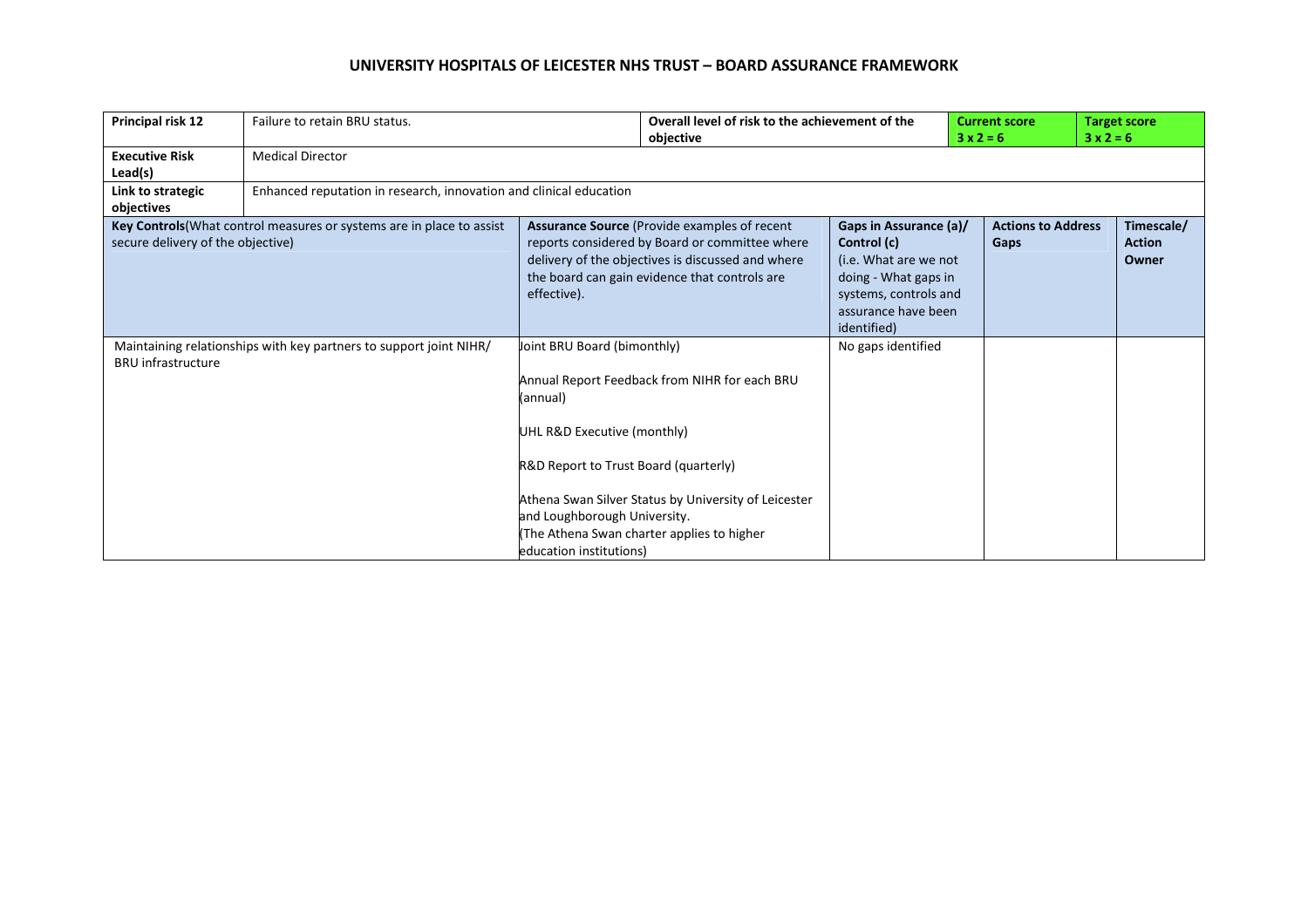| Principal risk 13                                                                                                        | education.                                                         | Failure to provide consistently high standards of medical                                                                                                                                                                   |                                                                                                                                                                                                                                                                                                         | Overall level of risk to the achievement of the<br><b>Current score</b><br>$3x3=9$<br>objective                                                                                                                                                                 |                                                                                                                                                                                  | <b>Target score</b><br>$2 \times 2 = 4$             |  |
|--------------------------------------------------------------------------------------------------------------------------|--------------------------------------------------------------------|-----------------------------------------------------------------------------------------------------------------------------------------------------------------------------------------------------------------------------|---------------------------------------------------------------------------------------------------------------------------------------------------------------------------------------------------------------------------------------------------------------------------------------------------------|-----------------------------------------------------------------------------------------------------------------------------------------------------------------------------------------------------------------------------------------------------------------|----------------------------------------------------------------------------------------------------------------------------------------------------------------------------------|-----------------------------------------------------|--|
| <b>Executive Risk</b><br>Lead(s)                                                                                         | <b>Medical Director</b>                                            |                                                                                                                                                                                                                             |                                                                                                                                                                                                                                                                                                         |                                                                                                                                                                                                                                                                 |                                                                                                                                                                                  |                                                     |  |
| Link to strategic                                                                                                        | Enhanced reputation in research, innovation and clinical education |                                                                                                                                                                                                                             |                                                                                                                                                                                                                                                                                                         |                                                                                                                                                                                                                                                                 |                                                                                                                                                                                  |                                                     |  |
| objectives<br>Key Controls (What control measures or systems are in place to assist<br>secure delivery of the objective) |                                                                    | <b>Assurance Source (Provide examples of recent)</b><br>reports considered by Board or committee where<br>delivery of the objectives is discussed and where<br>the board can gain evidence that controls are<br>effective). |                                                                                                                                                                                                                                                                                                         | Gaps in Assurance (a)/<br>Control (c)<br>(i.e. What are we not<br>doing - What gaps in<br>systems, controls and<br>assurance have been<br>identified)                                                                                                           | <b>Actions to Address</b><br>Gaps                                                                                                                                                | Timescale/<br><b>Action</b><br>Owner                |  |
| <b>Medical Education Strategy</b>                                                                                        |                                                                    | Board quarterly<br>Chairman<br>meetings (including CMG representation)<br>Oversight by Executive Workforce Board<br>established                                                                                             | Department of Clinical Education (DCE) Business<br>Plan and risk register are discussed at regular DCE<br>Team Meetings and information given to the Trust<br>Medical Education issues championed by Trust<br>Bi-monthly UHL Medical Education Committee<br>Appointment processes for educational roles | (c) Transparent and<br>accountable<br>management of<br>postgraduate medical<br>training tariff is not yet<br>established<br>(c) Transparent and<br>accountable<br>management of SIFT<br>funding not yet<br>identified in CMGs<br>(proposal prepared for<br>EWB) | To work with<br>Finance to ensure<br>transparency and<br>accountability of<br>undergraduate and<br>postgraduate<br>medical training<br>tariffs (13.1)                            | <b>Jan 2015</b><br>MD                               |  |
|                                                                                                                          |                                                                    | KPI are measured using the:<br>$\bullet$<br>$\bullet$<br>meetings<br>$\bullet$<br>UHL trainee survey<br>$\bullet$<br>$\bullet$<br><b>Accreditation visits</b>                                                               | UHL Education Quality Dashboard<br>CMG Education Leads and stakeholder<br><b>GMC Trainee Survey results</b><br><b>Health Education East Midlands</b>                                                                                                                                                    | (c) Job Planning for<br>Level 2 (SPA)<br><b>Educational Roles not</b><br>written into job<br>descriptions<br>(c) Appraisal not<br>performed for<br><b>Educational Roles</b>                                                                                     | Ensure appropriate<br>Consultant Job<br>descriptions include<br>job planning (13.2)<br>Develop appraisal<br>methodology for<br>educational roles<br>(13.3)<br>Disseminate agreed | Jan 2015<br><b>MD</b><br>Jan 2015<br>MD<br>Feb 2015 |  |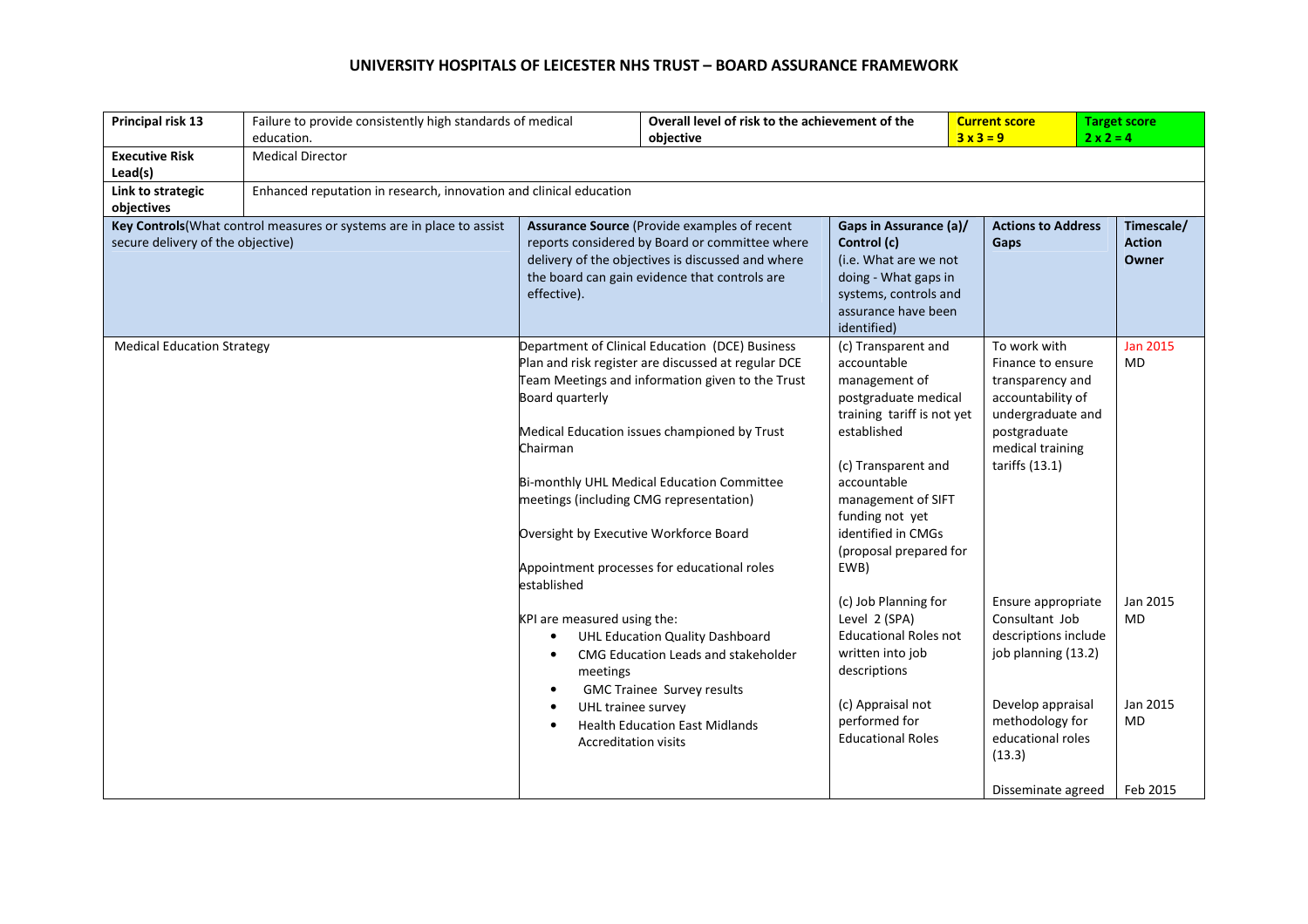|                                |                                                                                                                                                                        |                                                                    | appraisal<br>methodology to<br>CMG s (13.4)                                                                                                                                                              | MD             |
|--------------------------------|------------------------------------------------------------------------------------------------------------------------------------------------------------------------|--------------------------------------------------------------------|----------------------------------------------------------------------------------------------------------------------------------------------------------------------------------------------------------|----------------|
|                                |                                                                                                                                                                        | Trainee Drs in<br>community - anomalous<br>location in DCE budgets | Work to relocate<br>anomalous budgets<br>to HR as other<br>Foundation doctor<br>contracts (13.5)                                                                                                         | Apr 2015<br>MD |
| <b>UHL Education Committee</b> | CMG Education Leads sit on Committee.<br>Education Committee delivers to the Workforce<br>Board twice monthly and Prof. Carr presents to the<br>Trust Board Quarterly. | No system of<br>appointing to College<br><b>Tutor Roles</b>        | Develop more<br>robust system of<br>appointment and<br>appraisal of<br>disparate roles by<br>separating College<br>Tutor roles in order<br>to be able to<br>appoint and<br>appraise as College<br>Tutors | Jan 2015<br>MD |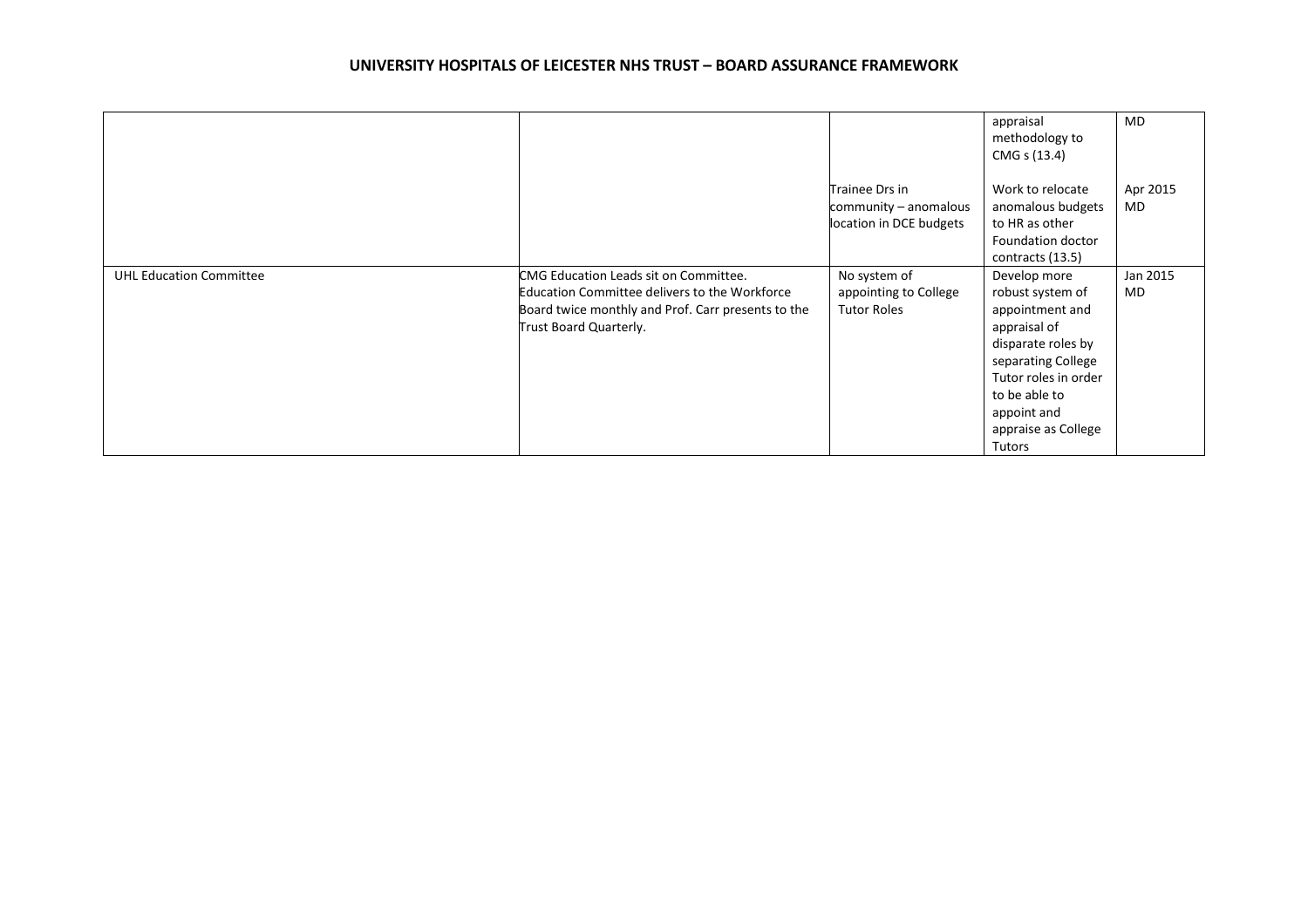| Principal risk 14                                                                                          |                                                      | Lack of effective partnerships with universities.                                                                                                                                                                           |                                                      | Overall level of risk to the achievement of the<br><b>Current score</b><br>$3x2=6$<br>objective                                                       |      | $3 \times 2 = 6$          | <b>Target score</b>                  |  |
|------------------------------------------------------------------------------------------------------------|------------------------------------------------------|-----------------------------------------------------------------------------------------------------------------------------------------------------------------------------------------------------------------------------|------------------------------------------------------|-------------------------------------------------------------------------------------------------------------------------------------------------------|------|---------------------------|--------------------------------------|--|
| <b>Executive Risk</b><br>Lead(s)                                                                           | <b>Medical Director</b>                              |                                                                                                                                                                                                                             |                                                      |                                                                                                                                                       |      |                           |                                      |  |
| Link to strategic<br>objectives                                                                            |                                                      | Enhanced reputation in research, innovation and clinical education                                                                                                                                                          |                                                      |                                                                                                                                                       |      |                           |                                      |  |
| Key Controls (What control measures or systems are in place to assist<br>secure delivery of the objective) |                                                      | <b>Assurance Source (Provide examples of recent)</b><br>reports considered by Board or committee where<br>delivery of the objectives is discussed and where<br>the board can gain evidence that controls are<br>effective). |                                                      | Gaps in Assurance (a)/<br>Control (c)<br>(i.e. What are we not<br>doing - What gaps in<br>systems, controls and<br>assurance have been<br>identified) | Gaps | <b>Actions to Address</b> | Timescale/<br><b>Action</b><br>Owner |  |
|                                                                                                            | Maintaining relationships with key academic partners | UHL Trust)<br>Joint BRU Board (quarterly)<br>UHL R&D Executive (monthly)                                                                                                                                                    | Joint Strategic Meeting (University of Leicester and | No gaps identified                                                                                                                                    |      |                           |                                      |  |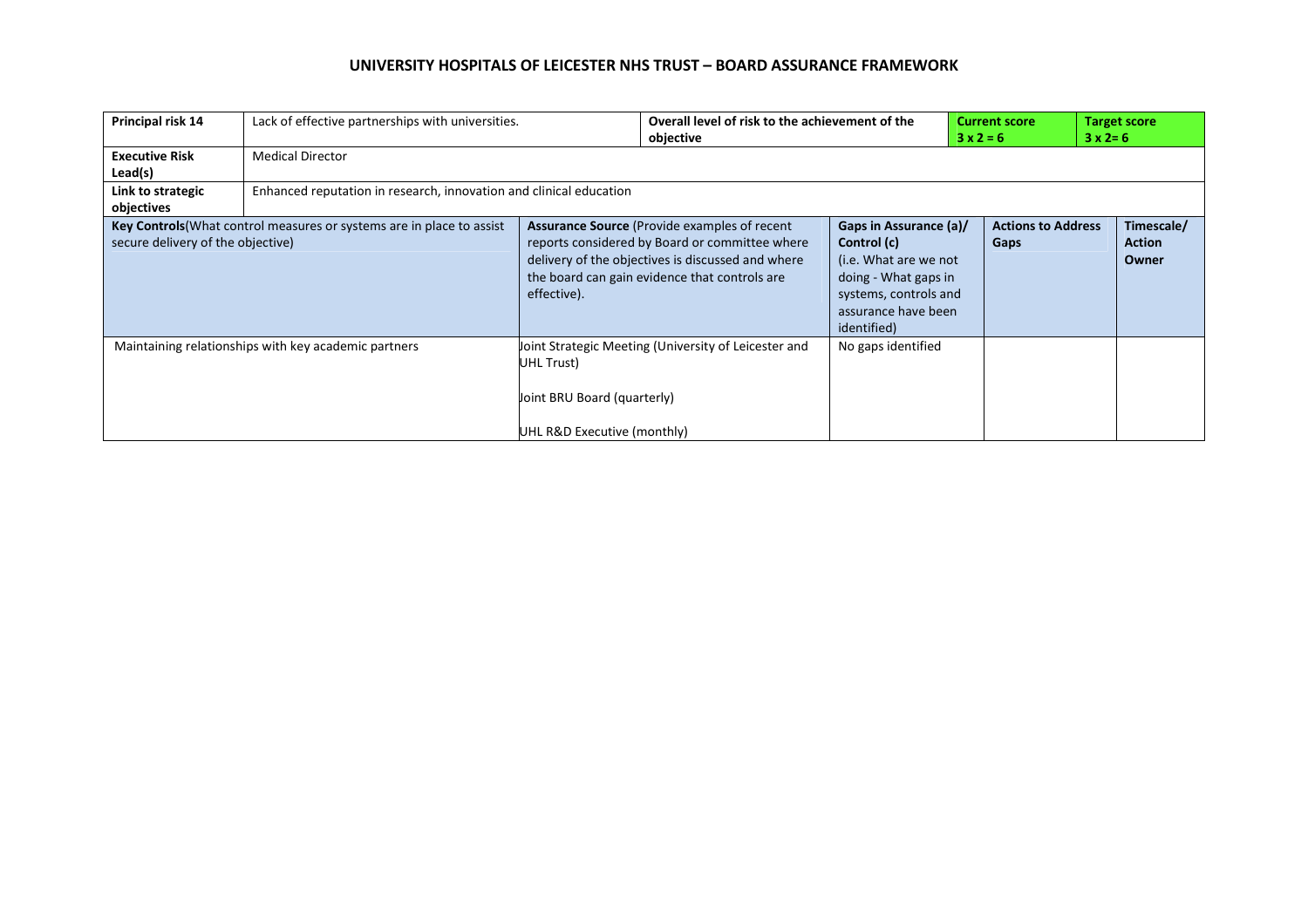| Principal risk 15                 | Failure to adequately plan the workforce needs of the Trust.                        |                                                    | Overall level of risk to the achievement of the<br>objective                                                                                                                                                        |                                                                                                                                                                                                                                                                                                                                                                                                                                              |  | <b>Current score</b><br>$4 \times 3 = 12$                                                              | <b>Target score</b><br>$4 \times 2 = 8$ |
|-----------------------------------|-------------------------------------------------------------------------------------|----------------------------------------------------|---------------------------------------------------------------------------------------------------------------------------------------------------------------------------------------------------------------------|----------------------------------------------------------------------------------------------------------------------------------------------------------------------------------------------------------------------------------------------------------------------------------------------------------------------------------------------------------------------------------------------------------------------------------------------|--|--------------------------------------------------------------------------------------------------------|-----------------------------------------|
| <b>Executive Risk</b><br>Lead(s)  | Director of Human Resources                                                         |                                                    |                                                                                                                                                                                                                     |                                                                                                                                                                                                                                                                                                                                                                                                                                              |  |                                                                                                        |                                         |
| Link to strategic<br>objectives   | Delivering services through a caring, professional, passionate and valued workforce |                                                    |                                                                                                                                                                                                                     |                                                                                                                                                                                                                                                                                                                                                                                                                                              |  |                                                                                                        |                                         |
| secure delivery of the objective) | Key Controls (What control measures or systems are in place to assist               | effective).                                        | Assurance Source (Provide examples of recent<br>reports considered by Board or committee where<br>delivery of the objectives is discussed and where<br>the board can gain evidence that controls are                | Gaps in Assurance (a)/<br>Control (c)<br>(i.e. What are we not<br>doing - What gaps in<br>systems, controls and<br>assurance have been<br>identified)                                                                                                                                                                                                                                                                                        |  | <b>Actions to Address</b><br>Gaps                                                                      | Timescale/<br><b>Action</b><br>Owner    |
| to workforce planning with LPT.   | UHL Workforce Plan (by staff group) including an integrated approach                | update.<br>highlight report from CMG action plans. | Reduction in number of 'hotspots' for staff shortages<br>across UHL reported as part of workforce plan<br>Executive Workforce Board will consider progress in<br>relation to the overarching workforce plan through | (c) Workforce planning<br>difficult to forecast more<br>than a year ahead as<br>changes are often<br>dependent on<br>transformation activities<br>outside UHL (e.g. social<br>services/community<br>services and primary care<br>and broad based<br>planning assumptions<br>around demographics<br>and activity).<br>(c) Difficulty in recruiting<br>to hotspots as frequently<br>reflect a national<br>shortage occupation (e.g.<br>nurses) |  | Develop Innovative<br>approaches to<br>recruitment and<br>retention to<br>address shortages.<br>(15.4) | Mar 2015<br><b>DHR</b>                  |
| place for nursing staff           | Nursing Recruitment Trajectory and international recruitment plan in                | the Quality and Performance Report                 | Overall nursing vacancies are monitored and<br>reported monthly by the Board and NET as part of<br>NHS Choices will be publishing the planned and<br>actual number of nurses on each shift on every                 |                                                                                                                                                                                                                                                                                                                                                                                                                                              |  |                                                                                                        |                                         |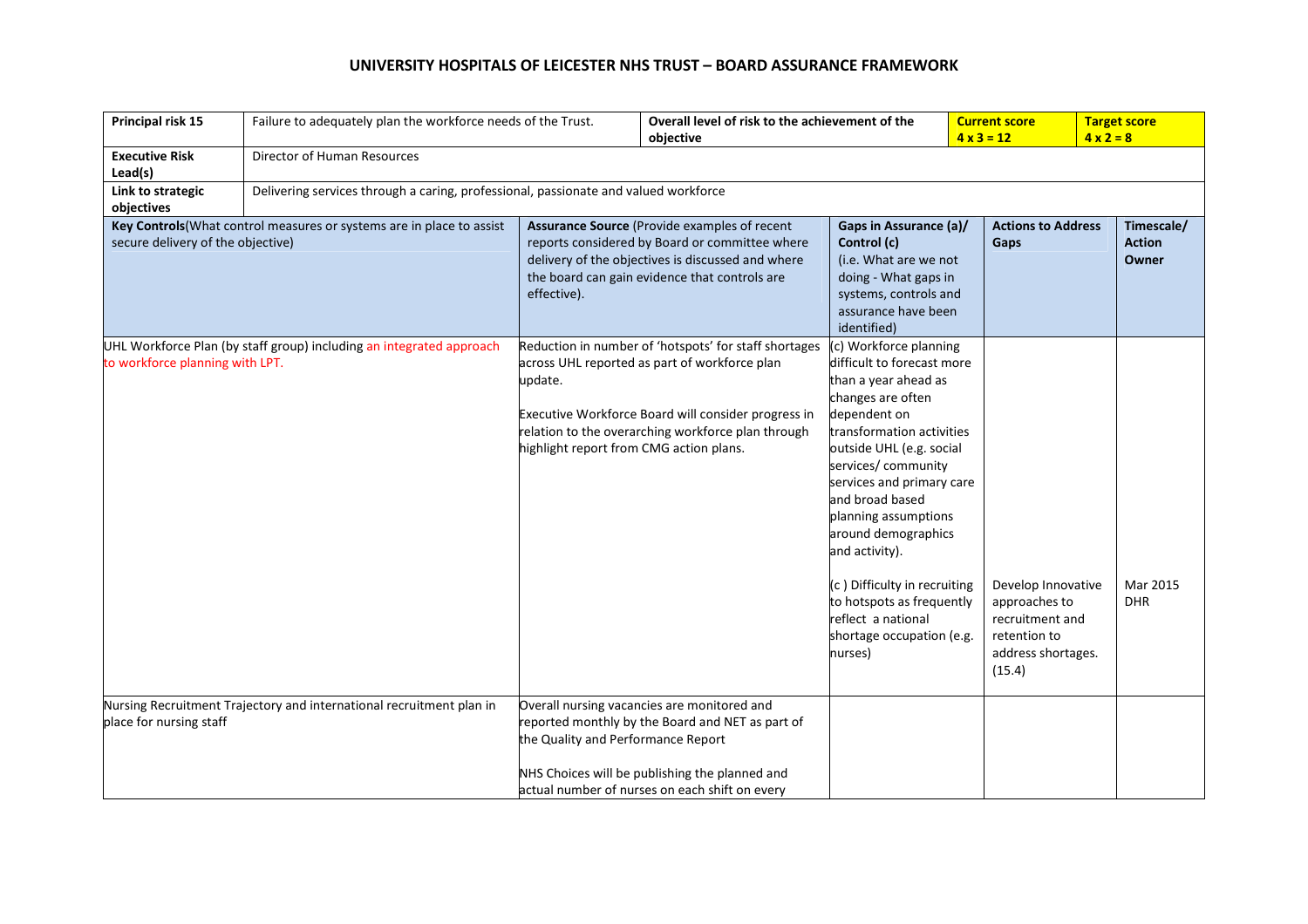|                                                                        | inpatient ward in England                                                                                                        |                                                                                                                |                                                                                                                                                                                                |                          |
|------------------------------------------------------------------------|----------------------------------------------------------------------------------------------------------------------------------|----------------------------------------------------------------------------------------------------------------|------------------------------------------------------------------------------------------------------------------------------------------------------------------------------------------------|--------------------------|
| Development of an Employer Brand and Improved Recruitment<br>Processes | Reports of the LIA recruitment project<br>Reports to Executive Workforce Board regarding<br>innovative approaches to recruitment | (c) Capacity to develop<br>and build employer<br>brand marketing                                               | Deliver our<br><b>Employer Brand</b><br>group to share best<br>practice and<br>develop social<br>media techniques<br>to promote<br>opportunities at<br>UHL (15.6)                              | Mar 2015<br><b>DHR</b>   |
|                                                                        |                                                                                                                                  | (c) Capacity to build<br>innovative approaches to<br>recruitment of future<br>service/ operational<br>managers | Development of<br>internship model<br>and potential<br>management<br>trainee model<br>supported by<br>robust education<br>programme and<br>education scheme.<br>(15.7)                         | Nov 2014<br><b>DHR</b>   |
|                                                                        |                                                                                                                                  | (c) capacity to build<br>innovative approaches to<br>consultant recruitment                                    | Consultant<br>recruitment review<br>team to develop<br>professional<br>assessment centre<br>approach to<br>recruitment<br>utilising outputs to<br>produce a<br>development<br>programme (15.8) | April 2015<br><b>DHR</b> |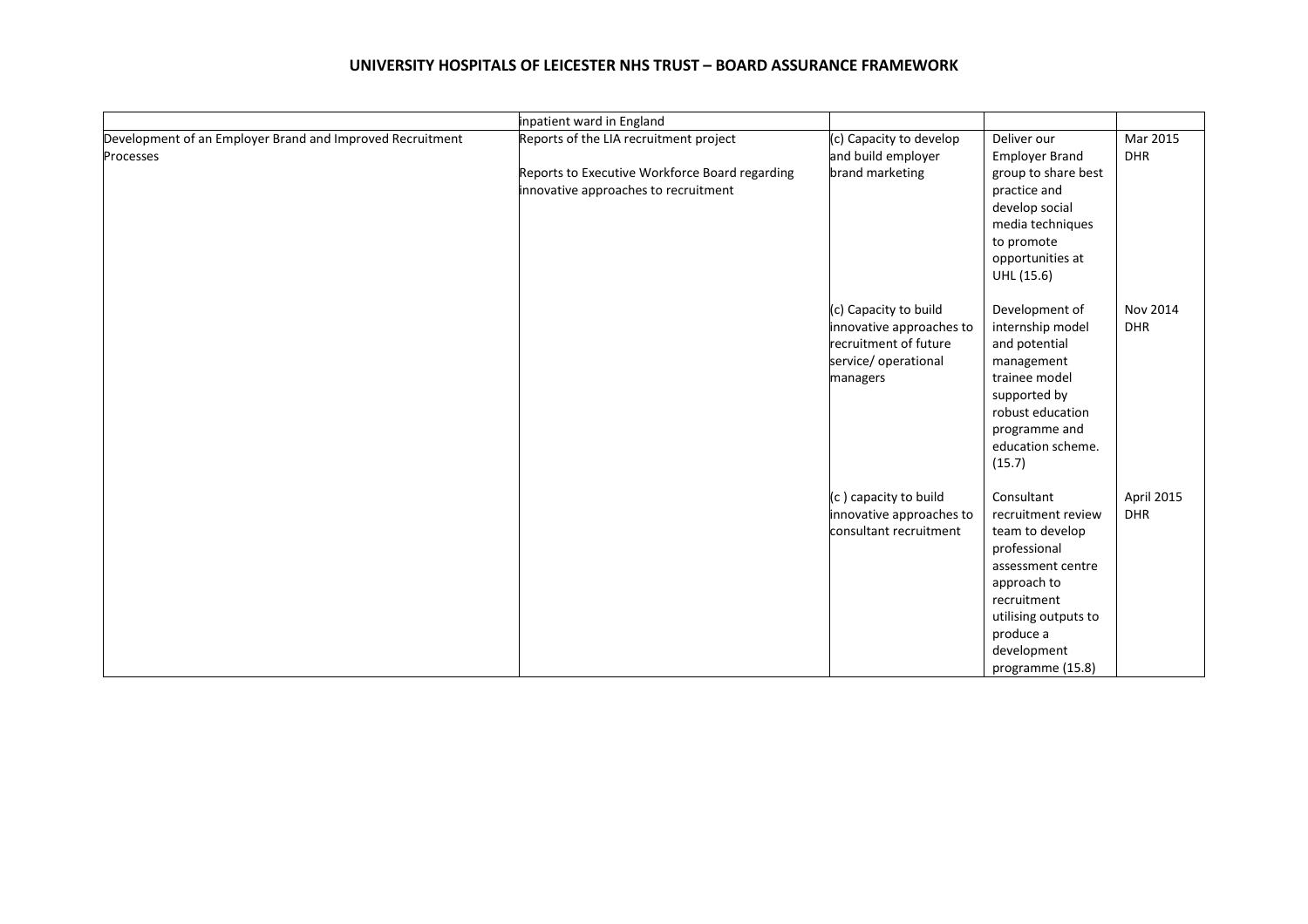| Principal risk 16                                                                                                                                                                                                                                                                                                               | Inability to recruit and retain staff with appropriate skills.                                                                                                                                                                                                             |                                                                                                                                                                                                                     | Overall level of risk to the achievement of the<br>objective                                                                                  |                                                                                                                                                       | <b>Current score</b><br>$4 \times 3 = 12$ |                                                                               | <b>Target score</b><br>$4 \times 2 = 8$ |
|---------------------------------------------------------------------------------------------------------------------------------------------------------------------------------------------------------------------------------------------------------------------------------------------------------------------------------|----------------------------------------------------------------------------------------------------------------------------------------------------------------------------------------------------------------------------------------------------------------------------|---------------------------------------------------------------------------------------------------------------------------------------------------------------------------------------------------------------------|-----------------------------------------------------------------------------------------------------------------------------------------------|-------------------------------------------------------------------------------------------------------------------------------------------------------|-------------------------------------------|-------------------------------------------------------------------------------|-----------------------------------------|
| <b>Executive Risk</b><br>Lead(s)                                                                                                                                                                                                                                                                                                | Director of Human Resources                                                                                                                                                                                                                                                |                                                                                                                                                                                                                     |                                                                                                                                               |                                                                                                                                                       |                                           |                                                                               |                                         |
| Link to strategic<br>objectives                                                                                                                                                                                                                                                                                                 | Delivering services through a caring, professional, passionate and valued workforce                                                                                                                                                                                        |                                                                                                                                                                                                                     |                                                                                                                                               |                                                                                                                                                       |                                           |                                                                               |                                         |
| Key Controls (What control measures or systems are in place to assist<br>secure delivery of the objective)                                                                                                                                                                                                                      |                                                                                                                                                                                                                                                                            | Assurance Source (Provide examples of recent<br>reports considered by Board or committee where<br>delivery of the objectives is discussed and where<br>the board can gain evidence that controls are<br>effective). |                                                                                                                                               | Gaps in Assurance (a)/<br>Control (c)<br>(i.e. What are we not<br>doing - What gaps in<br>systems, controls and<br>assurance have been<br>identified) |                                           | <b>Actions to Address</b><br>Gaps                                             | Timescale/<br><b>Action</b><br>Owner    |
| Refreshed Organisational Development Plan (2014-16) including five<br>work streams:<br>Live our Values' by embedding values in HR processes including values<br>based recruitment, implementing our Reward and Recognition Strategy<br>(2014-16) and continuing to showcase success through Caring at its<br><b>Best Awards</b> |                                                                                                                                                                                                                                                                            | set out in PID                                                                                                                                                                                                      | Quarterly reports to EWB and Trust Board and<br>measured against implementation plan milestones                                               | (a) Improvements<br>required in 'measuring<br>how we are doing'                                                                                       |                                           | Team Health<br>Dashboard to be<br>developed and<br>implemented (16.1)         | Dec 2014<br><b>DHR</b>                  |
| and wellbeing and Resilience Programmes.                                                                                                                                                                                                                                                                                        | Improve two-way engagement and empower our people' by<br>implementing the next phase of Listening into Action (see Principal Risk<br>16), building on medical engagement, experimenting in autonomy<br>incentivisation and shared governance and further developing health |                                                                                                                                                                                                                     | Quarterly reports to and EWB and measured against<br>Implementation Plan Milestones set out in PID                                            | No gaps identified                                                                                                                                    |                                           |                                                                               |                                         |
| Working'                                                                                                                                                                                                                                                                                                                        | Strengthen leadership' by implementing the Trust's Leadership into<br>Action Strategy (2014-16) with particular emphasis on 'Trust Board<br>Effectiveness', 'Technical Skills Development' and 'Partnership                                                                | milestones set out in PID                                                                                                                                                                                           | Quarterly reports to EWB and bi-monthly reports to<br>UHL LETG. Measured against implementation Plan                                          | No gaps identified                                                                                                                                    |                                           |                                                                               |                                         |
| Enhance workplace learning' by building on training capacity and<br>resources, improvements in medical education and developing new<br>roles                                                                                                                                                                                    |                                                                                                                                                                                                                                                                            | PID                                                                                                                                                                                                                 | Quarterly report to EQB, EWB and bi-monthly<br>reports to UHL LETG and LLR WDC. Measured<br>against implementation plan milestones set out in | (a) eUHL System requires<br>significant improvement<br>in centrally managing all<br>development activity                                              |                                           | eUHL system updates<br>required to meet<br>Trust needs (16.2)                 | Mar 2015<br><b>DHR</b>                  |
|                                                                                                                                                                                                                                                                                                                                 |                                                                                                                                                                                                                                                                            |                                                                                                                                                                                                                     |                                                                                                                                               | (c) Robust processes<br>required in relation to e-<br>learning development                                                                            |                                           | <b>Robust ELearning</b><br>policy and<br>procedures to be<br>developed (16.3) | Jan 2015<br><b>DHR</b>                  |
|                                                                                                                                                                                                                                                                                                                                 | Quality Improvement and innovation' by implementing quality<br>improvement education, continuing to develop quality improvement                                                                                                                                            |                                                                                                                                                                                                                     | Quarterly reports to EQB and EWB and measured<br>against implementation plan milestones set out in                                            | No gaps identified                                                                                                                                    |                                           |                                                                               |                                         |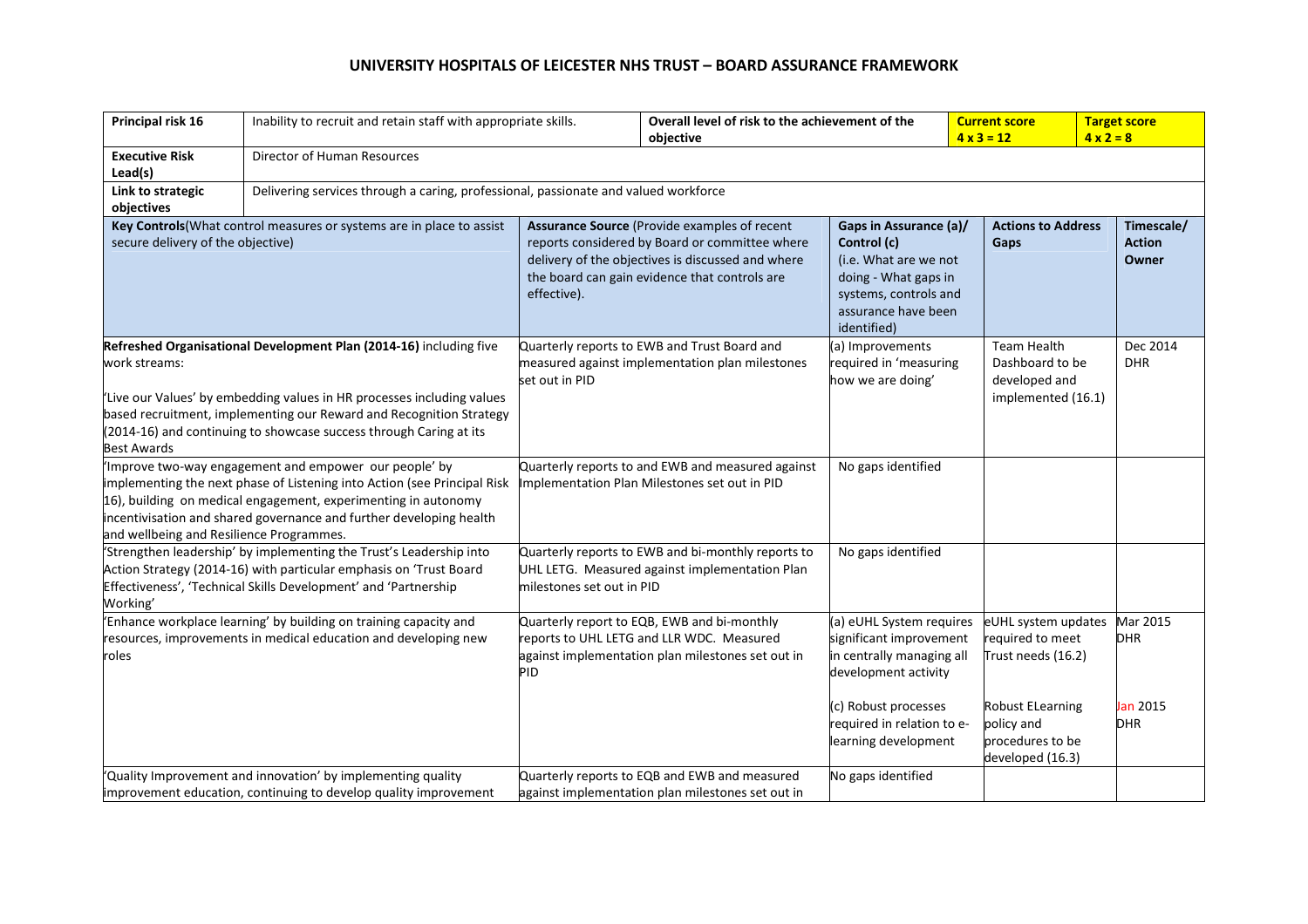| networks and creating a Leicester Improvement and Innovation Centre PID. |                                                  |                    |  |
|--------------------------------------------------------------------------|--------------------------------------------------|--------------------|--|
| Appraisal and Objective Setting in line with Strategic Direction         | Appraisal rates reported monthly via Quality and | No gaps identified |  |
|                                                                          | Performance Report. Appraisal performance        |                    |  |
|                                                                          | features on CMG/Directorate Board Meetings.      |                    |  |
|                                                                          | Board/CMG Meetings to monitor the                |                    |  |
|                                                                          | implementation of agreed local improvement       |                    |  |
|                                                                          | actions                                          |                    |  |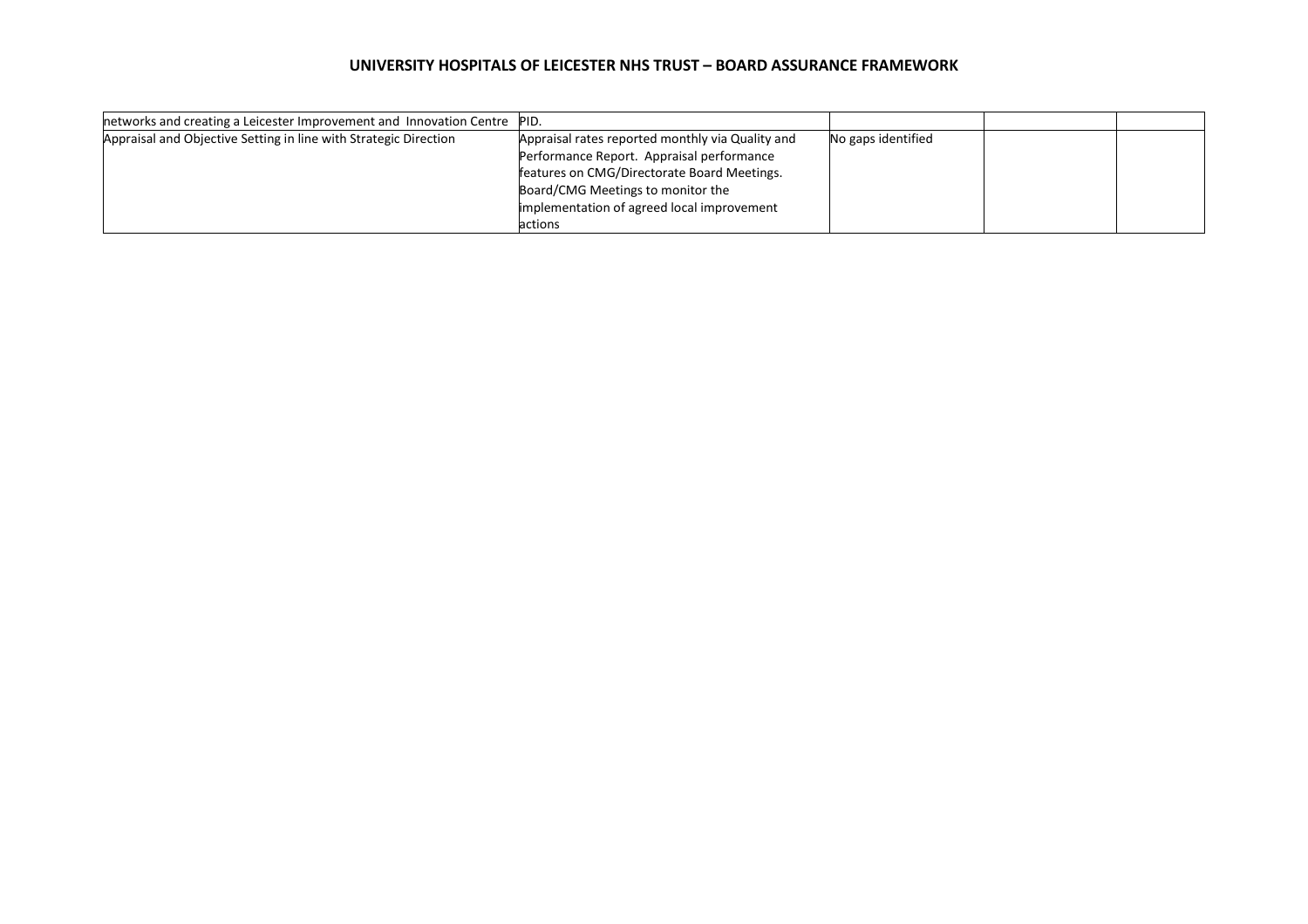| Principal risk 17                                                                                                                                                                                                                                                                                                                                                                                                                   | Failure to improve levels of staff engagement                                                                                                                                                                              |                                                                                                                                                                                                                     | Overall level of risk to the achievement of the<br>objective                                                                                              |                                                                                                                                                       | <b>Current score</b><br>$3x3=9$                                                                                                                                       |                                                                                                                                               | <b>Target score</b><br>$3x2=6$                   |
|-------------------------------------------------------------------------------------------------------------------------------------------------------------------------------------------------------------------------------------------------------------------------------------------------------------------------------------------------------------------------------------------------------------------------------------|----------------------------------------------------------------------------------------------------------------------------------------------------------------------------------------------------------------------------|---------------------------------------------------------------------------------------------------------------------------------------------------------------------------------------------------------------------|-----------------------------------------------------------------------------------------------------------------------------------------------------------|-------------------------------------------------------------------------------------------------------------------------------------------------------|-----------------------------------------------------------------------------------------------------------------------------------------------------------------------|-----------------------------------------------------------------------------------------------------------------------------------------------|--------------------------------------------------|
| <b>Executive Risk</b><br>Lead(s)                                                                                                                                                                                                                                                                                                                                                                                                    | Director of Human Resources                                                                                                                                                                                                |                                                                                                                                                                                                                     |                                                                                                                                                           |                                                                                                                                                       |                                                                                                                                                                       |                                                                                                                                               |                                                  |
| Link to strategic<br>objectives                                                                                                                                                                                                                                                                                                                                                                                                     | Delivering services through a caring, professional, passionate and valued workforce                                                                                                                                        |                                                                                                                                                                                                                     |                                                                                                                                                           |                                                                                                                                                       |                                                                                                                                                                       |                                                                                                                                               |                                                  |
| Key Controls (What control measures or systems are in place to assist<br>secure delivery of the objective)                                                                                                                                                                                                                                                                                                                          |                                                                                                                                                                                                                            | Assurance Source (Provide examples of recent<br>reports considered by Board or committee where<br>delivery of the objectives is discussed and where<br>the board can gain evidence that controls are<br>effective). |                                                                                                                                                           | Gaps in Assurance (a)/<br>Control (c)<br>(i.e. What are we not<br>doing - What gaps in<br>systems, controls and<br>assurance have been<br>identified) |                                                                                                                                                                       | <b>Actions to Address</b><br>Gaps                                                                                                             | Timescale/<br><b>Action</b><br>Owner             |
| Year 2 Listening into Action (LiA) Plan (2014 to 2015) including five<br>Quarterly reports to Executive Workforce Board<br>(EWB) and Trust Board<br>work streams:<br>Work stream One: Classic LiA<br>measures per team and reports on Pulse Check<br>• Two waves of Pioneering teams to commence (with 12 teams per<br>wave) using LiA to address changes at a<br><i>improvements</i><br>ward/department/pathway level<br>Feb 2015) |                                                                                                                                                                                                                            | Updates provided to LiA Sponsor group on success<br>Annual Pulse Check Survey conducted (next due in<br>Update reports provided to JSCNC meetings                                                                   | (a Lack of triangulation<br>of LiA Pulse Check<br>Survey results with<br><b>National Staff Opinion</b><br>Survey and Friends and<br>Family Test for Staff |                                                                                                                                                       | <b>Team Health</b><br>Dashboard to be<br>developed - mock<br>up to be presented<br>to EWB at<br>September 2014<br>meeting (Please see<br>Principal Risk 15)<br>(17.1) | Mar 2015<br><b>DHR</b>                                                                                                                        |                                                  |
| Work stream Two: Thematic LiA<br>Supporting senior leaders to host Thematic LiA activities. These<br>$\bullet$<br>activities will respond to emerging priorities within Executive<br>Directors' portfolios. Each Thematic event will be hosted and led<br>by a member of the Executive Team or delegated lead.                                                                                                                      |                                                                                                                                                                                                                            | Quarterly reports to Executive Workforce Board<br>(EWB) and Trust Board<br>Updates provided to LiA Sponsor group on each<br>thematic activity<br>Update reports provided to JSCNC meetings                          |                                                                                                                                                           | No gaps identified                                                                                                                                    |                                                                                                                                                                       |                                                                                                                                               |                                                  |
| $\bullet$<br>of Change (MoC) initiatives.                                                                                                                                                                                                                                                                                                                                                                                           | Work stream Three: Management of Change LiA<br>(EWB) and Trust Board<br>LiA Engagement Events held as a precursor to change projects<br>associated with service transformation and / or HR Management<br>thematic activity |                                                                                                                                                                                                                     | Quarterly reports to Executive Workforce Board<br>Updates provided to LiA Sponsor group on each<br>Update reports provided to JSCNC meetings              | (c Reliant on IBM / HR<br>to notify LiA Team of<br>MoC activity                                                                                       |                                                                                                                                                                       | Ensure IBM aware<br>of requirements.<br>(17.2)<br><b>HR Senior Team</b><br>aware of need to<br>include<br>Engagement event<br>prior to formal | Mar 2015<br><b>DHR</b><br>Mar 2015<br><b>DHR</b> |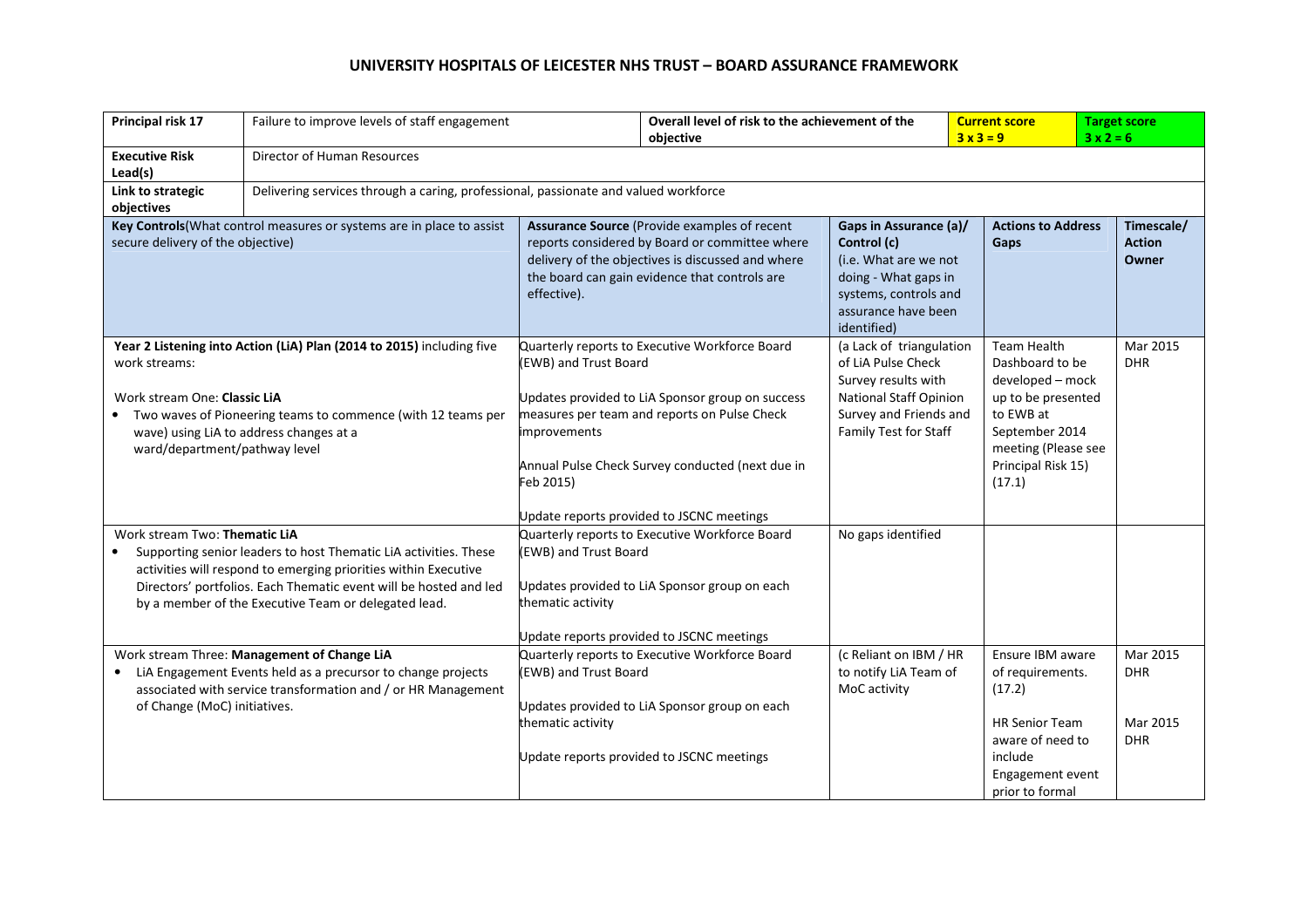| Work stream Four: Enabling LiA                                                                                                                                                                                                       | Quarterly reports to Executive Workforce Board                                                                                                                                                                                                                                                                                                                                                                                                                                                                                                             | (C) Resource                                                                                                                                                                                                                                                      | consultation (with<br>MoC impacting on<br>staff - (more than<br>25 people) (17.3)<br>Include as regular | Mar 2015               |
|--------------------------------------------------------------------------------------------------------------------------------------------------------------------------------------------------------------------------------------|------------------------------------------------------------------------------------------------------------------------------------------------------------------------------------------------------------------------------------------------------------------------------------------------------------------------------------------------------------------------------------------------------------------------------------------------------------------------------------------------------------------------------------------------------------|-------------------------------------------------------------------------------------------------------------------------------------------------------------------------------------------------------------------------------------------------------------------|---------------------------------------------------------------------------------------------------------|------------------------|
| Provide support to delivering UHL strategic priorities (Caring At<br>its Best), where employee engagement is required.                                                                                                               | (EWB) and Trust Board<br>Updates provided to LiA Sponsor group on each<br>thematic activity                                                                                                                                                                                                                                                                                                                                                                                                                                                                | requirements in terms<br>of people and physical<br>resources difficult to<br>anticipate from LiA<br>activity linked to Caring                                                                                                                                     | agenda item on LiA<br>sponsor group<br>identifying activity<br>and anticipated<br>resources required    | <b>DHR</b>             |
|                                                                                                                                                                                                                                      | Update reports provided to JSCNC meetings                                                                                                                                                                                                                                                                                                                                                                                                                                                                                                                  | at its Best engagement<br>events                                                                                                                                                                                                                                  | (17.4)                                                                                                  |                        |
| Work stream Five: Nursing into Action (NiA)<br>Support all nurse led Wards or Departments to host a listening<br>$\bullet$<br>event aimed at improving quality of care provided to patients and<br>implement any associated actions. | Quarterly reports to Executive Workforce Board<br>(EWB) and Trust Board<br>Updates provided to LiA Sponsor group every 6<br>months on success measures per set and reports on<br>Pulse Check improvements<br>Update reports provided to JSCNC meetings<br>Monthly updates to Nursing Executive Team (NET)<br>meetings via Heads of Nursing per CMG                                                                                                                                                                                                         | No gaps identified                                                                                                                                                                                                                                                |                                                                                                         |                        |
| Annual National Staff Opinion and Attitude Survey                                                                                                                                                                                    | Annual Survey report presented to EWB and Trust<br>Board<br>Analysis of results in comparison to previous year's<br>results and to other similar organisations presented<br>to EWB and Trust Board annually<br>Updates on CMG / Corporate actions taken to<br>address improvements to National Survey presented<br>to EWB<br>Staff sickness levels may also provide an indicator of<br>staff satisfaction and performance and are reported<br>monthly to Board via Quality and Performance<br>report<br>Results of National staff survey and local patient | (a) Lack of triangulation<br>of National Staff Survey<br>results with local Pulse<br>Check Results (Work<br>stream One: Classic LiA<br>/ Work stream Five:<br>NiA) and other<br>indicators of staff<br>engagement such as<br>Friends and Family Test<br>for Staff | Please see action<br>17.1                                                                               | Mar 2015<br><b>DHR</b> |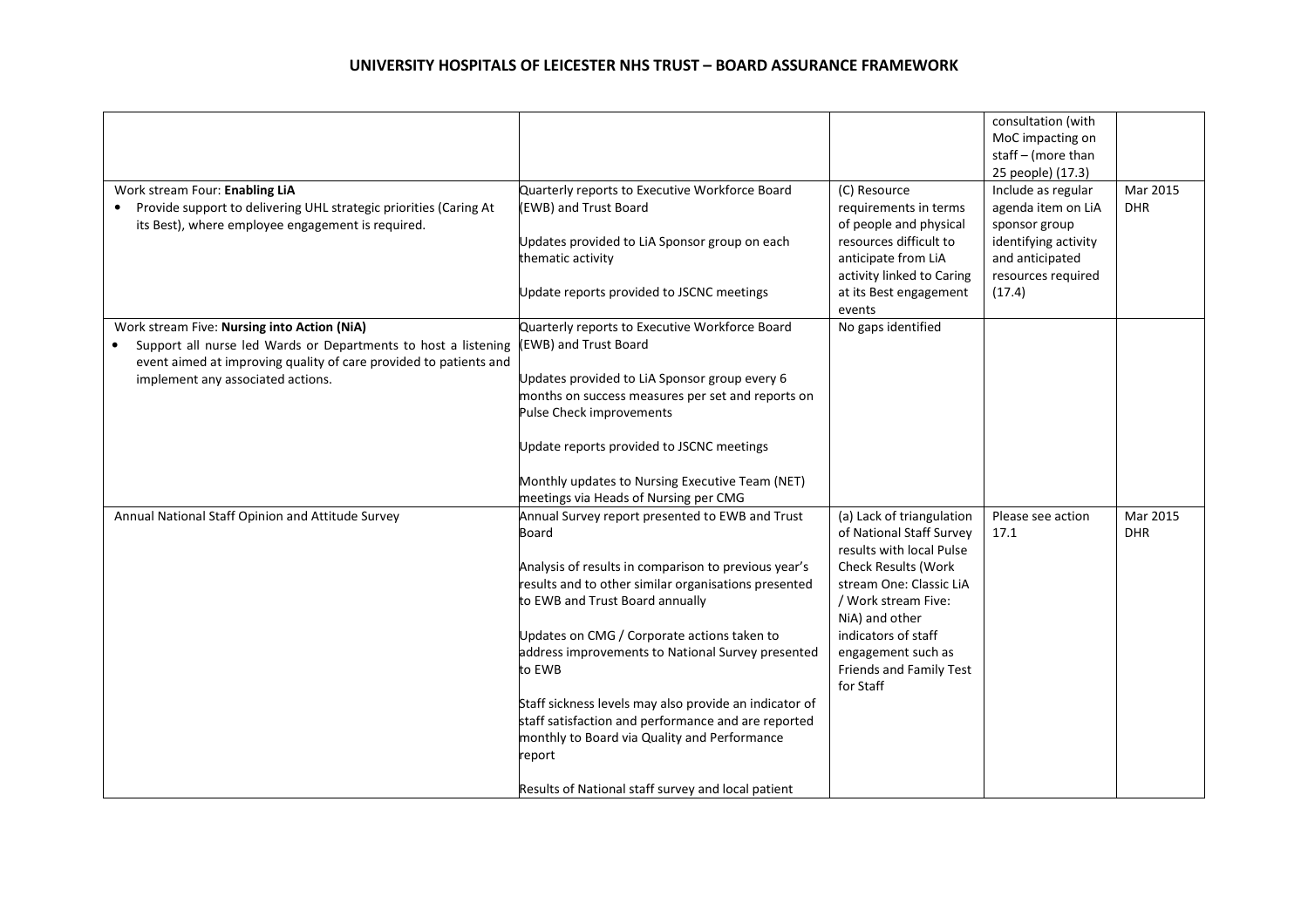|                                       | polling reported to Board on a six monthly basis.                                                                                                                                                                            |                                                                                                                                                                                                                                                                   |                                                                                                                                                                    |                               |
|---------------------------------------|------------------------------------------------------------------------------------------------------------------------------------------------------------------------------------------------------------------------------|-------------------------------------------------------------------------------------------------------------------------------------------------------------------------------------------------------------------------------------------------------------------|--------------------------------------------------------------------------------------------------------------------------------------------------------------------|-------------------------------|
|                                       | Improving staff satisfaction position.                                                                                                                                                                                       |                                                                                                                                                                                                                                                                   |                                                                                                                                                                    |                               |
| Friends and Family Test for NHS Staff | Quarterly survey results for Quarter 1, 2 and 4 to be<br>submitted to NHS England for external publication:<br>Submission commencing 28 July 2014 for quarter 1<br>with NHS England publication commencing<br>September 2014 | (a) Survey completion<br>criteria variable<br>between NHS<br>organisations per<br>quarter.                                                                                                                                                                        |                                                                                                                                                                    |                               |
|                                       | Local results of response rates to be<br>CQUIN Target for 2014/15 - to conduct survey in<br>Quarter 1 (achieved)                                                                                                             | Survey to include 'NHS<br>Workers' and not<br>restricted to UHL staff<br>therefore creating<br>difficulty in<br>comparisons between<br>organisations as unable<br>to identify % response<br>rates.                                                                |                                                                                                                                                                    |                               |
|                                       |                                                                                                                                                                                                                              | No guidance available<br>regarding how NHS<br>England will present the<br>data published in<br>September 2014, i.e.<br>same format at FFT for<br>Patients or format for<br>National Staff Opinion<br>and Attitude Survey.                                         | Develop draft<br>internal reports in<br>development in<br>readiness for<br>possible analysis<br>methodology used<br>by NHS England in<br>September 2014.<br>(17.6) | <b>Dec 2014</b><br><b>DHR</b> |
|                                       |                                                                                                                                                                                                                              | Lack of triangulation of<br>Friends and Family Test<br>for Staff results with<br>local Pulse Check<br>Results (Work stream<br>One: Classic LiA / Work<br>stream Five: NiA) and<br>other indicators of staff<br>engagement such as<br><b>National Staff Survey</b> | Please see action<br>17.1                                                                                                                                          | Mar 2015<br><b>DHR</b>        |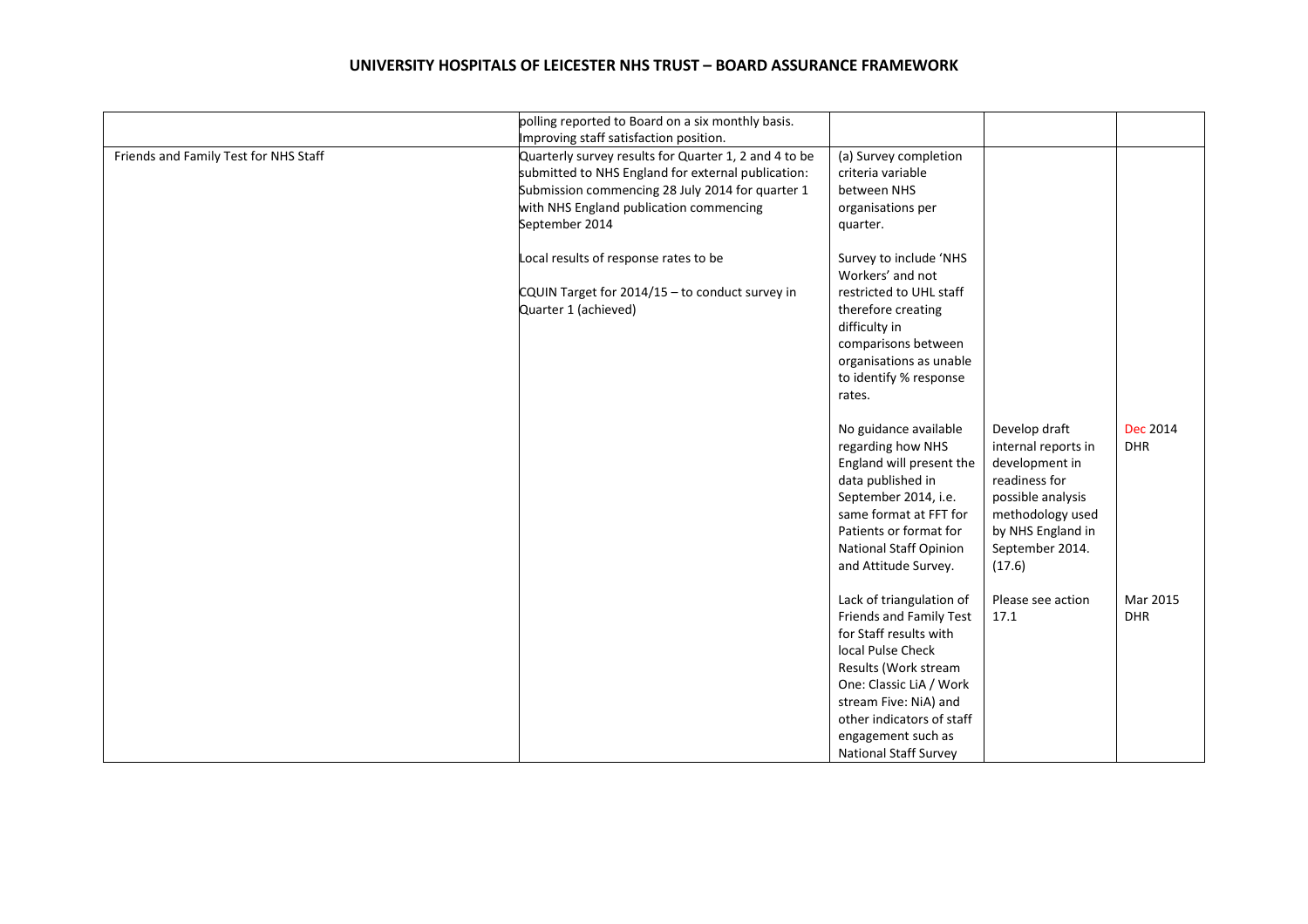| Principal risk 18                                                                                                                                                                                                                                                                              | Lack of effective leadership capacity and capability                                                                                                                                                                                                                     |                                                                                                                                                                                                                     | Overall level of risk to the achievement of the<br>objective                                                                                          |                                                                                                                                                       | <b>Current score</b><br>$3x3=9$                                        |                                                                                                                                                      | <b>Target score</b><br>$3x2=6$       |  |
|------------------------------------------------------------------------------------------------------------------------------------------------------------------------------------------------------------------------------------------------------------------------------------------------|--------------------------------------------------------------------------------------------------------------------------------------------------------------------------------------------------------------------------------------------------------------------------|---------------------------------------------------------------------------------------------------------------------------------------------------------------------------------------------------------------------|-------------------------------------------------------------------------------------------------------------------------------------------------------|-------------------------------------------------------------------------------------------------------------------------------------------------------|------------------------------------------------------------------------|------------------------------------------------------------------------------------------------------------------------------------------------------|--------------------------------------|--|
| <b>Executive Risk</b><br>Lead(s)                                                                                                                                                                                                                                                               | Director of Human Resources                                                                                                                                                                                                                                              |                                                                                                                                                                                                                     |                                                                                                                                                       |                                                                                                                                                       |                                                                        |                                                                                                                                                      |                                      |  |
| Link to strategic<br>objectives                                                                                                                                                                                                                                                                |                                                                                                                                                                                                                                                                          | A clinically and financially sustainable NHS Foundation Trust                                                                                                                                                       |                                                                                                                                                       |                                                                                                                                                       |                                                                        |                                                                                                                                                      |                                      |  |
| Key Controls (What control measures or systems are in place to assist<br>secure delivery of the objective)                                                                                                                                                                                     |                                                                                                                                                                                                                                                                          | Assurance Source (Provide examples of recent<br>reports considered by Board or committee where<br>delivery of the objectives is discussed and where<br>the board can gain evidence that controls are<br>effective). |                                                                                                                                                       | Gaps in Assurance (a)/<br>Control (c)<br>(i.e. What are we not<br>doing - What gaps in<br>systems, controls and<br>assurance have been<br>identified) | Gaps                                                                   | <b>Actions to Address</b>                                                                                                                            | Timescale/<br><b>Action</b><br>Owner |  |
| Leadership into Action Strategy (2014:16) including six work streams:<br>'Providing Coaching and Mentoring' by developing an internal<br>coaching and mentoring network, with associated framework and<br>guidance which will be piloted in agreed areas (targeting clinicians at<br>phase 1). |                                                                                                                                                                                                                                                                          | Quarterly Reports to Executive Workforce Board<br>(EWB) as part of Organisational Development Plan<br>and Learning, Education and Development Update as<br>set out in Risk 16.                                      |                                                                                                                                                       | UHL Coaching and<br><b>Mentoring Framework</b><br>requires development                                                                                | coaching and<br>provision in<br>for assigning<br>coaches and<br>(18.2) | Improve internal<br>mentoring training<br>collaboration with<br>HEEM and at phase<br>1 establish process<br>mentors to newly<br>appointed clinicians | Dec<br>2014<br><b>DHR</b>            |  |
| 'Shadowing and Buddying' by creating shadowing opportunities and<br>devising a buddy system for new clinicians or those appointed into<br>new roles.                                                                                                                                           |                                                                                                                                                                                                                                                                          | Quarterly Reports to Executive Workforce Board as<br>part of Organisational Development Plan and<br>Learning, Education and Development Update as set<br>out in Risk 16.                                            |                                                                                                                                                       | Buddying / Shadowing<br><b>System Requires</b><br>Development                                                                                         | System being<br>developed in<br>appointed<br>Consultants at            | partnership with<br><b>HEEM</b> and Assistant<br>Medical Director to<br>ensure support<br>provided to newly<br>initial phase (18.3)                  | Apr 2015<br><b>DHR</b>               |  |
|                                                                                                                                                                                                                                                                                                | 'Improving local communications and 360 degree feedback' by<br>developing and implementing a 360 Degree feedback Tool for all<br>leaders and developing nurse leaders to facilitate Listening Events in<br>all ward and clinical department areas as set out in Risk 17. | out in Risk 16.                                                                                                                                                                                                     | Quarterly Reports to Executive Workforce Board as<br>part of Organisational Development Plan and<br>Learning, Education and Development Update as set | 360 Feedback Tool not<br>yet developed                                                                                                                |                                                                        |                                                                                                                                                      |                                      |  |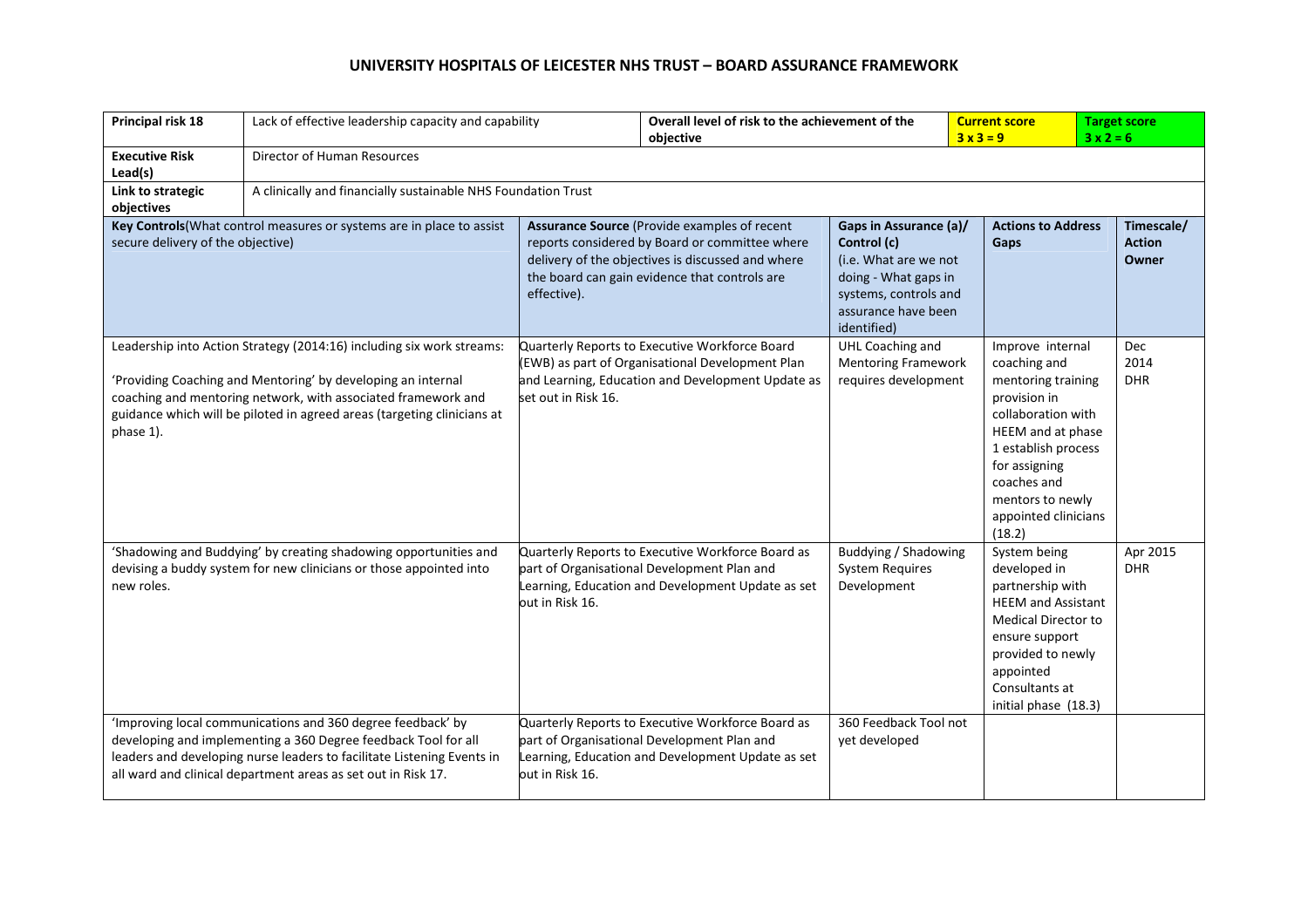| 'Shared Learning Networks' by creating and supporting<br>learning<br>networks across the Trust, developing action learning sets across<br>disciplines and initiating paired learning.                                                                                                                                | Updates provided to LiA Sponsor group every 6<br>months on success measures<br>Monthly updates to Nursing Executive Team (NET)<br>meetings via Heads of Nursing per CMG<br>Quarterly Reports to Executive Workforce Board as<br>part of Organisational Development Plan and<br>earning, Education and Development Update as set<br>out in Risk 16. |                                                                                                                                                                                                          |                                                                                                                                                                                                                                                                                    |                                         |
|----------------------------------------------------------------------------------------------------------------------------------------------------------------------------------------------------------------------------------------------------------------------------------------------------------------------|----------------------------------------------------------------------------------------------------------------------------------------------------------------------------------------------------------------------------------------------------------------------------------------------------------------------------------------------------|----------------------------------------------------------------------------------------------------------------------------------------------------------------------------------------------------------|------------------------------------------------------------------------------------------------------------------------------------------------------------------------------------------------------------------------------------------------------------------------------------|-----------------------------------------|
| 'Talent Management and Succession Planning' by developing a talent<br>management and succession planning framework, reporting on talent<br>profile across the senior leadership community, aligning talent activity<br>to pay progression and ensuring succession plans are in place for<br>business critical roles. | Quarterly Reports to Executive Workforce Board as<br>part of Organisational Development Plan and<br>earning, Education and Development Update as set<br>out in Risk 16.                                                                                                                                                                            | <b>Talent Management</b><br>and Succession<br><b>Planning Framework</b><br>requires development<br>at regional and<br>national level with<br>alignment to the new<br>NHS Health Care<br>Leadership Model | Support national<br>and regional Talent<br>Management and<br><b>Succession Planning</b><br>Projects by National<br>NHS Leadership<br>Academy, EMLA<br>and NHS Employers<br>(18.5)                                                                                                  | Mar 2015<br><b>DHR</b>                  |
| 'Leadership Management and Team Development' by developing<br>leaders in key areas, team building across CMG leadership teams,<br>tailored Trust Board Development and devising a suite of internal<br>eLearning programmes                                                                                          | Quarterly Reports to Executive Workforce Board as<br>part of Organisational Development Plan and<br>earning, Education and Development Update as set<br>out in Risk 16.                                                                                                                                                                            | Improvement required<br>in senior leadership<br>style and approach as<br>identified as part of<br><b>Board Effectiveness</b><br><b>Review (2014)</b>                                                     | Board Coach (on<br>appointment) to<br>facilitate Board<br>Development<br>Session (18.6)<br>Update of UHL<br>Leadership<br>Qualities and<br><b>Behaviours to</b><br>reflect Board<br>Development, UHL<br>5 Year Plan and new<br><b>NHS Healthcare</b><br>Leadership Model<br>(18.7) | <b>Feb 2015</b><br>Jan 2015<br>CE / DHR |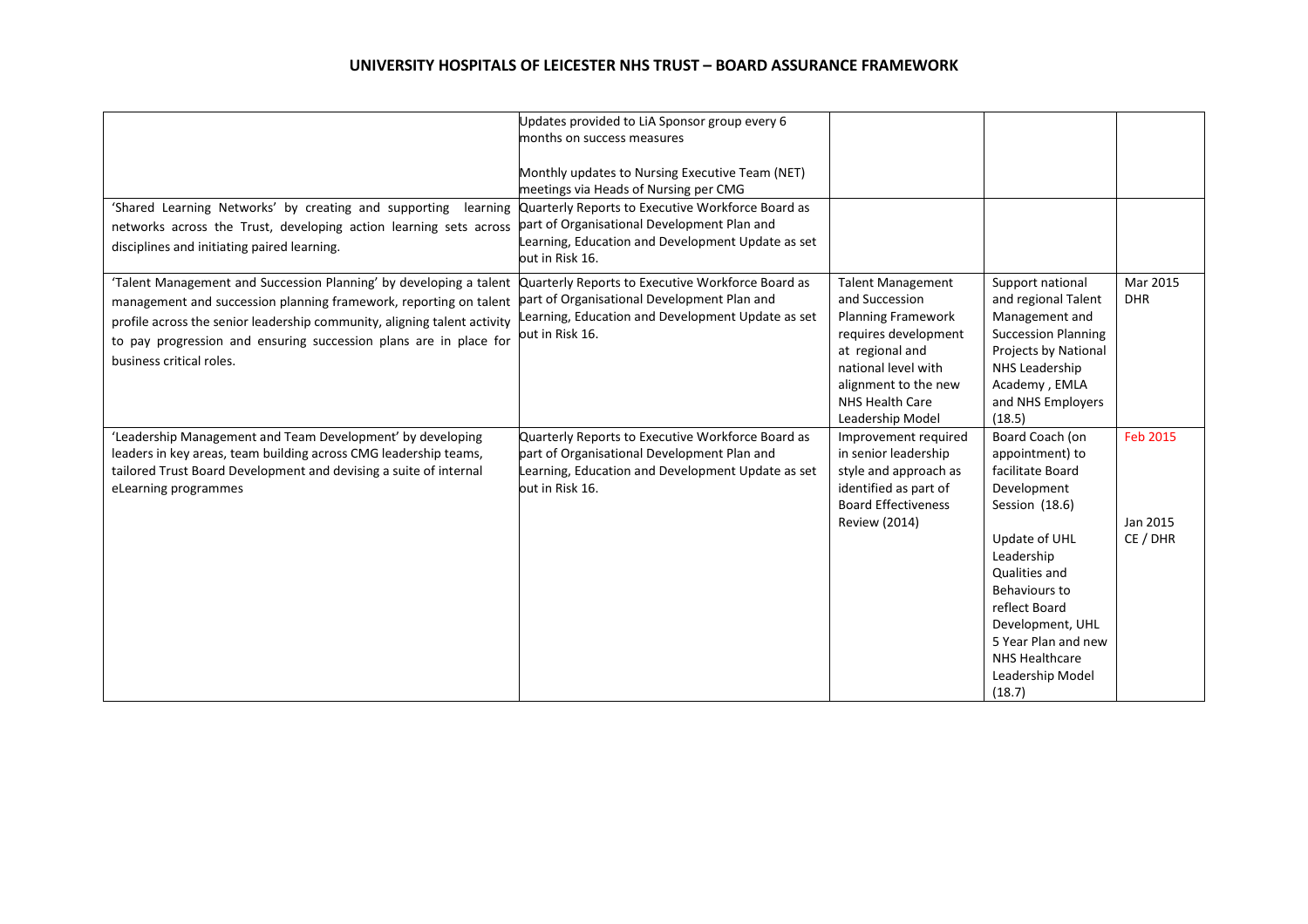| Principal risk 19                                                                                                                                                                                                                                                                                           | Failure to deliver financial strategy (including CIP).                                                                                  |                                                                                                                                                                                                                                                                                                                                  | Overall level of risk to the achievement of the<br>objective |                                                                                                                                                                                                            | <b>Current score</b><br>$5 \times 3 = 15$ |                                                                                           | <b>Target score</b><br>$5 x 2 = 10$  |  |
|-------------------------------------------------------------------------------------------------------------------------------------------------------------------------------------------------------------------------------------------------------------------------------------------------------------|-----------------------------------------------------------------------------------------------------------------------------------------|----------------------------------------------------------------------------------------------------------------------------------------------------------------------------------------------------------------------------------------------------------------------------------------------------------------------------------|--------------------------------------------------------------|------------------------------------------------------------------------------------------------------------------------------------------------------------------------------------------------------------|-------------------------------------------|-------------------------------------------------------------------------------------------|--------------------------------------|--|
| <b>Executive Risk</b><br>Lead(s)                                                                                                                                                                                                                                                                            | Director of Finance                                                                                                                     |                                                                                                                                                                                                                                                                                                                                  |                                                              |                                                                                                                                                                                                            |                                           |                                                                                           |                                      |  |
| Link to strategic<br>objectives                                                                                                                                                                                                                                                                             |                                                                                                                                         | A clinically and financially sustainable NHS Foundation Trust                                                                                                                                                                                                                                                                    |                                                              |                                                                                                                                                                                                            |                                           |                                                                                           |                                      |  |
| Key Controls (What control measures or systems are in place to assist<br>secure delivery of the objective)                                                                                                                                                                                                  |                                                                                                                                         | Assurance Source (Provide examples of recent<br>reports considered by Board or committee where<br>delivery of the objectives is discussed and where<br>the board can gain evidence that controls are<br>effective).                                                                                                              |                                                              | Gaps in Assurance (a)/<br>Control (c)<br>(i.e. What are we not<br>doing - What gaps in<br>systems, controls and<br>assurance have been<br>identified)                                                      |                                           | <b>Actions to Address</b><br>Gaps                                                         | Timescale/<br><b>Action</b><br>Owner |  |
| Delivering recurrent balance via effective management controls<br>including SFIs, SOs and on-going Finance Training Programme<br>Health System External Review has defined the scale of the financial<br>challenge and possible solutions<br>UHL Service & Financial Strategy including Reconfiguration/SOC |                                                                                                                                         | Monthly progress reports to F&P Committee,<br>Executive Board, & Trust Board Development<br>Sessions<br><b>TDA Monthly Meetings</b><br>Chief Officers meeting CCGs/Trusts<br><b>TDA/NHSE</b> meetings<br><b>Trust Board Monthly Reporting</b><br>UHL Programme Board, F&P Committee, Executive<br><b>Board &amp; Trust Board</b> |                                                              | (C) Lack of supporting<br>service strategies to<br>deliver recurrent<br>balance                                                                                                                            |                                           | Production of a FRP<br>to deliver recurrent<br>balance within six<br>years (19.2)         | Dec 2014<br><b>DF</b>                |  |
| CIP performance management including CIP s as part of integrated<br>performance management                                                                                                                                                                                                                  |                                                                                                                                         | Monthly reports to F&P committee and Trust Board.<br>Formal sign-off documents with CMGs as part of<br>agreement of IBPs                                                                                                                                                                                                         |                                                              | (C) CIP Quality Impact<br>Assessments not yet<br>agreed internally or<br>with CCGs<br>(c) PMO structure not<br>yet in place to ensure<br>continuity of function<br>following departure of<br>Ernst & Young |                                           | Expedite agreement<br>(19.5)<br><b>PMO Arrangements</b><br>need to be finalised<br>(19.6) | Oct 2014<br>DF<br>Oct 2014<br>DF     |  |
|                                                                                                                                                                                                                                                                                                             | Managing financial performance to deliver recurrent balance via SFI<br>and SOs and utilising overarching financial governance processes | Monthly progress reports to Finance and<br>Trust board.                                                                                                                                                                                                                                                                          | Performance (F&P) Committee, Executive Board and             | (c) Finance department<br>having difficulties in<br>recruiting to finance<br>posts leading to<br>temporary staff being<br>employed.                                                                        |                                           | Restructuring of<br>financial<br>management via<br>MoC (19.8)                             | Oct 2014<br>DF                       |  |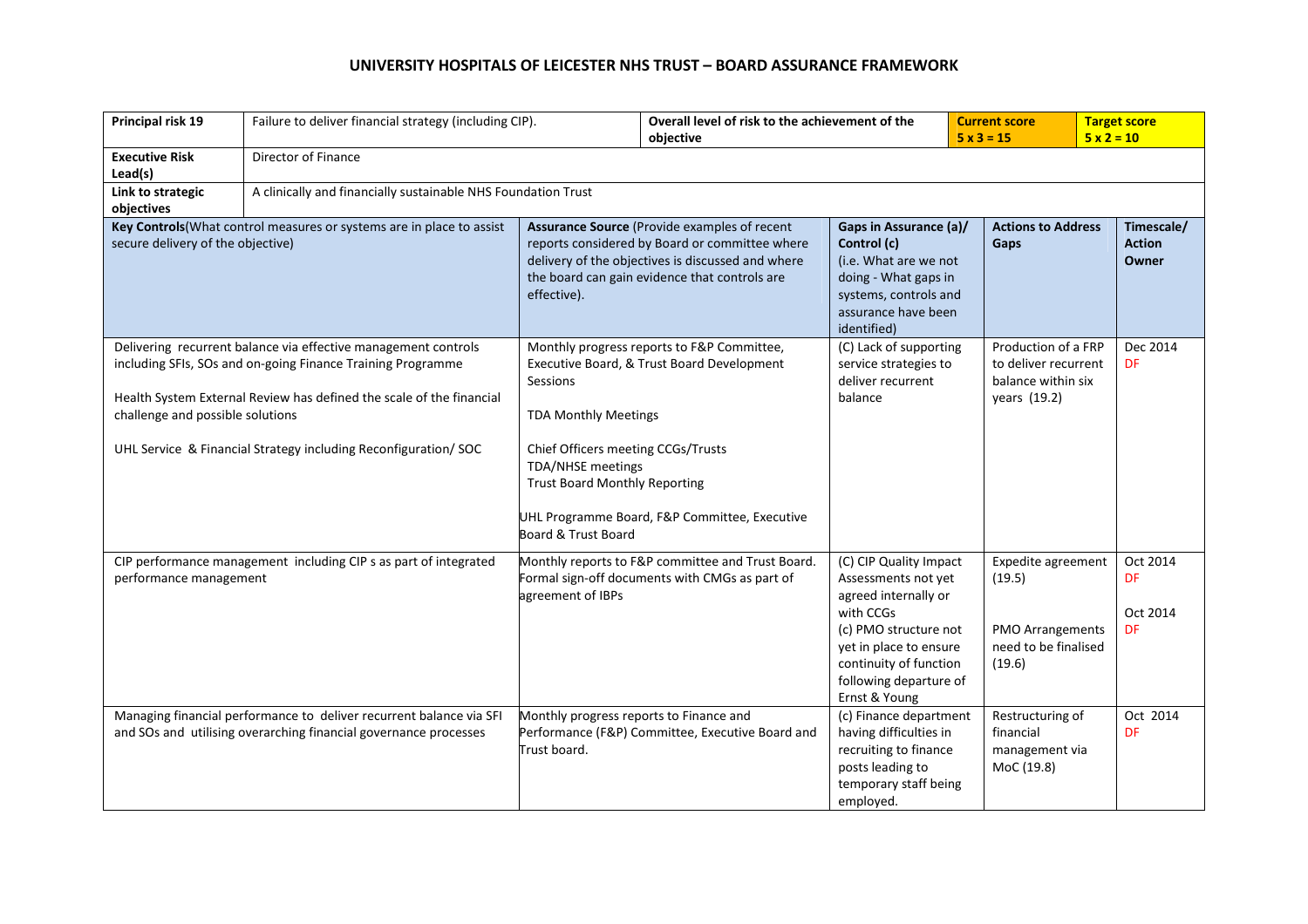| Financially and operationally deliverable by contract signed off by<br>UHL and CCGs and Specialised Commissioning on 30/6/14    | Agreed contracts<br>document through the dispute resolution<br>process/arbitration<br>Regular updates to F&P Committee, Executive<br>Board,<br>Escalation meeting between CEOs/CCG Accountable<br><b>Officers</b> |                                                                   |                                                                                                            |                         |
|---------------------------------------------------------------------------------------------------------------------------------|-------------------------------------------------------------------------------------------------------------------------------------------------------------------------------------------------------------------|-------------------------------------------------------------------|------------------------------------------------------------------------------------------------------------|-------------------------|
| Securing capital funding by linking to Strategy, Strategic Outline Case<br>(SOC) and Health Systems Review and Service Strategy | Regular reporting to F&P Committee, Executive<br>Board and Trust Board                                                                                                                                            | (c) Lack of clear strategy<br>for reconfiguration of<br>services. | Production of<br><b>Business Cases to</b><br>support<br>Reconfiguration and<br>Service Strategy<br>(19.10) | Review<br>monthly<br>DF |
| Obtaining sufficient cash resources by agreeing short term borrowing<br>requirements with TDA                                   | Monthly reporting of cash flow to F&P Committee<br>and Trust Board                                                                                                                                                | (c) Lack of service<br>strategy to deliver<br>recurrent balance   | Agreement of long-<br>term loans as part<br>of June Service and<br>Financial plan<br>(19.11)               | Oct 2014<br>DF          |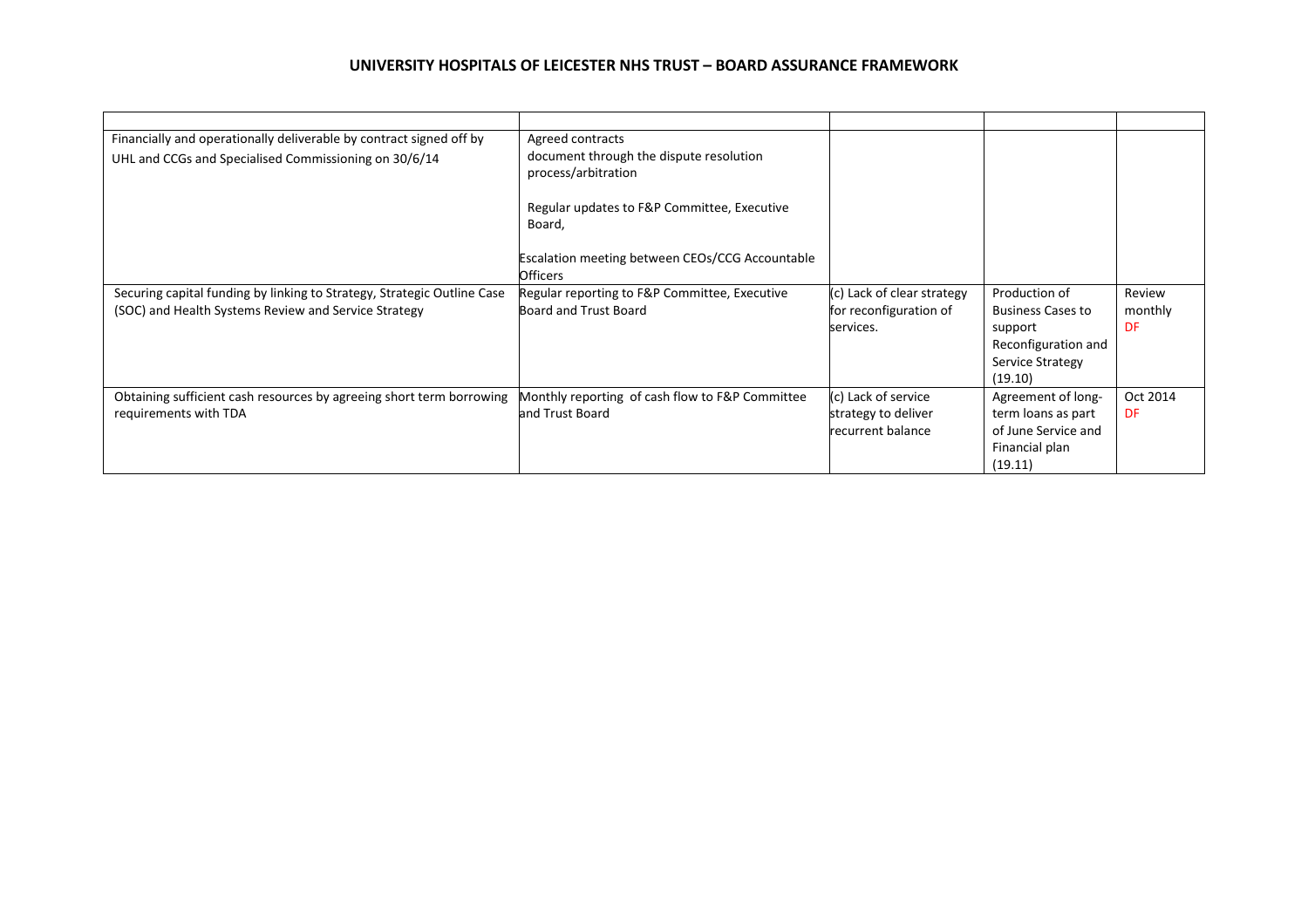| Principal risk 20                                                                                          | Failure to deliver internal efficiency and productivity<br>improvements. |                                                                                                                                                                                                                     | Overall level of risk to the achievement of the<br>objective |                                                                                                                                                                                                            | <b>Current score</b><br>$4 \times 4 = 16$                                                            | <b>Target score</b><br>$3x2=6$       |  |  |
|------------------------------------------------------------------------------------------------------------|--------------------------------------------------------------------------|---------------------------------------------------------------------------------------------------------------------------------------------------------------------------------------------------------------------|--------------------------------------------------------------|------------------------------------------------------------------------------------------------------------------------------------------------------------------------------------------------------------|------------------------------------------------------------------------------------------------------|--------------------------------------|--|--|
| <b>Executive Risk</b><br>Lead(s)                                                                           | Chief Operating Officer                                                  |                                                                                                                                                                                                                     |                                                              |                                                                                                                                                                                                            |                                                                                                      |                                      |  |  |
| Link to strategic<br>objectives                                                                            |                                                                          | A clinically and financially sustainable NHS Foundation Trust                                                                                                                                                       |                                                              |                                                                                                                                                                                                            |                                                                                                      |                                      |  |  |
| Key Controls (What control measures or systems are in place to assist<br>secure delivery of the objective) |                                                                          | Assurance Source (Provide examples of recent<br>reports considered by Board or committee where<br>delivery of the objectives is discussed and where<br>the board can gain evidence that controls are<br>effective). |                                                              | Gaps in Assurance (a)/<br>Control (c)<br>(i.e. What are we not<br>doing - What gaps in<br>systems, controls and<br>assurance have been<br>identified)                                                      | <b>Actions to Address</b><br>Gaps                                                                    | Timescale/<br><b>Action</b><br>Owner |  |  |
| CIP performance management including CIP s as part of integrated<br>performance management                 |                                                                          | Monthly reports to F&P committee and Trust Board.<br>Formal sign-off documents with CMGs as part of<br>agreement of IBPs                                                                                            |                                                              | (c) CIP Quality Impact<br>Assessments not yet<br>agreed internally or<br>with CCGs<br>(c) PMO structure not<br>yet in place to ensure<br>continuity of function<br>following departure of<br>Ernst & Young | Please see action<br>19.5 (Risk 19)<br>Please see action<br>19.6 (Risk 19)                           |                                      |  |  |
| Cross cutting themes are established.                                                                      |                                                                          | Executive Lead identified.                                                                                                                                                                                          | Monthly reports to F&P committee and Trust Board             | (A) Not all cross cutting<br>themes have agreed<br>plans and targets for<br>delivery                                                                                                                       | Agree plans and<br>targets through the<br>monthly cross<br>cutting theme<br>delivery board<br>(20.1) | August 2014<br><b>COO</b>            |  |  |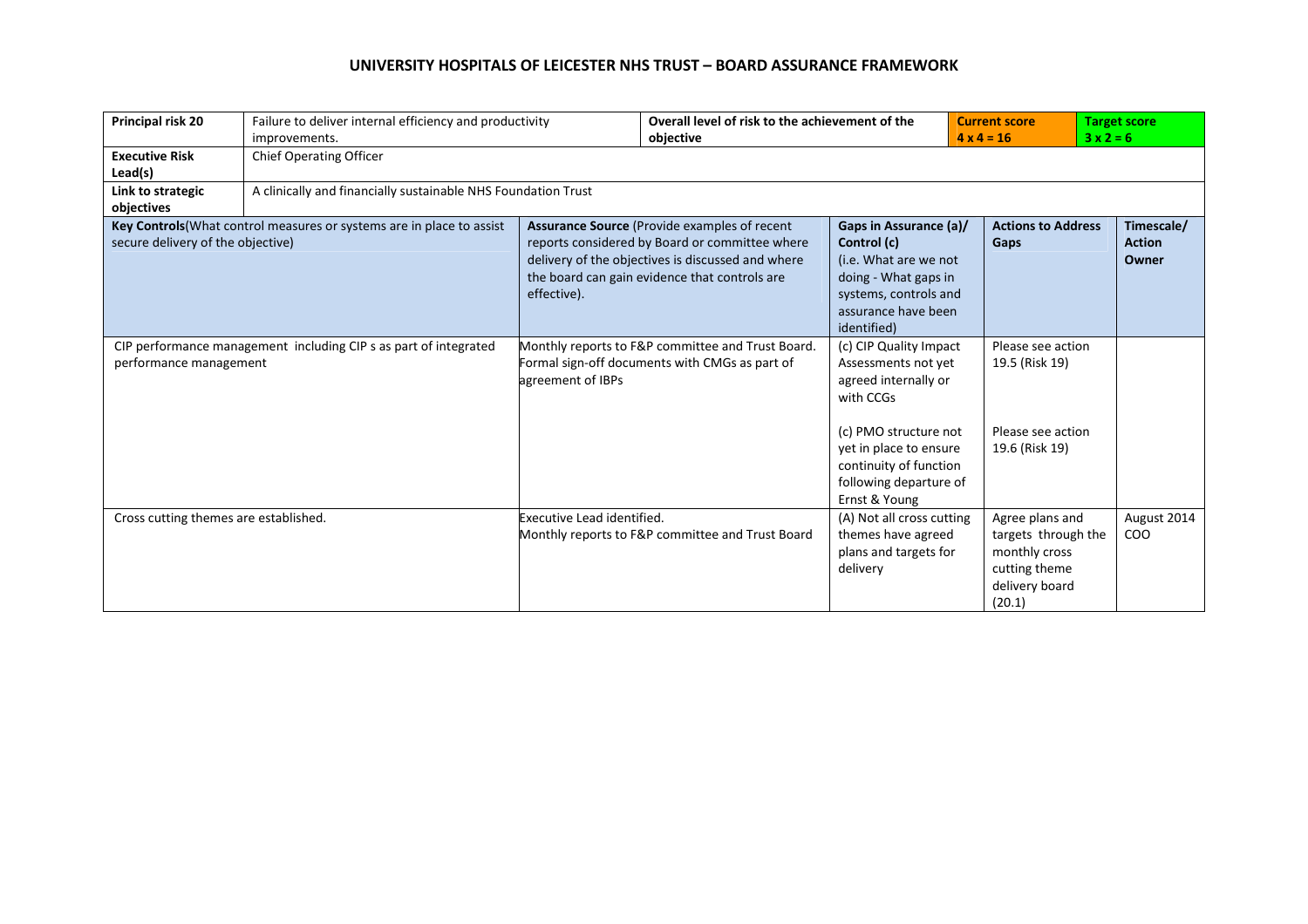| Principal risk 21                 | Failure to maintain effective relationships with key stakeholders                                                                                |                                                                                                                                                                                                                     | Overall level of risk to the achievement of the<br>objective                                                                                                       |                                                                                                                                                                                                                        | <b>Current score</b><br>$5x3=15$ |                                      | <b>Target score</b><br>$5x2=10$ |  |
|-----------------------------------|--------------------------------------------------------------------------------------------------------------------------------------------------|---------------------------------------------------------------------------------------------------------------------------------------------------------------------------------------------------------------------|--------------------------------------------------------------------------------------------------------------------------------------------------------------------|------------------------------------------------------------------------------------------------------------------------------------------------------------------------------------------------------------------------|----------------------------------|--------------------------------------|---------------------------------|--|
| <b>Executive Risk</b><br>Lead(s)  | Director of Marketing and Communications                                                                                                         |                                                                                                                                                                                                                     |                                                                                                                                                                    |                                                                                                                                                                                                                        |                                  |                                      |                                 |  |
| Link to strategic<br>objectives   | A clinically and financially sustainable NHS Foundation Trust                                                                                    |                                                                                                                                                                                                                     |                                                                                                                                                                    |                                                                                                                                                                                                                        |                                  |                                      |                                 |  |
| secure delivery of the objective) | Key Controls (What control measures or systems are in place to assist                                                                            | Assurance Source (Provide examples of recent<br>reports considered by Board or committee where<br>delivery of the objectives is discussed and where<br>the board can gain evidence that controls are<br>effective). | Gaps in Assurance (a)/<br>Control (c)<br>(i.e. What are we not<br>doing - What gaps in<br>systems, controls and<br>assurance have been<br>identified)              | Gaps                                                                                                                                                                                                                   | <b>Actions to Address</b>        | Timescale/<br><b>Action</b><br>Owner |                                 |  |
|                                   | Stakeholder Engagement Strategy (including a clinical task force to drive<br>the improvements that come out of learning lessons to improve care) | Foresight review.<br>BCT strategy and planning<br>Regular meeting with:<br>CCGs and GPs and<br>Health watch(s)<br>Mercury Panel<br>MPs and local politicians<br>TDA / NHSE<br>via EQB and QAC                       | Annual Stakeholder surveys presented to the Board<br>Feedback from stakeholders in Board 360 as part of<br>On-going review of effectiveness of clinical task force | No structured key<br>account<br>management<br>approach to<br>commercial<br>relationships<br>Commissioner<br>(C)<br>(clinical)<br>relationships can be<br>too transactional i.e.<br>not creative /<br>transformational. |                                  | TBA with DS / DF<br>(21.2)           | <b>TBA</b>                      |  |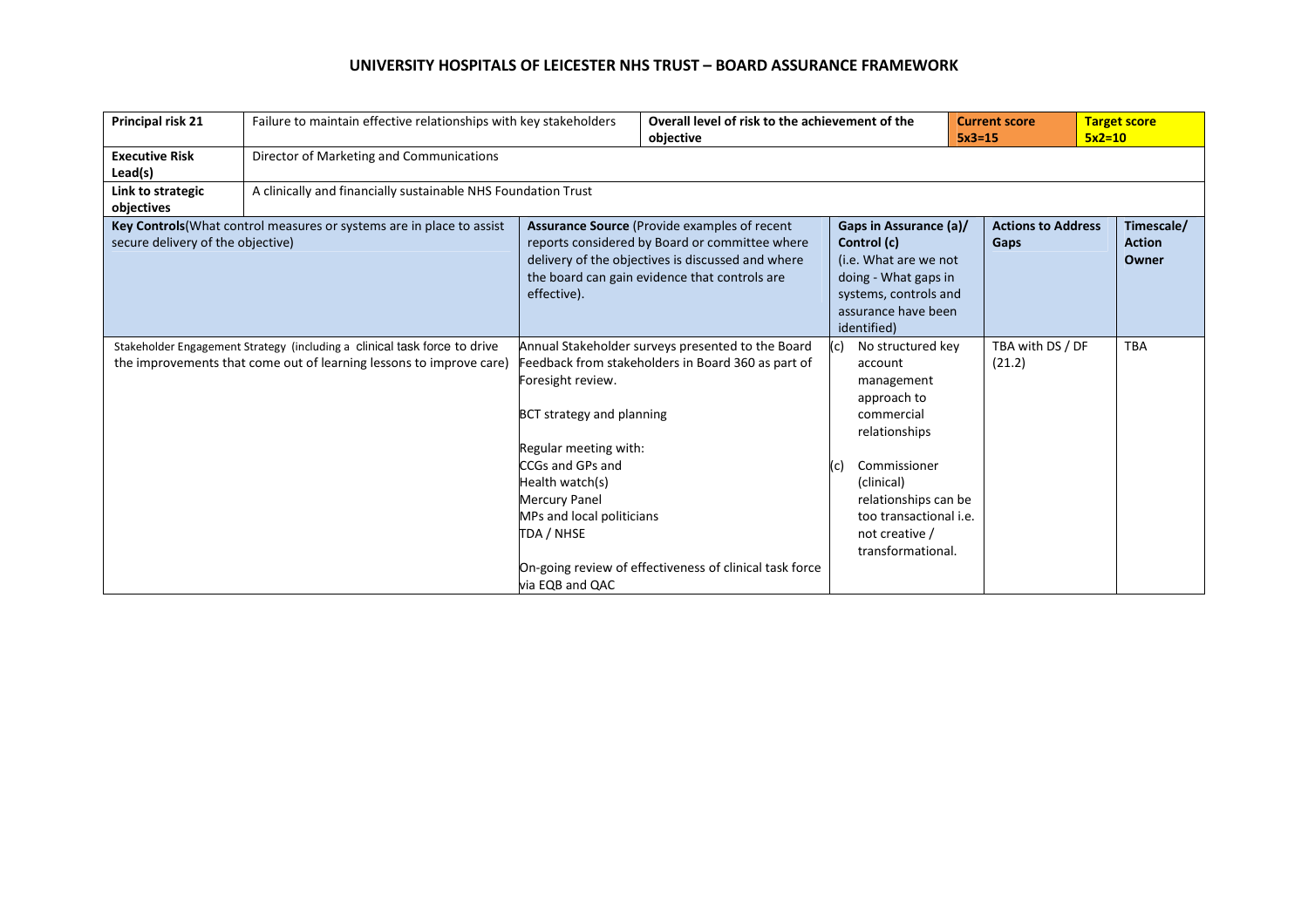|            | Principal risk 22                      | Failure to deliver service and site reconfiguration programme and                                                                                                                              |                     | Overall level of risk to the achievement of the                                                                                                                                                                            |                                                                                                                                           |  | <b>Current score</b>               |                                     | <b>Target score</b>                  |  |
|------------|----------------------------------------|------------------------------------------------------------------------------------------------------------------------------------------------------------------------------------------------|---------------------|----------------------------------------------------------------------------------------------------------------------------------------------------------------------------------------------------------------------------|-------------------------------------------------------------------------------------------------------------------------------------------|--|------------------------------------|-------------------------------------|--------------------------------------|--|
|            |                                        | maintain the estate effectively.                                                                                                                                                               |                     | $5 \times 2 = 10$<br>$5x1=5$<br>obiective                                                                                                                                                                                  |                                                                                                                                           |  |                                    |                                     |                                      |  |
| Lead(s)    | <b>Executive Risk</b>                  | Director of Strategy                                                                                                                                                                           |                     |                                                                                                                                                                                                                            |                                                                                                                                           |  |                                    |                                     |                                      |  |
|            | Link to strategic                      | A clinically and financially sustainable NHS Foundation Trust                                                                                                                                  |                     |                                                                                                                                                                                                                            |                                                                                                                                           |  |                                    |                                     |                                      |  |
| objectives |                                        |                                                                                                                                                                                                |                     |                                                                                                                                                                                                                            |                                                                                                                                           |  |                                    |                                     |                                      |  |
|            | secure delivery of the objective)      | Key Controls (What control measures or systems are in place to assist                                                                                                                          | effective).         | Assurance Source (Provide examples of recent<br>reports considered by Board or committee where<br>delivery of the objectives is discussed and where<br>the board can gain evidence that controls are                       | Gaps in Assurance (a)/<br>Control (c)<br>(i.e. What are we not<br>doing - What gaps in<br>controls and assurance<br>have been identified) |  | <b>Actions to Address</b><br>Gaps  |                                     | Timescale/<br><b>Action</b><br>Owner |  |
|            |                                        | Capital Monitoring Investment Committee Chaired by the<br>Director of Finance & Procurement - meets monthly.                                                                                   | Committee meetings. | Minutes of the Capital Monitoring Investment                                                                                                                                                                               | (C) Lack of integrated<br>governance framework                                                                                            |  | Action plan an<br>resource plan in |                                     | <b>Dec 14</b>                        |  |
|            |                                        | All capital projects are subject to robust monitoring and control                                                                                                                              |                     | Capital Planning & Delivery Status Reports.                                                                                                                                                                                | for the delivery of a                                                                                                                     |  | response to the                    |                                     |                                      |  |
|            | delivery against time, cost and scope. | within a structured delivery platform to provide certainty of                                                                                                                                  | Capital Programme.  | Minutes of the March 2014 public Trust Board<br>meeting - Trust Board approved the 2014/15                                                                                                                                 | sustainable clinical<br>services strategy                                                                                                 |  |                                    | Gateway 0 review<br>to be developed |                                      |  |
|            | and Post Project Evaluation.           | Project scope is monitored and controlled through an iterative<br>process in the development of the project from briefing,<br>through feasibility and into design, construction, commissioning |                     | Project Initiation Document (PID) (as part of UHL's<br>Delivering Care at its Best) and minutes of the May<br>2014 Executive Strategy Board (ESB) meeting.<br>Estates Strategy - submitted to the NTDA on 20 <sup>th</sup> |                                                                                                                                           |  | (22.4)                             |                                     |                                      |  |
| delivery.  |                                        | Project budget is developed at feasibility stage to enable<br>informed decisions for investment and monitored and<br>controlled throughout design, procurement and construction                | directional plan.   | June in conjunction with the Trust's 5 year                                                                                                                                                                                |                                                                                                                                           |  |                                    |                                     |                                      |  |
|            |                                        | Project timescale is established from the outset with project<br>milestone aspirations developed at feasibility stage.                                                                         |                     |                                                                                                                                                                                                                            |                                                                                                                                           |  |                                    |                                     |                                      |  |
|            | Process to follow:                     |                                                                                                                                                                                                |                     |                                                                                                                                                                                                                            |                                                                                                                                           |  |                                    |                                     |                                      |  |
| $\bullet$  | Business case development              |                                                                                                                                                                                                |                     |                                                                                                                                                                                                                            |                                                                                                                                           |  |                                    |                                     |                                      |  |
| $\bullet$  | Full business case approvals           |                                                                                                                                                                                                |                     |                                                                                                                                                                                                                            |                                                                                                                                           |  |                                    |                                     |                                      |  |
| $\bullet$  | TDA approvals                          |                                                                                                                                                                                                |                     |                                                                                                                                                                                                                            |                                                                                                                                           |  |                                    |                                     |                                      |  |
| $\bullet$  | Availability of capital                |                                                                                                                                                                                                |                     |                                                                                                                                                                                                                            |                                                                                                                                           |  |                                    |                                     |                                      |  |
| $\bullet$  | Planning permission                    |                                                                                                                                                                                                |                     |                                                                                                                                                                                                                            |                                                                                                                                           |  |                                    |                                     |                                      |  |
| $\bullet$  | <b>Public Consultation</b>             |                                                                                                                                                                                                |                     |                                                                                                                                                                                                                            |                                                                                                                                           |  |                                    |                                     |                                      |  |
| $\bullet$  | Commissioner support                   |                                                                                                                                                                                                |                     |                                                                                                                                                                                                                            |                                                                                                                                           |  |                                    |                                     |                                      |  |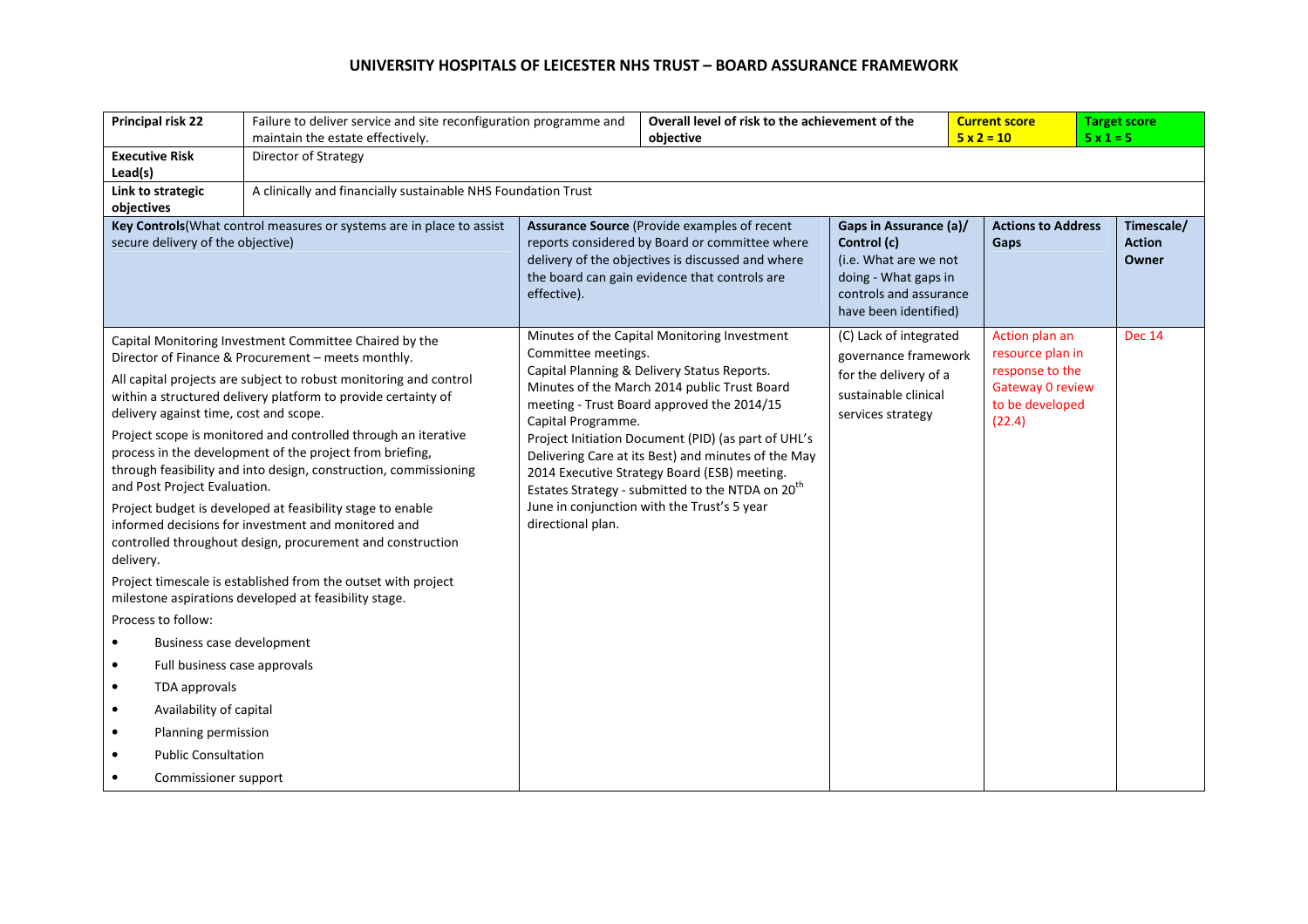| Principal risk 23                            | Failure to effectively implement EPR programme                           | Overall level of risk to the achievement of the<br>objective                                                                                                                                                                                      |                                                                                                                                                                                                                                                                                                                                                                 | $5x3 = 15$                                                                                                                                            | <b>Current score</b> | <b>Target score</b><br>$3x3=9$    |  |                                      |
|----------------------------------------------|--------------------------------------------------------------------------|---------------------------------------------------------------------------------------------------------------------------------------------------------------------------------------------------------------------------------------------------|-----------------------------------------------------------------------------------------------------------------------------------------------------------------------------------------------------------------------------------------------------------------------------------------------------------------------------------------------------------------|-------------------------------------------------------------------------------------------------------------------------------------------------------|----------------------|-----------------------------------|--|--------------------------------------|
| <b>Executive Risk</b><br>Lead(s)             | <b>Chief Information Officer</b>                                         |                                                                                                                                                                                                                                                   |                                                                                                                                                                                                                                                                                                                                                                 |                                                                                                                                                       |                      |                                   |  |                                      |
| Link to strategic<br>objectives              | Enabled by excellent IM&T                                                |                                                                                                                                                                                                                                                   |                                                                                                                                                                                                                                                                                                                                                                 |                                                                                                                                                       |                      |                                   |  |                                      |
| secure delivery of the objective)            | Key Controls (What control measures or systems are in place to assist    | effective).                                                                                                                                                                                                                                       | Assurance Source (Provide examples of recent<br>reports considered by Board or committee where<br>delivery of the objectives is discussed and where<br>the board can gain evidence that controls are                                                                                                                                                            | Gaps in Assurance (a)/<br>Control (c)<br>(i.e. What are we not<br>doing - What gaps in<br>systems, controls and<br>assurance have been<br>identified) |                      | <b>Actions to Address</b><br>Gaps |  | Timescale/<br><b>Action</b><br>Owner |
|                                              | Governance in place to manage the procurement of the solution            | EPR project board with executive and Non-<br>Executive members.<br>Standard boards in place to manage IBM;<br>Commercial board, transformation board and the<br>joint governance board.<br>UHL reports progress to the CCG IM&T Strategy<br>Board |                                                                                                                                                                                                                                                                                                                                                                 |                                                                                                                                                       |                      |                                   |  |                                      |
| Clinical acceptability of the final solution |                                                                          | project.<br>programme.<br>the CEO.<br>IM&T clinical advisory group.                                                                                                                                                                               | Clinical sign-off of the specification.<br>Clinical representation on the leadership of the<br>The creation of a clinically led (Medical Director)<br>EPR Board which oversees the management of the<br>Highlight reports on objective achievement go<br>through to the Joint Governance Board, chaired by<br>The main themes and progress are discussed at the |                                                                                                                                                       |                      |                                   |  |                                      |
|                                              | Transition from procurement to delivery is a tightly controlled activity | the delivery timelines.                                                                                                                                                                                                                           | EPR board has a view of the timeline.<br>Trust Board and ESB have had an outline view of                                                                                                                                                                                                                                                                        |                                                                                                                                                       |                      |                                   |  |                                      |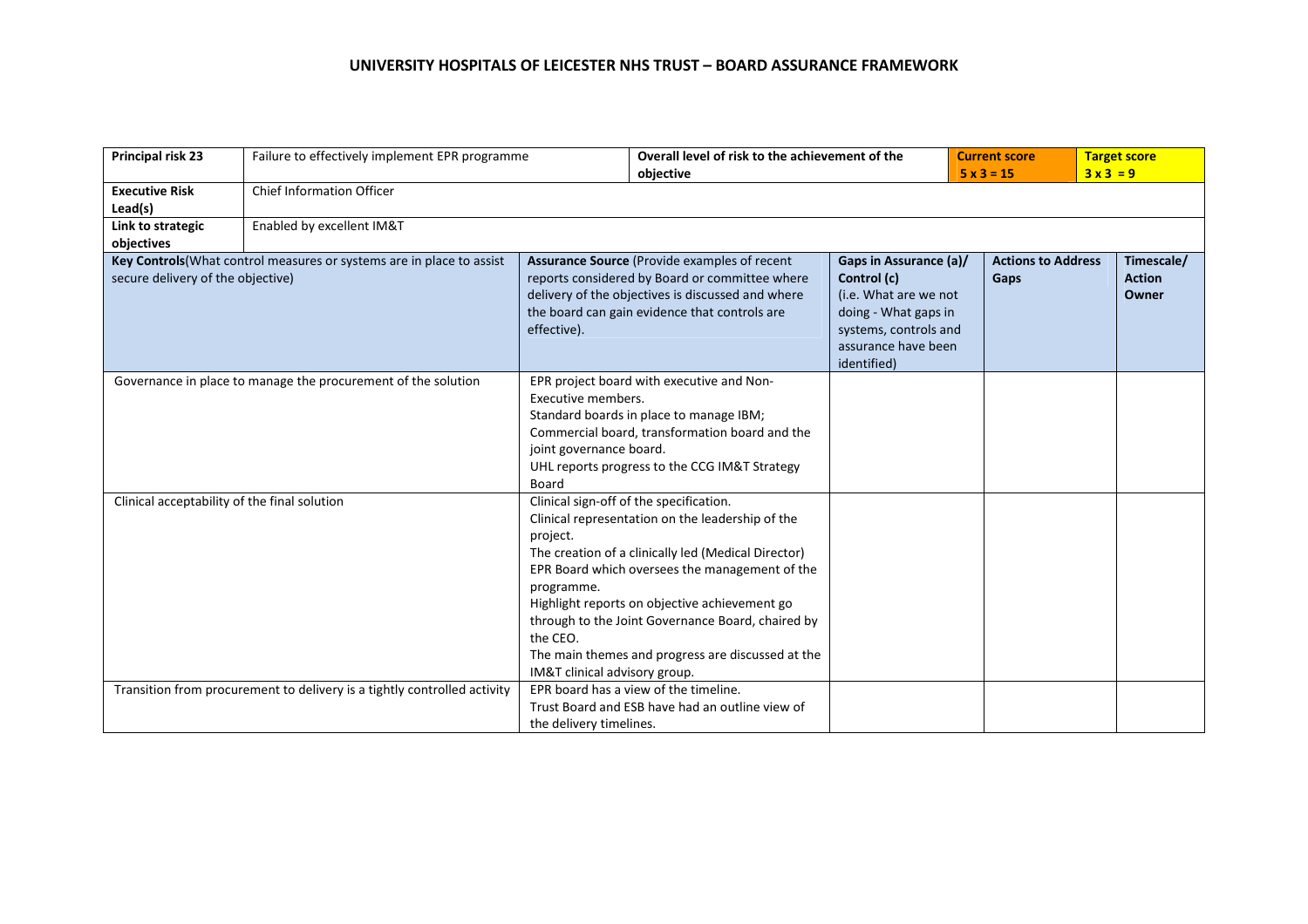| Principal risk 24                 | Failure to implement the IM&T strategy and key projects<br>effectively Note: Projects are defined, in IM&T, as those pieces of<br>work, which require five or more days of IM&T activity. |                                                                                                                                                                  | Overall level of risk to the achievement of the<br>objective                                                                                                                                                      |                                                                                                                                                       | <b>Current score</b><br>$5 \times 3 = 15$ |                                   | <b>Target score</b><br>$3x3=9$       |
|-----------------------------------|-------------------------------------------------------------------------------------------------------------------------------------------------------------------------------------------|------------------------------------------------------------------------------------------------------------------------------------------------------------------|-------------------------------------------------------------------------------------------------------------------------------------------------------------------------------------------------------------------|-------------------------------------------------------------------------------------------------------------------------------------------------------|-------------------------------------------|-----------------------------------|--------------------------------------|
| <b>Executive Risk</b><br>Lead(s)  | <b>Chief Information Officer</b>                                                                                                                                                          |                                                                                                                                                                  |                                                                                                                                                                                                                   |                                                                                                                                                       |                                           |                                   |                                      |
| Link to strategic<br>objectives   | Enabled by excellent IM&T                                                                                                                                                                 |                                                                                                                                                                  |                                                                                                                                                                                                                   |                                                                                                                                                       |                                           |                                   |                                      |
| secure delivery of the objective) | Key Controls (What control measures or systems are in place to assist                                                                                                                     | effective).                                                                                                                                                      | Assurance Source (Provide examples of recent<br>reports considered by Board or committee where<br>delivery of the objectives is discussed and where<br>the board can gain evidence that controls are              | Gaps in Assurance (a)/<br>Control (c)<br>(i.e. What are we not<br>doing - What gaps in<br>systems, controls and<br>assurance have been<br>identified) |                                           | <b>Actions to Address</b><br>Gaps | Timescale/<br><b>Action</b><br>Owner |
| appropriate projects              | Project Management to ensure we are only proceeding with                                                                                                                                  | Project portfolio reviewed by the ESB every two<br>months.<br>Agreements in place with finance and procurement<br>to catch projects not formally raised to IM&T. |                                                                                                                                                                                                                   |                                                                                                                                                       |                                           |                                   |                                      |
| deliverability of IM&T projects   | Ensure appropriate governance arrangements around the                                                                                                                                     | project, in place.                                                                                                                                               | Projects managed through formal methodologies<br>and have the appropriate structures, to the size of<br>KPIs are in place for the managed business partner<br>and are reported to the IM&T service delivery board |                                                                                                                                                       |                                           |                                   |                                      |
|                                   | Signed off capital plan for 2014/15 and 2015/16                                                                                                                                           | capital governance routes                                                                                                                                        | 2 year plan in place and a 5 year technical in place<br>highlighting future requirements - signed off by the                                                                                                      |                                                                                                                                                       |                                           |                                   |                                      |
|                                   | Formalised process for assessing a project and its objectives                                                                                                                             |                                                                                                                                                                  | All projects go through a rigorous process of<br>assessment before being accepted as a proposal                                                                                                                   |                                                                                                                                                       |                                           |                                   |                                      |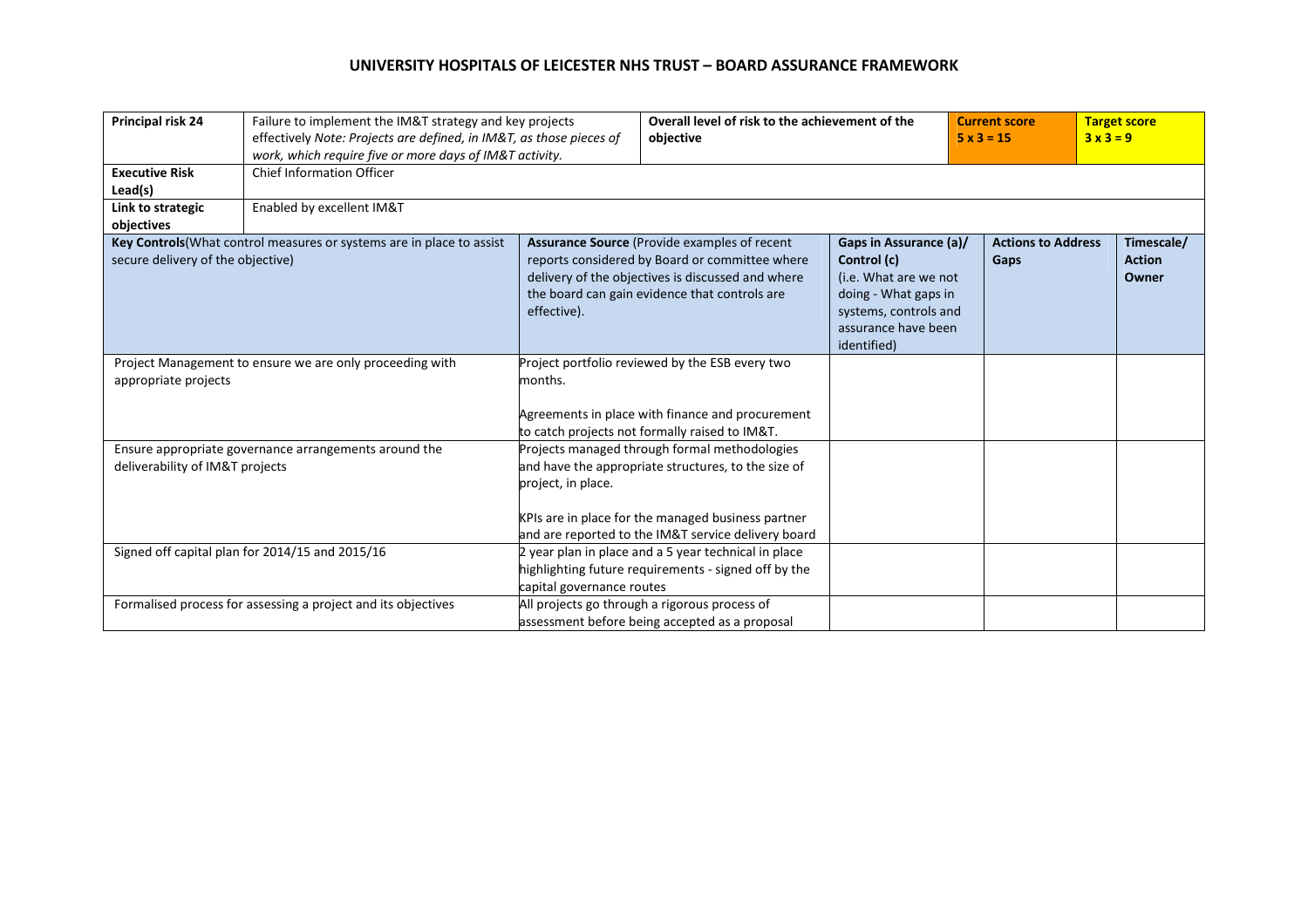# **UNIVERSITY HOSPITALS OF LEICESTER NHS TRUST**ACTION TRACKER FOR THE 2014/15 BOARD ASSURANCE FRAMEWORK (BAF)

|                | Monitoring body (Internal and/or External):                                                                                       | <b>UHL Executive Team</b>    |                                  |                   |                                  |                                                                                                                                                                                                                                                                                                                                                                                                                          |                |
|----------------|-----------------------------------------------------------------------------------------------------------------------------------|------------------------------|----------------------------------|-------------------|----------------------------------|--------------------------------------------------------------------------------------------------------------------------------------------------------------------------------------------------------------------------------------------------------------------------------------------------------------------------------------------------------------------------------------------------------------------------|----------------|
|                | Reason for action plan:                                                                                                           |                              | <b>Board Assurance Framework</b> |                   |                                  |                                                                                                                                                                                                                                                                                                                                                                                                                          |                |
|                | Date of this review                                                                                                               | October 2014                 |                                  |                   |                                  |                                                                                                                                                                                                                                                                                                                                                                                                                          |                |
|                | <b>Frequency of review:</b>                                                                                                       | Monthly                      |                                  |                   |                                  |                                                                                                                                                                                                                                                                                                                                                                                                                          |                |
|                | Date of last review:                                                                                                              | September 2014               |                                  |                   |                                  |                                                                                                                                                                                                                                                                                                                                                                                                                          |                |
| <b>REF</b>     | <b>ACTION</b>                                                                                                                     | <b>SENIOR</b><br><b>LEAD</b> | <b>OPS</b><br><b>LEAD</b>        |                   | <b>COMPLETION</b><br><b>DATE</b> | <b>PROGRESS UPDATE</b>                                                                                                                                                                                                                                                                                                                                                                                                   | <b>STATUS</b>  |
| $\mathbf{1}$   | Lack of progress in implementing UHL Quality Commitment.                                                                          |                              |                                  |                   |                                  |                                                                                                                                                                                                                                                                                                                                                                                                                          |                |
| 1.4            | Include 'discharge letters' and 'clerking<br>documentation' into QC                                                               | <b>CN</b>                    |                                  |                   | November 2014                    |                                                                                                                                                                                                                                                                                                                                                                                                                          | $\overline{4}$ |
| $\overline{2}$ | Failure to implement LLR emergency care improvement plan.                                                                         |                              |                                  |                   |                                  |                                                                                                                                                                                                                                                                                                                                                                                                                          |                |
| 2.4            | Review effectiveness of specific LLR<br>improvement actions to deliver a<br>reduction in admissions and increase in<br>discharges | COO/LLR<br><b>MD</b>         |                                  | Review            | December 2014                    | On track                                                                                                                                                                                                                                                                                                                                                                                                                 | 4              |
| 2.5            | Arrangements for IS to return for a two<br>week in January 2015 (2.5)                                                             | $\overline{0}$               |                                  |                   | January 2015                     | On track                                                                                                                                                                                                                                                                                                                                                                                                                 | 4              |
| 3              | Failure to effectively implement UHL Emergency Care quality programme.                                                            |                              |                                  |                   |                                  |                                                                                                                                                                                                                                                                                                                                                                                                                          |                |
| 3.1            | Subgroup to focus on the front end of the<br>pathway to ensure progress within ED                                                 | COO                          | M Ardron                         | September<br>2014 |                                  | <b>Update awaited</b>                                                                                                                                                                                                                                                                                                                                                                                                    | $\overline{4}$ |
| $\overline{4}$ | Delay in the approval of the Emergency Floor Business Case.                                                                       |                              |                                  |                   |                                  |                                                                                                                                                                                                                                                                                                                                                                                                                          |                |
| 4.1            | Regular communication with NTDA                                                                                                   | <b>MD</b>                    |                                  |                   | <b>March 2015</b>                | Regular communication with the NTDA<br>about the required timeline for approval<br>of the ED business case has continued<br>to ensure all parties understand the<br>critical time dependencies within the<br>scheme. Communication will continue<br>until the submission dates and beyond<br>to keep the NTDA on track therefore<br>this action will be on-going until March<br>2015. Deadline extended to reflect this. | $\overline{4}$ |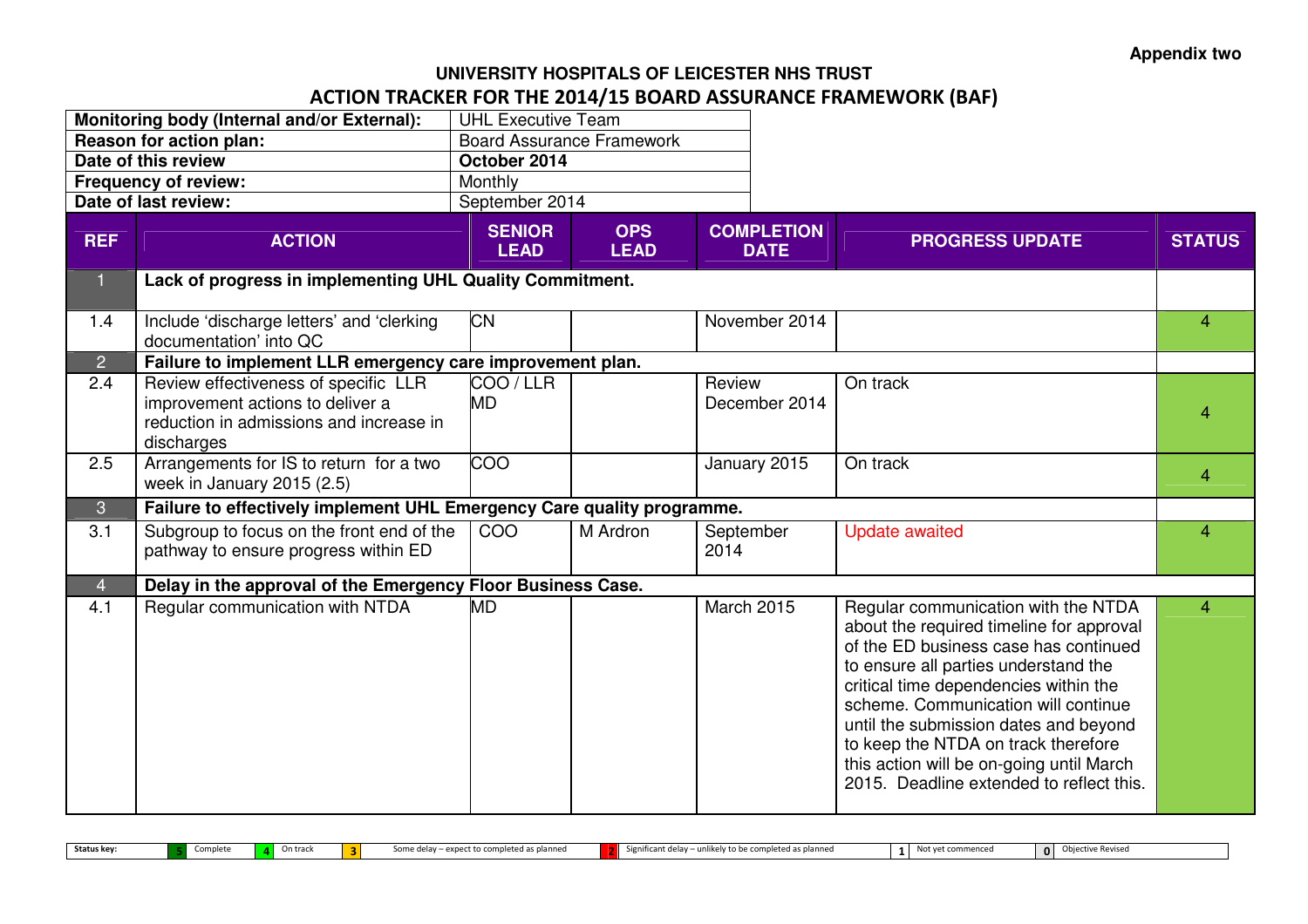| 5              | Failure to deliver RTT improvement plan.                                                                     |            |              |                                                     |                                                                                                                                                                                                                                                                                                                                                                    |                |
|----------------|--------------------------------------------------------------------------------------------------------------|------------|--------------|-----------------------------------------------------|--------------------------------------------------------------------------------------------------------------------------------------------------------------------------------------------------------------------------------------------------------------------------------------------------------------------------------------------------------------------|----------------|
| 5.1            | Action plans to be developed in key<br>specialities - general surgery and ENT to<br>regain trajectory        | <b>COO</b> |              | <b>September</b><br><b>October</b><br>December 2014 | Currently behind planned backlog<br>reduction. Additional activity (including<br>super weekends to continue into<br>November)<br>Plans to achieve Trust admitted<br>performance in November will not be<br>realised, backlogs over 18 weeks have<br>reduced but not significantly enough.<br>Weekend working set to continue past<br>November for General surgery. | $\overline{2}$ |
| 5.2            | Act on findings from recently published<br><b>IST report</b>                                                 | COO        |              | August<br>October 2014<br><b>March 2015</b>         | UHL plan to implement findings and<br>recommendations to be developed. IST<br>commissioned to be working with the<br>Trust until end March 2015, Project plan<br>developed and action deadline<br>extended to reflect this.                                                                                                                                        | 4              |
| 6 <sup>°</sup> | Failure to achieve effective patient and public involvement                                                  |            |              |                                                     |                                                                                                                                                                                                                                                                                                                                                                    |                |
| 6.1            | Update the PPI/stakeholder engagement<br>strategy                                                            | <b>DMC</b> |              | December<br>2014/ January<br>2015                   | In progress board development session<br>held in Sept 14. Final to the Board Dec/<br>Jan. Deadline extended to reflect this                                                                                                                                                                                                                                        | 3 <sup>°</sup> |
| 6.2            | Revised PPI plan                                                                                             |            |              | N/A                                                 | This action replicates 6.1 above and will<br>therefore be deleted from future<br>versions of the action tracker                                                                                                                                                                                                                                                    | N/A            |
| 6.3            | OD team involvement to reenergise the<br>vision and purpose of Patient Advisors                              | <b>DMC</b> | <b>PPIMM</b> | <b>October</b><br>November 2014                     | Date agreed for this session November.<br>Deadline extended to reflect this                                                                                                                                                                                                                                                                                        | 3 <sup>°</sup> |
| $\overline{7}$ | Failure to effectively implement Better Care together (BCT) strategy.                                        |            |              |                                                     |                                                                                                                                                                                                                                                                                                                                                                    |                |
| 7.4            | Final approval of the strategic plan, PID<br>and SOC to be made at the November<br>2014BCT Partnership Board | <b>DS</b>  |              | December 2014                                       |                                                                                                                                                                                                                                                                                                                                                                    | 4              |
| 8              | Failure to respond appropriately to specialised service specification.                                       |            |              |                                                     |                                                                                                                                                                                                                                                                                                                                                                    |                |
| 8.2            | Appoint Head of External Partnership<br>development and admin support                                        | <b>DS</b>  |              | December 2014                                       | <b>Complete.</b> Head Partnerships<br>appointed – start date to be confirmed                                                                                                                                                                                                                                                                                       | 5              |
| 8.3            | Programme Plan to be developed                                                                               | <b>DS</b>  |              | April 2015                                          |                                                                                                                                                                                                                                                                                                                                                                    | 4              |

| $\overline{\phantom{a}}$ |          |                   |                                             |                                                         |                   |                   |
|--------------------------|----------|-------------------|---------------------------------------------|---------------------------------------------------------|-------------------|-------------------|
| Status key:              | Complete | <b>4</b> On track | Some delay - expect to completed as planned | Significant delay - unlikely to be completed as planned | Not yet commenced | Objective Revised |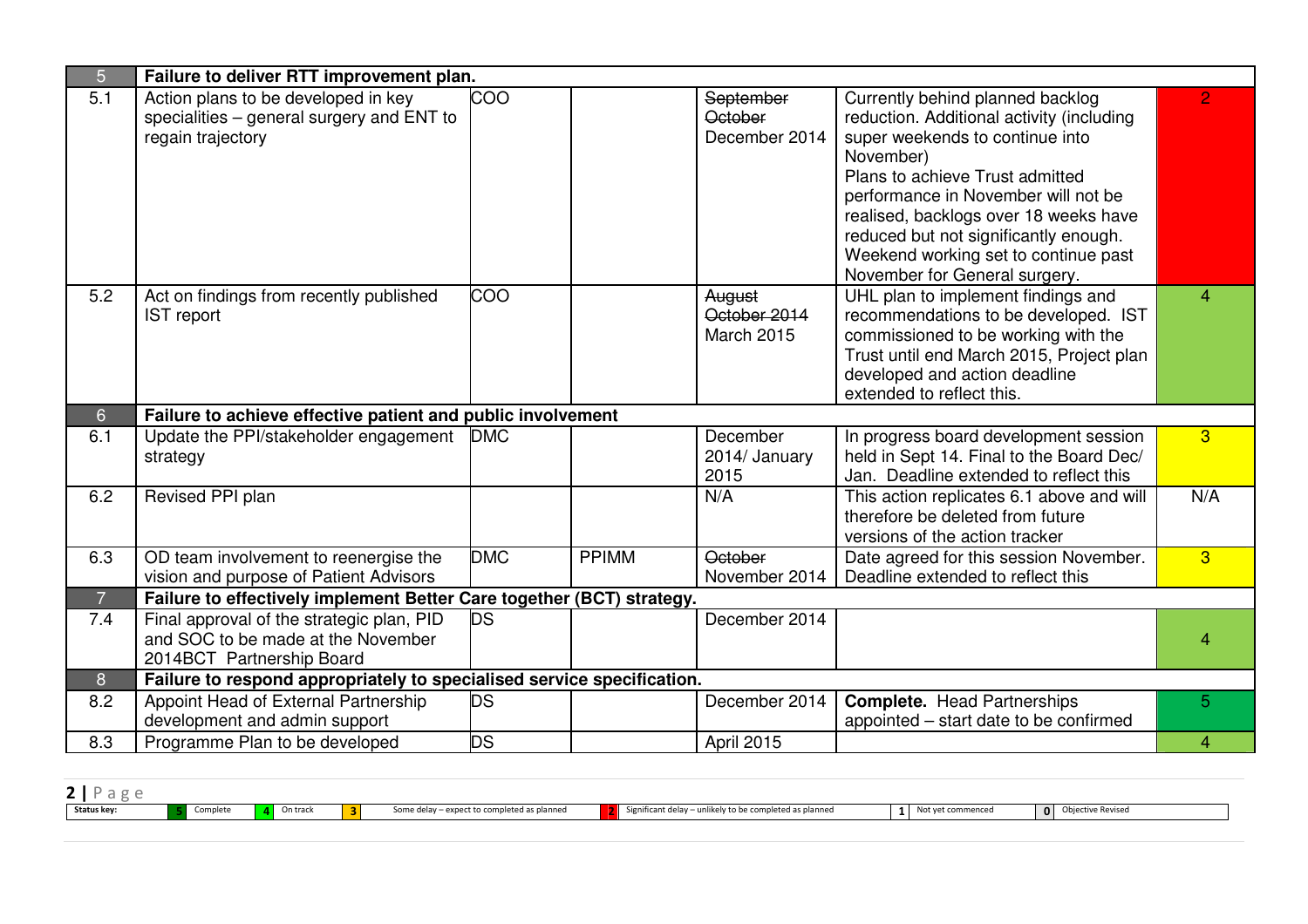| 8.6            | UHL to confirm compliance / non-<br>compliance against service specifications<br>to Area Team by end Oct 2014                                              | <b>DS</b> |          | October 2014                 | <b>Complete - UHL Service Specification</b><br>Review - Status Report submitted to<br>the Area Team                                                    | 5 <sup>5</sup>     |
|----------------|------------------------------------------------------------------------------------------------------------------------------------------------------------|-----------|----------|------------------------------|--------------------------------------------------------------------------------------------------------------------------------------------------------|--------------------|
| 8.7            | PID for Local Partnerships to be<br>developed by the Head of Local<br>Partnerships                                                                         | <b>DS</b> |          | December 2014                |                                                                                                                                                        | $\mathbf{\Lambda}$ |
| 9 <sup>°</sup> | Failure to implement network arrangements with partners.                                                                                                   |           |          |                              |                                                                                                                                                        |                    |
|                | Actions, 8.1, 8.2, 8.3 and 8.5 refer to risk<br>9. Action 7.3 refer to risk 7, therefore refer<br>above for progress                                       |           |          |                              | See risks 7 & 8                                                                                                                                        |                    |
| 9.2            | Action removed from BAF / action tracker<br>by DS following further review of content<br>of risk number 9.                                                 | N/A       |          | N/A                          | See risks 7 & 8                                                                                                                                        | N/A                |
| 10             | Failure to develop effective partnership with primary care and LPT.                                                                                        |           |          |                              |                                                                                                                                                        |                    |
| 10.1           | Action removed from upon request of<br>DS as action encompassed in risk 7.                                                                                 | N/A       |          | N/A                          | See risk 7                                                                                                                                             | N/A                |
| 10.2           | Work Programme for the Alliance to be<br>developed (10.2). Action reworded<br>10/9/14                                                                      | DS        |          | August<br>October 2014       | <b>Complete.</b> Report setting out the<br>Alliance work programme submitted to<br>the September 2014 Alliance Patient<br>and Public Partnership Group | 5                  |
| 11             | Failure to meet NIHR performance targets.                                                                                                                  |           |          |                              |                                                                                                                                                        |                    |
| 12             | <b>Failure to retain BRU status.</b>                                                                                                                       |           |          |                              |                                                                                                                                                        |                    |
| 13             | Failure to provide consistently high standards of medical education.                                                                                       |           |          |                              |                                                                                                                                                        |                    |
| 13.1           | To work with Finance to ensure<br>transparency and accountability of<br>undergraduate and postgraduate medical<br>training tariffs (reworded October 2014) | <b>MD</b> | AMD (CE) | October 2014<br>January 2015 | Work on investigating this is taking<br>longer than anticipated and requires<br>coordination with the new Director of<br>Finance.                      | $\overline{3}$     |
| 13.2           | Ensure appropriate Consultant Job<br>descriptions include job planning                                                                                     | <b>MD</b> | AMD (CE) | January 2015                 |                                                                                                                                                        | 4                  |

| Status key: | Complete | On track | t to completed as planned.<br>Some delay – expect | Significant delay - unli.<br>hikely to be completed as planned | vet commenceo | Obiective Revised<br>$\Omega$ |  |
|-------------|----------|----------|---------------------------------------------------|----------------------------------------------------------------|---------------|-------------------------------|--|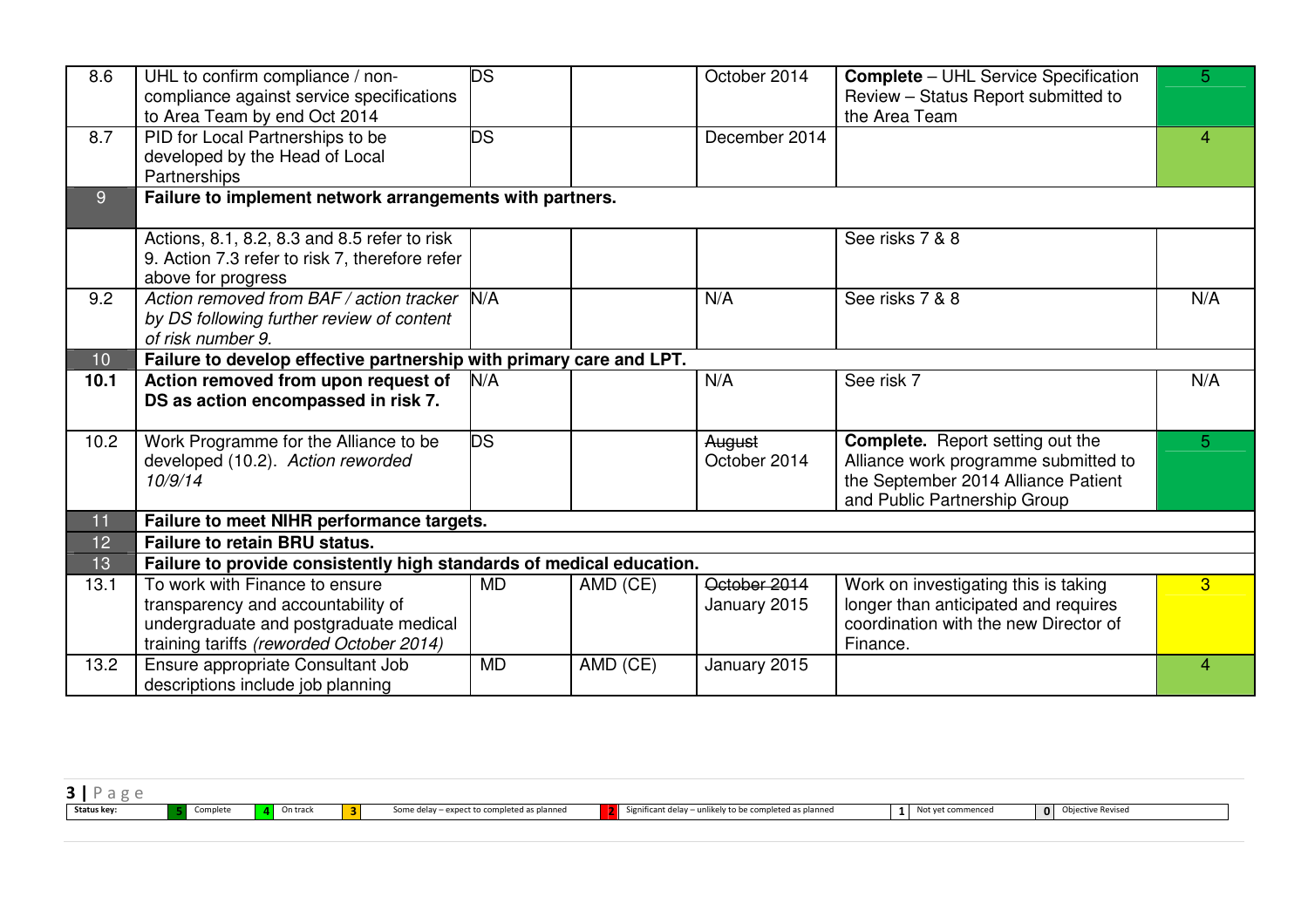| 13.3 | Develop appraisal methodology for<br>educational roles                                                                                                                               | <b>MD</b>  | AMD (CE) | January 2015                     | Information to support appraisers<br>developed and include in appraiser<br>development sessions. A new module<br>in Prep is being explored to support<br>appraisal of education roles | $\overline{4}$ |
|------|--------------------------------------------------------------------------------------------------------------------------------------------------------------------------------------|------------|----------|----------------------------------|---------------------------------------------------------------------------------------------------------------------------------------------------------------------------------------|----------------|
| 13.4 | Disseminate approved appraisal<br>methodology to CMGs.                                                                                                                               | <b>MD</b>  | AMD (CE) | <b>December</b><br>February 2015 | Date changed as appraisal<br>methodology will not be developed until<br>January 2015 (see action 13.3)                                                                                | 3              |
| 13.5 | Work to relocate anomalous budgets to<br>HR as other Foundation doctor contracts                                                                                                     | <b>MD</b>  | AMD (CE) | January<br>April 2015            | Budgets will be relocated at the<br>beginning of 2015/16 financial year to<br>avoid potential confusion of transferring<br>part year budgets. Deadline changed<br>to reflect this.    | $\overline{3}$ |
| 14   | Lack of effective partnerships with universities.                                                                                                                                    |            |          |                                  |                                                                                                                                                                                       |                |
| 15   | Failure to adequately plan the workforce needs of the Trust.                                                                                                                         |            |          |                                  |                                                                                                                                                                                       |                |
| 15.1 | Develop an integrated approach to<br>workforce planning with LPT in order that<br>we can plan an overall workforce to<br>deliver the right care in right place at the<br>right time. | <b>DHR</b> |          | October 2014                     | <b>Complete.</b> Group has been established<br>to link workforce, strategy and finance.<br>A bed reduction workforce meeting will<br>be held with LPT on 20 November                  | 5              |
| 15.2 | Establish a joint group of strategy, finance DHR<br>and workforce leads to share plans and<br>numbers                                                                                |            |          | October 2014                     | <b>Complete.</b> See 15.1. Meetings continue<br>to look at overall workforce capacity in LLR<br>and risks with respect to vacancies.                                                  | $\overline{5}$ |
| 15.3 | Establish multi-professional new roles<br>group to devise and monitor processes<br>for the creation of new roles                                                                     | <b>CN</b>  |          | October 2014                     | <b>Complete.</b> First meeting 29 Sept. Three<br>subgroups established to progress<br>Assistant/Advanced Practitioners and<br><b>Physician Associates</b>                             | 5              |
| 15.4 | Develop Innovative approaches to<br>recruitment and retention to address<br>shortages.                                                                                               | <b>DHR</b> |          | <b>March 2015</b>                | Medical Workforce Strategy in place and<br>to be updated following feedback from<br>HEEM quality visit and the Clinical<br>Senate. Aim to present to January Board                    | $\overline{4}$ |

| Status key: | Complete<br>complete | ı track | - expect to completed as planned<br>Some delay | - Significant delay<br>o be completed as planner.<br>лаппес | mmencec | $\Omega$ | ive Revised. |
|-------------|----------------------|---------|------------------------------------------------|-------------------------------------------------------------|---------|----------|--------------|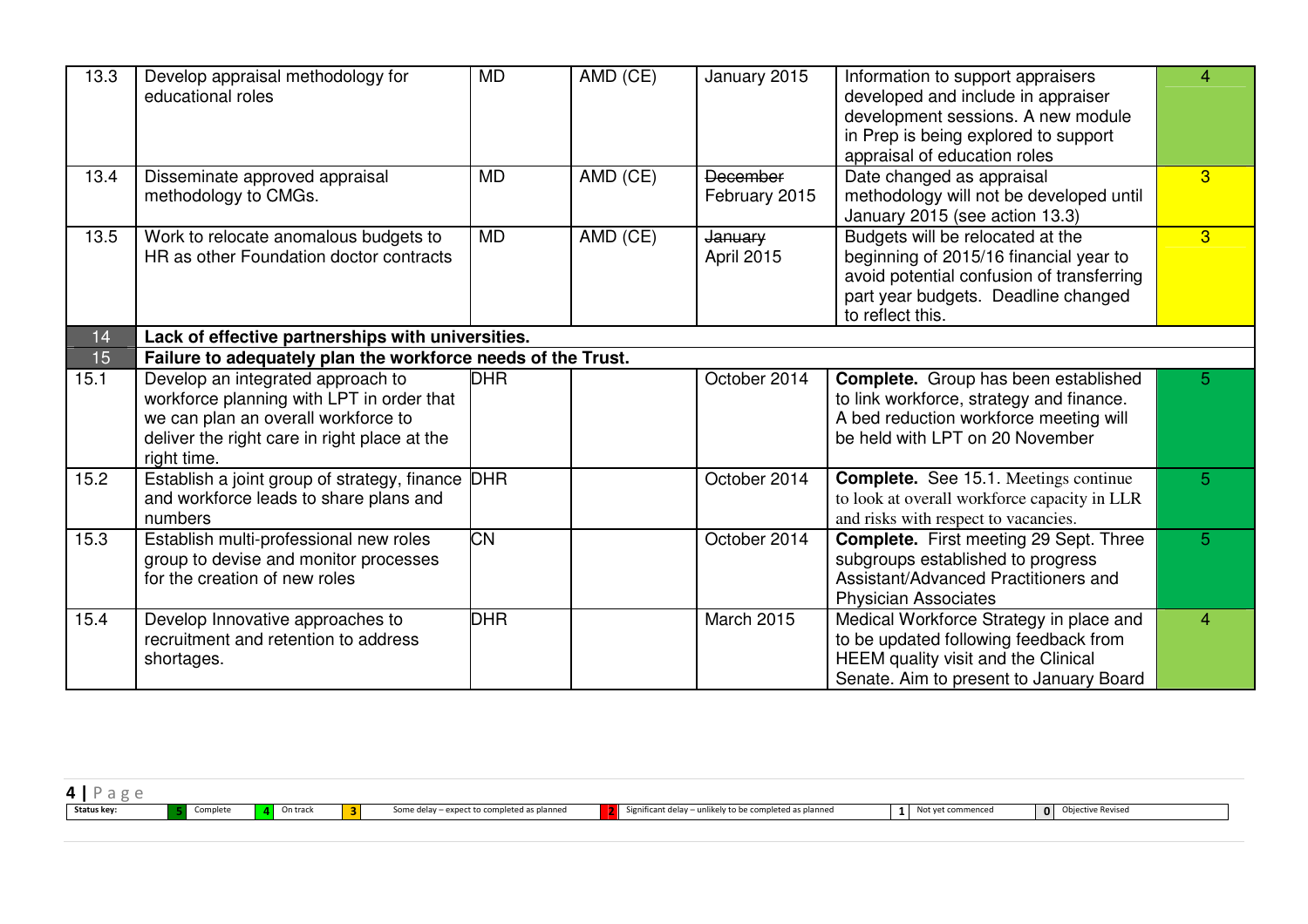| 15.6 | Delivering our Employer Brand group to<br>share best practice and development<br>social media techniques to promote<br>opportunities at UHL                        | <b>DHR</b> | <b>March 2015</b>                     | Webpage review originally planned for<br>end of August now changed to end<br>December). Resource identified to<br>develop website. Hotspots areas now<br>producing career profiles which are<br>successfully attracting into difficult to<br>recruit areas.                                                                                                            | $\overline{4}$ |
|------|--------------------------------------------------------------------------------------------------------------------------------------------------------------------|------------|---------------------------------------|------------------------------------------------------------------------------------------------------------------------------------------------------------------------------------------------------------------------------------------------------------------------------------------------------------------------------------------------------------------------|----------------|
| 15.7 | Development of internship model and<br>potential management trainee model<br>supported by robust education<br>programme and education scheme                       | <b>DHR</b> | November<br>2014                      | Five interns commenced in post in<br>October. Trainee management proposal<br>shared with Executive Workforce Board<br>16/9/14. Trainee Management Model<br>approved in principle. Work to scope<br>education programme underway. View to<br>advertise Jan/Feb 2015.                                                                                                    | $\overline{4}$ |
| 15.8 | Consultant recruitment review team to<br>develop professional assessment centre<br>approach to recruitment utilising outputs<br>to produce a development programme | <b>DHR</b> | April 2015                            | Proposal prepared for review by DHR<br>and MD. Agreed to make small<br>adjustments to selection process in first<br>instance and evaluate impact.                                                                                                                                                                                                                      | 4              |
| 16   | Inability to recruit and retain staff with appropriate skills.                                                                                                     |            |                                       |                                                                                                                                                                                                                                                                                                                                                                        |                |
| 16.1 | Team Health Dashboard to be developed<br>and implemented                                                                                                           | <b>DHR</b> | September<br>2014<br>December<br>2014 | Organisational Health Dashboard mock<br>up presented to the Executive Workforce<br>Board on 16 September 2014 and will be<br>shared with the Leadership Community<br>in November 14 This will be refined to<br>take into account feedback and the full<br>dashboard functionality will be live from<br>the end of December 2014. Deadline<br>extended to reflect this. | $\overline{4}$ |
| 16.2 | eUHL system updates required to meet<br>Trust needs                                                                                                                | <b>DHR</b> | <b>March 2015</b>                     | Working through single supplier<br>specification with Head of Procurement<br>and IBM colleagues. Draft documents<br>will be consulted on during November 14                                                                                                                                                                                                            | 4              |

| Status key: | complete | ነ track | $\sim$<br>. .<br>. . | ' as planned<br>$\ldots$ to complet $\sim$<br>some ger<br> | $.0$ he com<br>. | $\Omega$<br><b>RAVISAC</b> |  |
|-------------|----------|---------|----------------------|------------------------------------------------------------|------------------|----------------------------|--|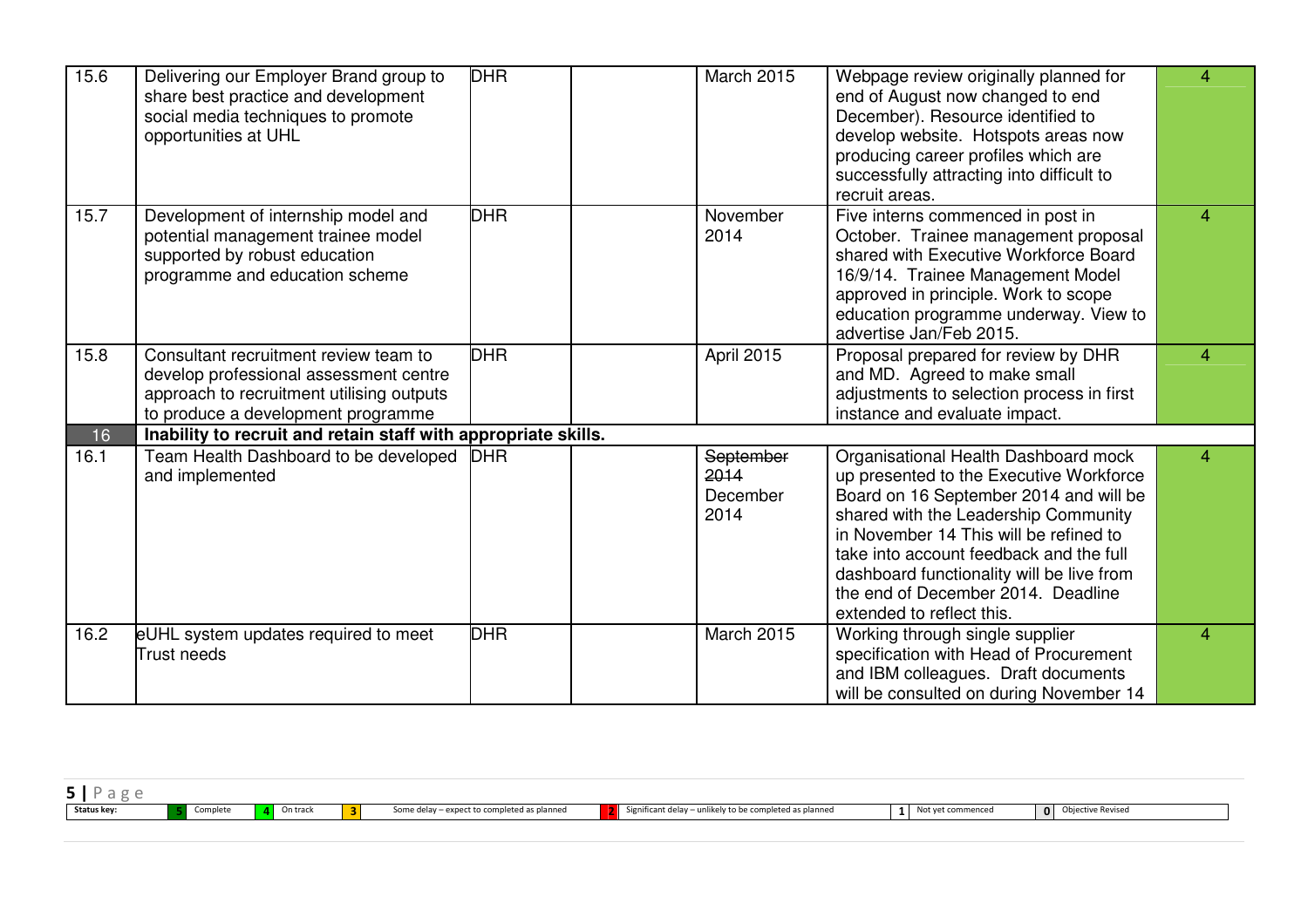| 16.3 | Robust ELearning policy and procedures<br>to be developed to reflect P&GC<br>approach                                                              | <b>DHR</b> | January 2015      | The E-learning policy and procedures will<br>form part of the Core Training Policy<br>currently under development and due for<br>final approval by end of January 2015.<br>Deadline extended to reflect this                                                                                                                                                        | 4              |
|------|----------------------------------------------------------------------------------------------------------------------------------------------------|------------|-------------------|---------------------------------------------------------------------------------------------------------------------------------------------------------------------------------------------------------------------------------------------------------------------------------------------------------------------------------------------------------------------|----------------|
| 17   | Failure to improve levels of staff engagement                                                                                                      |            |                   |                                                                                                                                                                                                                                                                                                                                                                     |                |
| 17.1 | Team Health Dashboard to be developed<br>- mock up to be presented to EWB at<br>September 2014                                                     | <b>DHR</b> | <b>March 2015</b> | Please refer to Item 16.1                                                                                                                                                                                                                                                                                                                                           | 4              |
| 17.2 | Ensure IBM aware of requirements.                                                                                                                  | <b>DHR</b> | <b>March 2015</b> | CIO aware of LiA MoC associated with<br>IBM related projects. Meetings held with<br>IBM representatives to coach and guide<br>on LiA principles and approach. LiA<br>process included in pilot phase of<br>Managed Print roll out at Glenfield.<br>Further plans to include LiA in pilot of<br>Paediatric Areas for Electronic Document<br><b>Record Management</b> | $\overline{4}$ |
| 17.3 | HR Senior Team aware of need to<br>include Engagement event prior to formal<br>consultation (with MoC impacting on staff<br>- more than 25 people) | <b>DHR</b> | <b>March 2015</b> | MoC (HR) including LiA as a precursor to<br>formal consultation. A number of events<br>have been concluded using LiA. A<br>specific resource for LiA MoC has been<br>developed                                                                                                                                                                                      | $\overline{4}$ |
| 17.4 | Include as regular agenda item on LiA<br>sponsor group identifying activity and<br>anticipated resources required                                  | <b>DHR</b> | <b>March 2015</b> | Each of the LiA Work streams is included<br>as standing items on LiA Sponsor Group<br>meetings.                                                                                                                                                                                                                                                                     | 4              |

| Status key: | complete | ጉካ track | as pidilings.<br>וופ עכו<br>יכנכט | to be completed as.<br>icant dela<br>s piannec. | encec | <br>Revised |
|-------------|----------|----------|-----------------------------------|-------------------------------------------------|-------|-------------|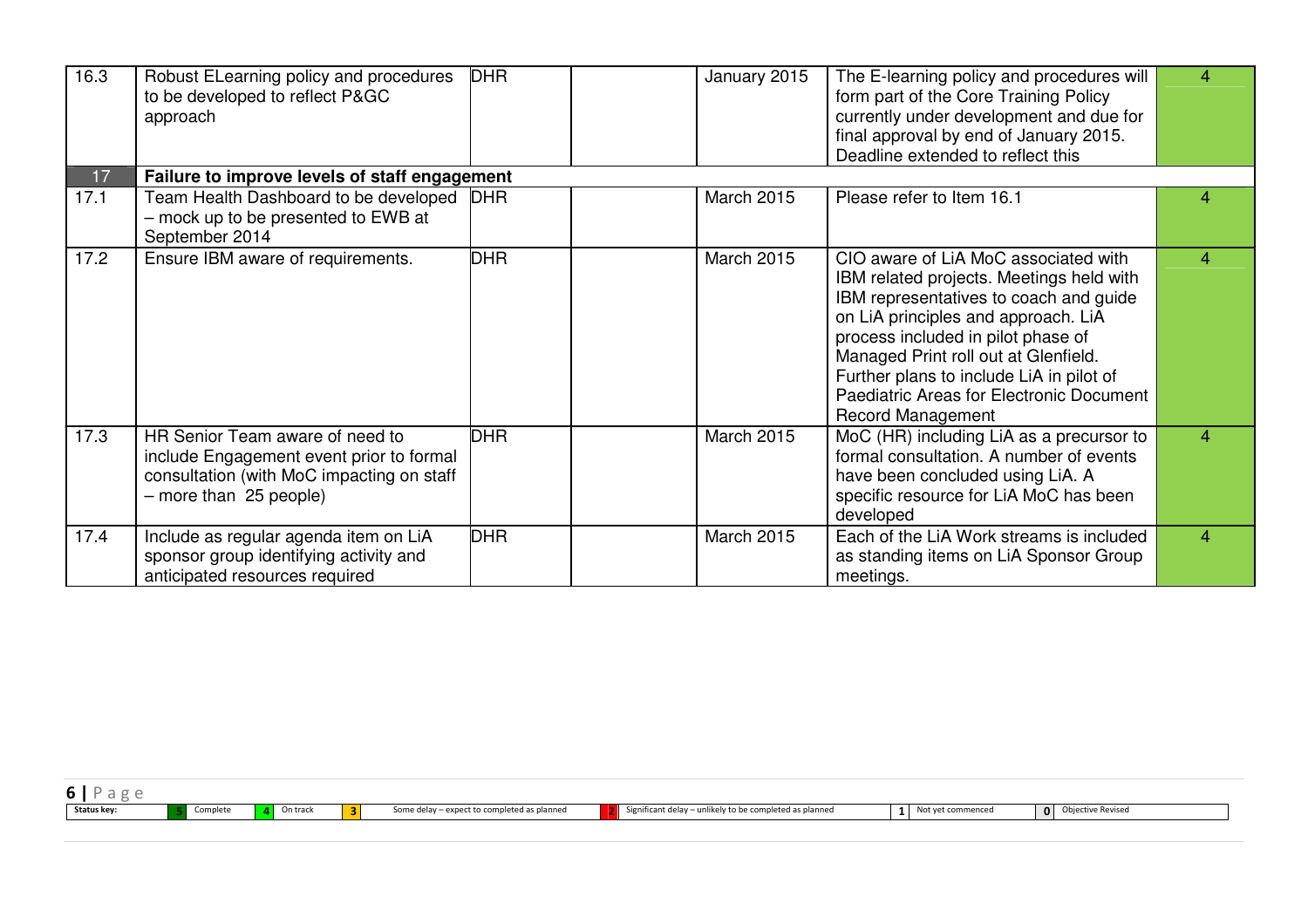| 17.6 | Develop draft internal reports in<br>development in readiness for possible<br>analysis methodology used by NHS<br>England in September 2014.                                                                 | <b>DHR</b> | September<br><b>October</b><br>December<br>2014 | <b>Friends and Family Test for Staff:</b><br>Submission of first UNIFY report<br>submitted to NHS England in compliance<br>with deadline and CQUIN target. Internal<br>analysis of free text themes being<br>undertaken. UHL data to be included in<br>CE Briefing. Cannot be benchmarked<br>against other organisations as NHS<br>England has still not published results.<br>Awaiting information from NHS England<br>on analysis methodology. Deadline<br>extended to reflect this | 4 |
|------|--------------------------------------------------------------------------------------------------------------------------------------------------------------------------------------------------------------|------------|-------------------------------------------------|---------------------------------------------------------------------------------------------------------------------------------------------------------------------------------------------------------------------------------------------------------------------------------------------------------------------------------------------------------------------------------------------------------------------------------------------------------------------------------------|---|
| 18   | Lack of effective leadership capacity and capability                                                                                                                                                         |            |                                                 |                                                                                                                                                                                                                                                                                                                                                                                                                                                                                       |   |
| 18.2 | Improve internal coaching and<br>mentoring training provision in<br>collaboration with HEEM and at phase 1<br>establish process for assigning coaches<br>and mentors to newly appointed clinicians           | <b>DHR</b> | December<br>2014                                | Mentoring / Coaching development<br>programme in place. Bespoke<br>Consultant Programme completed 10/14<br>in partnership with HEEM                                                                                                                                                                                                                                                                                                                                                   | 4 |
| 18.3 | 'Shadowing and Buddying' System being<br>developed in partnership with HEEM and<br><b>Assistant Medical Director to ensure</b><br>support provided to newly appointed<br>Consultants at initial phase (18.3) | <b>DHR</b> | April 2015                                      | Consultant Forum in place                                                                                                                                                                                                                                                                                                                                                                                                                                                             | 4 |
| 18.5 | Support national and regional Talent<br>Management and Succession Planning<br>Projects by National NHS Leadership<br>Academy, EMLA and NHS Employers                                                         | <b>DHR</b> | March 2015                                      | UHL staff nominated to access National<br>Leadership Academy Programme based<br>on talent conversations.                                                                                                                                                                                                                                                                                                                                                                              | 4 |

| <b>U</b>    |          |          |                            |                                             |                                                   |                   |              |                      |
|-------------|----------|----------|----------------------------|---------------------------------------------|---------------------------------------------------|-------------------|--------------|----------------------|
| Status key: | Complete | On track | $\sim$<br><b>PAGE 1999</b> | Some delay - expect to completed as planned | icant delay – unlikely to be completed as planned | Not yet commenced | $\mathbf{0}$ | <sub>ີ</sub> Reviseu |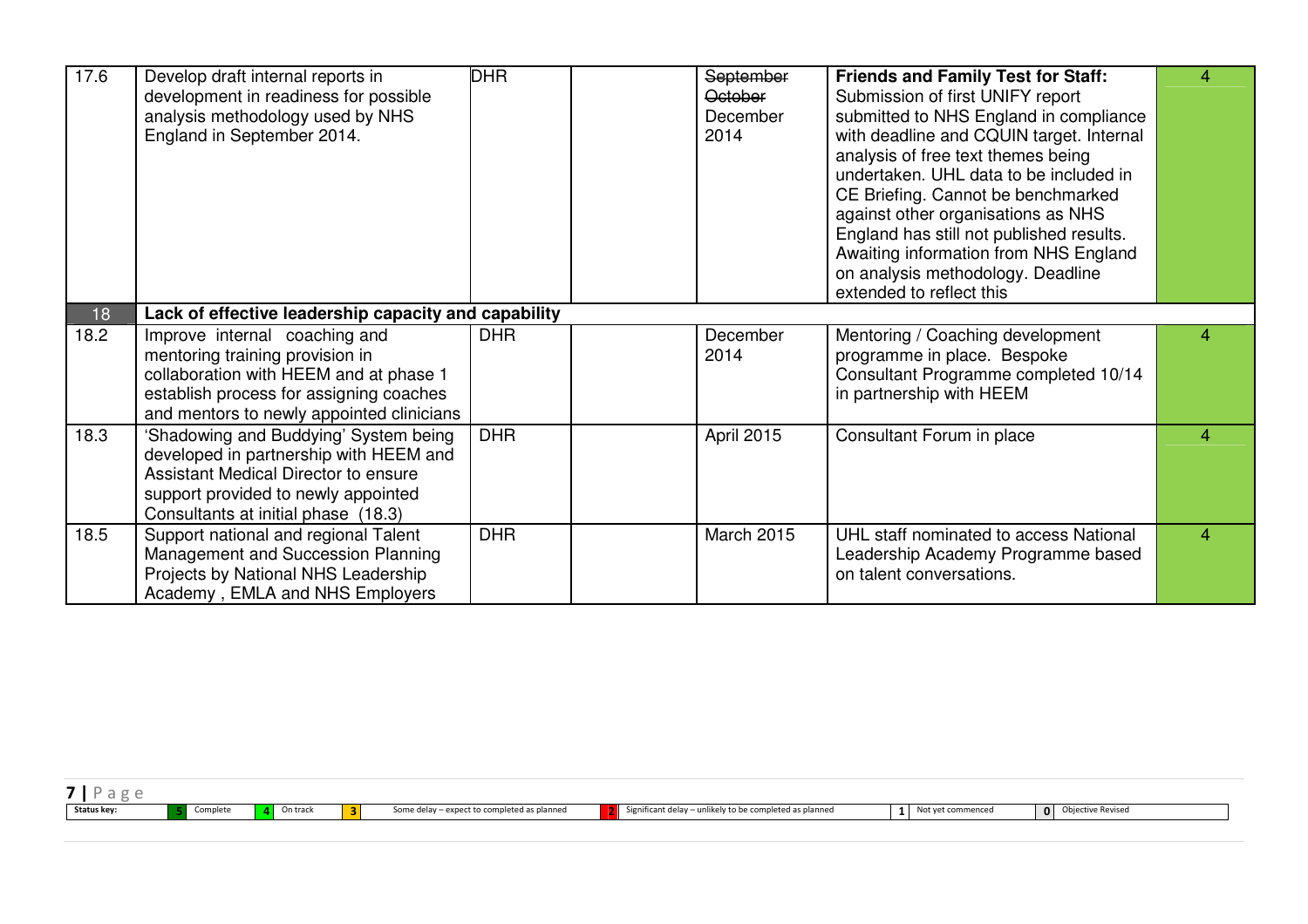| 18.6 | Board Coach (on appointment) to<br>facilitate Board Development Session                                                                          | <b>DHR</b> | October 2014<br>February 2015                             | Board development session planned for<br>16/10/14. DHR in discussion with The<br>Foresight Partnership on the<br>appointment of Board 'Coach'. Sue<br>Rubinstein has agreed to act as the<br>Board Coach but is subject to agreement<br>with the Trust Chairman. . Awaiting<br>decision and deadline extended to<br>reflect this | 4              |
|------|--------------------------------------------------------------------------------------------------------------------------------------------------|------------|-----------------------------------------------------------|----------------------------------------------------------------------------------------------------------------------------------------------------------------------------------------------------------------------------------------------------------------------------------------------------------------------------------|----------------|
| 18.7 | Update of UHL Leadership Qualities and<br>Behaviours to reflect Board Development,<br>UHL 5 Year Plan and new NHS<br>Healthcare Leadership Model | DHR/CE     | January 2015                                              | As above, at the initial phase the Trust<br>Board will discuss and agree :<br>(a) the overall leadership model the<br>Board and Executive Team are seeking<br>to build; and<br>(b) the Board culture that it is seeking to<br>shape and exemplify.                                                                               | $\overline{4}$ |
| 19   | Failure to deliver financial strategy (including CIP).                                                                                           |            |                                                           |                                                                                                                                                                                                                                                                                                                                  |                |
| 19.2 | Production of a FRP to deliver recurrent<br>balance within three years                                                                           | DF         | August<br>Review<br>September<br>2014<br>December<br>2014 | On track, though the timescale is 6 years<br>subject to TDA approval of the LTFM.<br>Awaiting formal feedback from the TDA<br>on the LTFM submitted on 20/6/14.<br>Following the Board to Board with the<br>TDA further work will be required on the<br>financial strategy before December 2014                                  | $\overline{3}$ |
| 19.5 | Expedite agreement of CIP quality impact<br>assessments with UHL and CCGs                                                                        | <b>DF</b>  | August<br>Review<br>September<br>October 2014             | UHL continues to submit CIP quality<br>impact statements to the CCGs where<br>appropriate, following sign off by the<br><b>Chief Nurse and Medical Director, We</b><br>have also requested quality impact<br>statements from the CCGs for their QIPP<br>plans                                                                    | 3              |

| $8$   Page  |          |                   |    |                                             |                                                         |                   |                     |
|-------------|----------|-------------------|----|---------------------------------------------|---------------------------------------------------------|-------------------|---------------------|
| Status key: | Complete | <b>A</b> On track | \2 | Some delay - expect to completed as planned | Significant delay – unlikely to be completed as planned | Not yet commenced | o Objective Revised |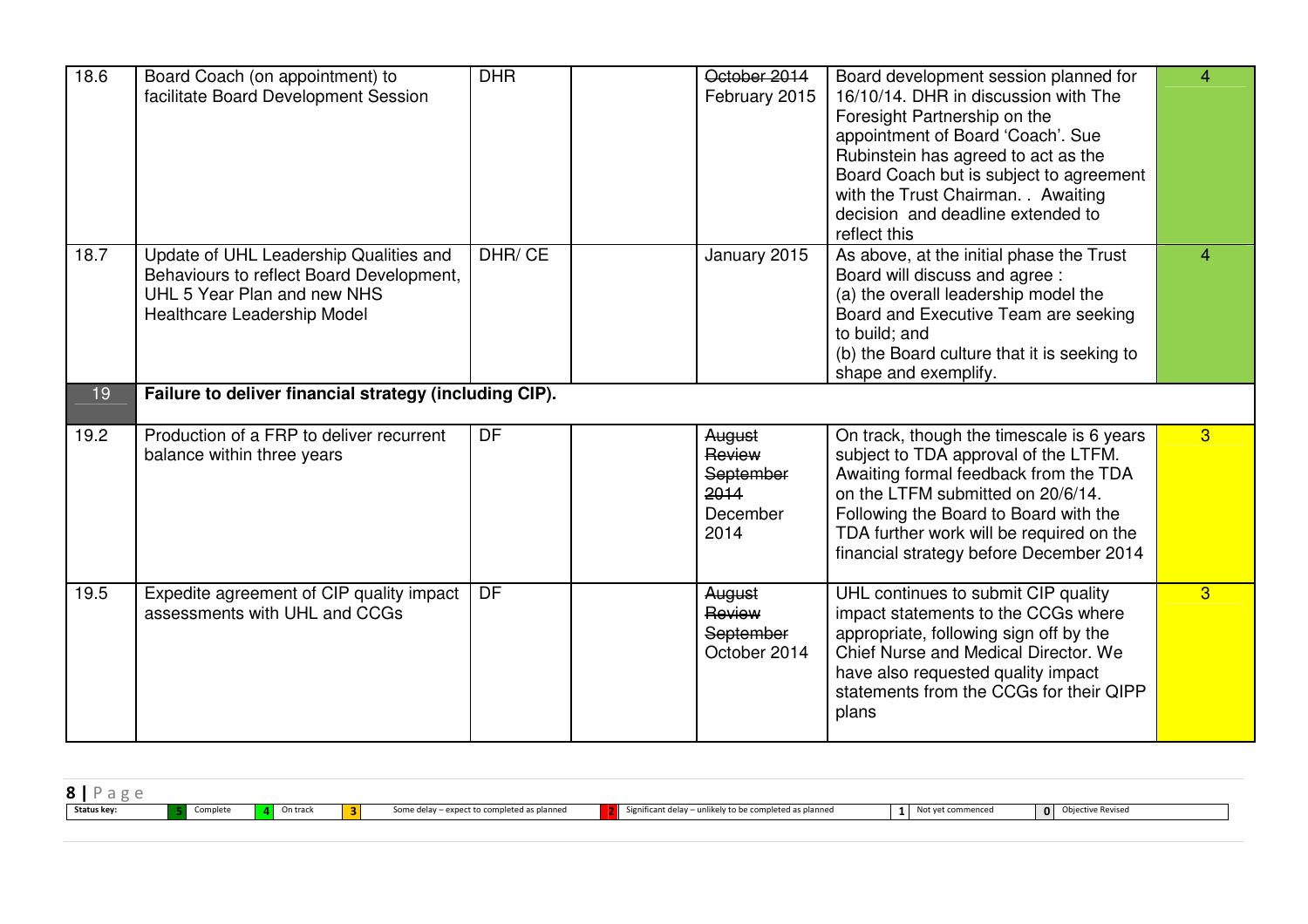| 19.6             | PMO Arrangements need to be finalised                                                                         | DF        | August<br>October 2014                                                                            | Whilst the structure is agreed we have<br>extended the EY contract until the end of<br>10/14. Deadline extended to reflect this                                                                                                                                                                                                                                                   | $\overline{3}$ |
|------------------|---------------------------------------------------------------------------------------------------------------|-----------|---------------------------------------------------------------------------------------------------|-----------------------------------------------------------------------------------------------------------------------------------------------------------------------------------------------------------------------------------------------------------------------------------------------------------------------------------------------------------------------------------|----------------|
| 19.8             | Restructuring of financial management<br>via MoC                                                              | DF        | July<br>Review<br>August<br>October 2014                                                          | MoC consultation ended 6/6/14;<br>recruitment to vacant posts on-going.<br>All senior posts have now been<br>successfully recruited to $-$ all will be in<br>post by the end of 10/14. Deadline<br>extended to reflect this                                                                                                                                                       | $\overline{3}$ |
| 19.10            | <b>Business Cases to support</b><br>Reconfiguration and Service Strategy                                      | <b>DF</b> | July<br>Review<br>September<br>2014<br>On-going as<br>per individual<br>business case<br>timeline | The TDA have now confirmed that the<br>previously submitted IBP/LTFM will act<br>as the overall SOC. Individual business<br>cases will be submitted to the Trust<br>Board and TDA as per the overall<br>reconfiguration strategy                                                                                                                                                  | 4              |
| 19.11            | Agreement of long-term loans as part of<br>June Service and Financial plan                                    | <b>DF</b> | <b>June</b><br>August<br>October 2014                                                             | The Trust has received a £29m cash<br>loan in line with the Plan and trajectory<br>submitted to the TDA. Application for<br>further loans submitted and on-going<br>work with the TDA between now and<br>17/10/14 when the application will be<br>formally reviewed by ITFF panel.<br>Application submitted to the ITFF panel<br>for review at the meeting on 17 October<br>2014. | $\overline{3}$ |
| $20\overline{)}$ | Failure to deliver internal efficiency and productivity improvements.                                         |           |                                                                                                   |                                                                                                                                                                                                                                                                                                                                                                                   |                |
| 20.1             | Agree plans and targets for cross-cutting<br>themes through the monthly cross cutting<br>theme delivery board | COO       | August 2014                                                                                       | <b>Update awaited</b>                                                                                                                                                                                                                                                                                                                                                             | 4              |
| 21               | Failure to maintain effective relationships with key stakeholders                                             |           |                                                                                                   |                                                                                                                                                                                                                                                                                                                                                                                   |                |
| 21.2             | TBA by DS & DF                                                                                                |           | <b>TBA</b>                                                                                        | <b>Update awaited</b>                                                                                                                                                                                                                                                                                                                                                             |                |
| 22               | Failure to deliver service and site reconfiguration programme and maintain the estate effectively.            |           |                                                                                                   |                                                                                                                                                                                                                                                                                                                                                                                   |                |

| . .         |          |          |                                                   |                                                           |                   |                               |  |
|-------------|----------|----------|---------------------------------------------------|-----------------------------------------------------------|-------------------|-------------------------------|--|
| Status key: | Complete | On track | Some delay - expect to completed as planned<br>ъ. | Significant delay $-$ unlikely to be completed as planned | Not vet commenced | Obiective Revised<br>$\Omega$ |  |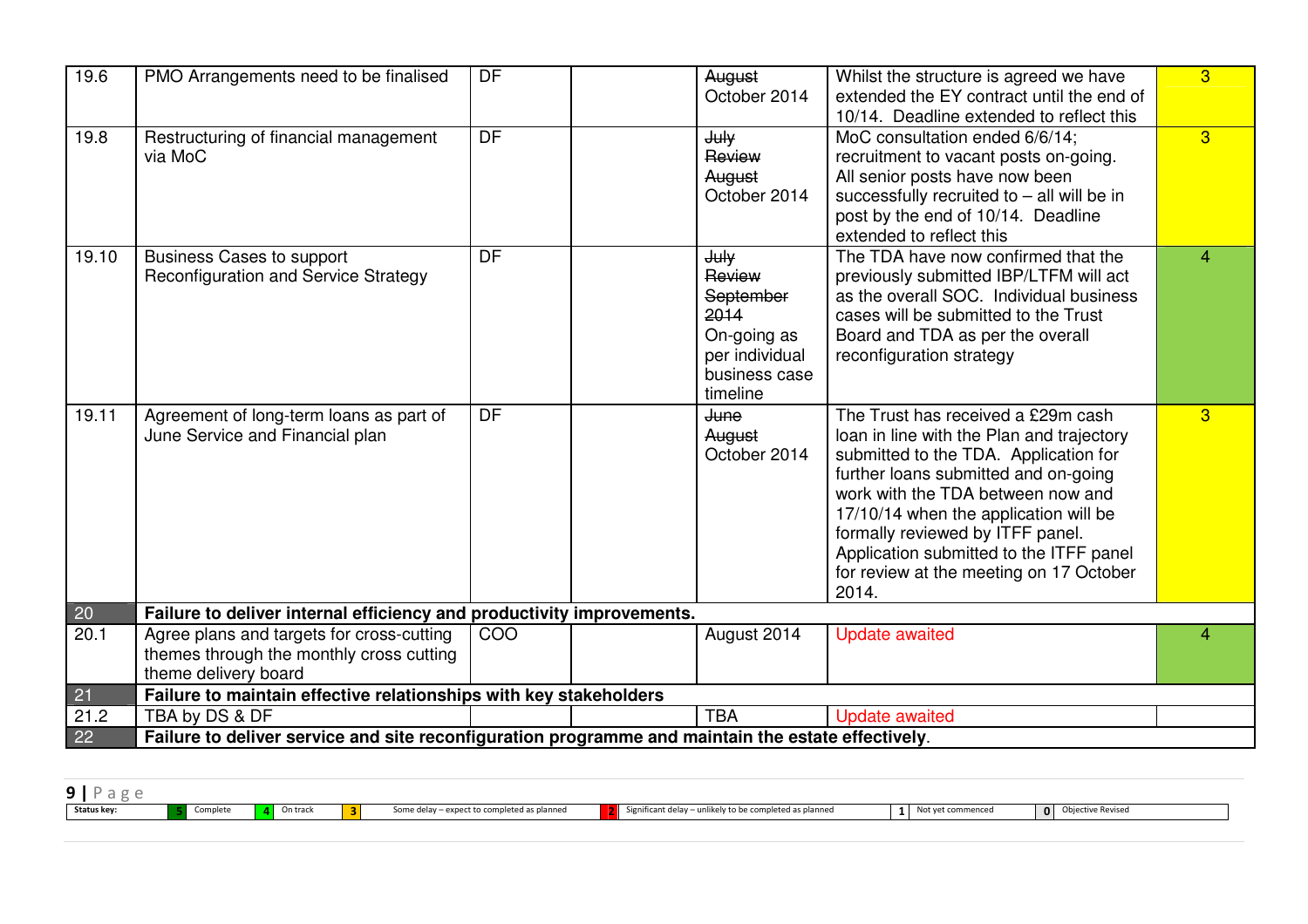| 22.2 | Reconfiguration Board (reporting to ESB)<br>to be established $-1st$ meeting in Oct<br>2014                         | <b>DS</b>  | October 2014                        | <b>Complete.</b> First reconfiguration Board<br>meeting held 14th October 2014                                                                                                                                                                    | 5. |
|------|---------------------------------------------------------------------------------------------------------------------|------------|-------------------------------------|---------------------------------------------------------------------------------------------------------------------------------------------------------------------------------------------------------------------------------------------------|----|
| 22.3 | DoH Heath Gateway Team to carry out a<br>Gateway 0 review of the reconfiguration<br>project.                        | <b>DS</b>  | October 2014                        | <b>Complete.</b> Report from review to be<br>reviewed at the November 2014 ESB<br>meeting                                                                                                                                                         | 5. |
| 22.4 | Action plan an resource plan in response<br>to the Gateway 0 review to be developed                                 | <b>DS</b>  | December<br>2014                    | On track.                                                                                                                                                                                                                                         | 4  |
| 23   | Failure to effectively implement EPR programme                                                                      |            |                                     |                                                                                                                                                                                                                                                   |    |
| 23.5 | When the final vendor is chosen we will<br>create and communicate the detail<br>delivery plan and its dependencies. | <b>CIO</b> | September<br>October 2014           | <b>Complete.</b> This plan has been<br>socialised with the significant<br>stakeholders as part of the FBC process.<br>This will be then shared wider after the<br>best commercial price has been<br>achieved in this phase of the<br>procurement. | 5  |
| 23.6 | Continue to communicate with the<br>wider/non-involved clinicians throughout<br>the procurement process             | <b>CIO</b> | October 2014                        | <b>Complete.</b> Communication plans are in<br>place and stakeholders continue to be<br>kept up to date with the progress of the<br>procurement                                                                                                   | 5  |
| 24   | Failure to implement the IM&T strategy and key projects                                                             |            |                                     |                                                                                                                                                                                                                                                   |    |
| 24.3 | CMGs to hold formal monthly meeting<br>with IM&T service delivery lead where<br>issues can be solved                | <b>CIO</b> | September<br>Review<br>October 2014 | <b>Complete.</b> Framework for meetings now<br>in place and meetings are currently being<br>arranged                                                                                                                                              | 5  |

# **Key**

| CEO         | <b>Chief Executive</b>             |
|-------------|------------------------------------|
| DF          | Director of Finance                |
| <b>MD</b>   | <b>Medical Director</b>            |
| <b>AMD</b>  | <b>Assistant Medical Director</b>  |
| COO         | <b>Chief Operating Officer</b>     |
| <b>DHR</b>  | Director of Human Resources        |
| <b>DDHR</b> | Deputy Director of Human Resources |
| <b>DS</b>   | Director of Strategy               |
| DR&D        | Director of R&D                    |

| Status key: |  |  |  |  |
|-------------|--|--|--|--|

5 Complete 4 On track 3 Some delay – expect to completed as planned 2 Significant delay – unlikely to be completed as planned 1 Not yet commenced 0 Objective Revised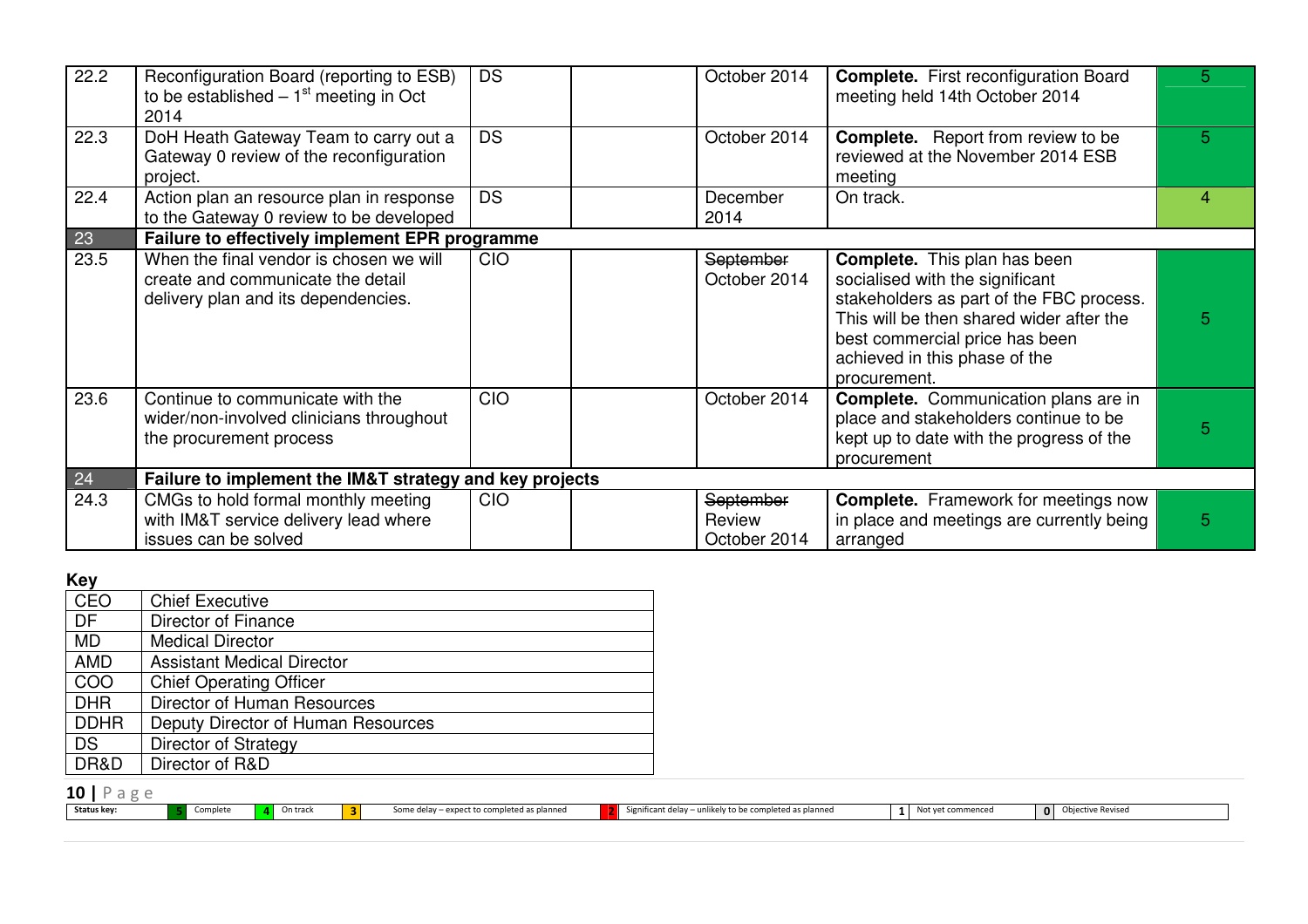| <b>DMC</b>   | Director of Marketing and Communications        |
|--------------|-------------------------------------------------|
| <b>DCQ</b>   | <b>Director of Clinical Quality</b>             |
| <b>CIO</b>   | <b>Chief Information Officer</b>                |
| <b>CMIO</b>  | <b>Chief Medical Information Officer</b>        |
| <b>CD</b>    | <b>Clinical Director</b>                        |
| <b>CMGM</b>  | <b>Clinical Management Group Manager</b>        |
| <b>DDF</b>   | <b>Deputy Director Finance</b>                  |
| <b>CN</b>    | <b>Chief Nurse</b>                              |
| <b>AMD</b>   | Associate Medical Director (Clinical Education) |
| (CE)         |                                                 |
| <b>PPIMM</b> | PPI and Membership Manager                      |

| .                              |         |                                                  |                                                     |              |              |                   |
|--------------------------------|---------|--------------------------------------------------|-----------------------------------------------------|--------------|--------------|-------------------|
| <b>Status key:</b><br>Complete | n tracl | y – expect to completed as planned<br>some delay | y to be completed as planned<br>- Significant delay | et commenced | $\mathbf{0}$ | Objective Revised |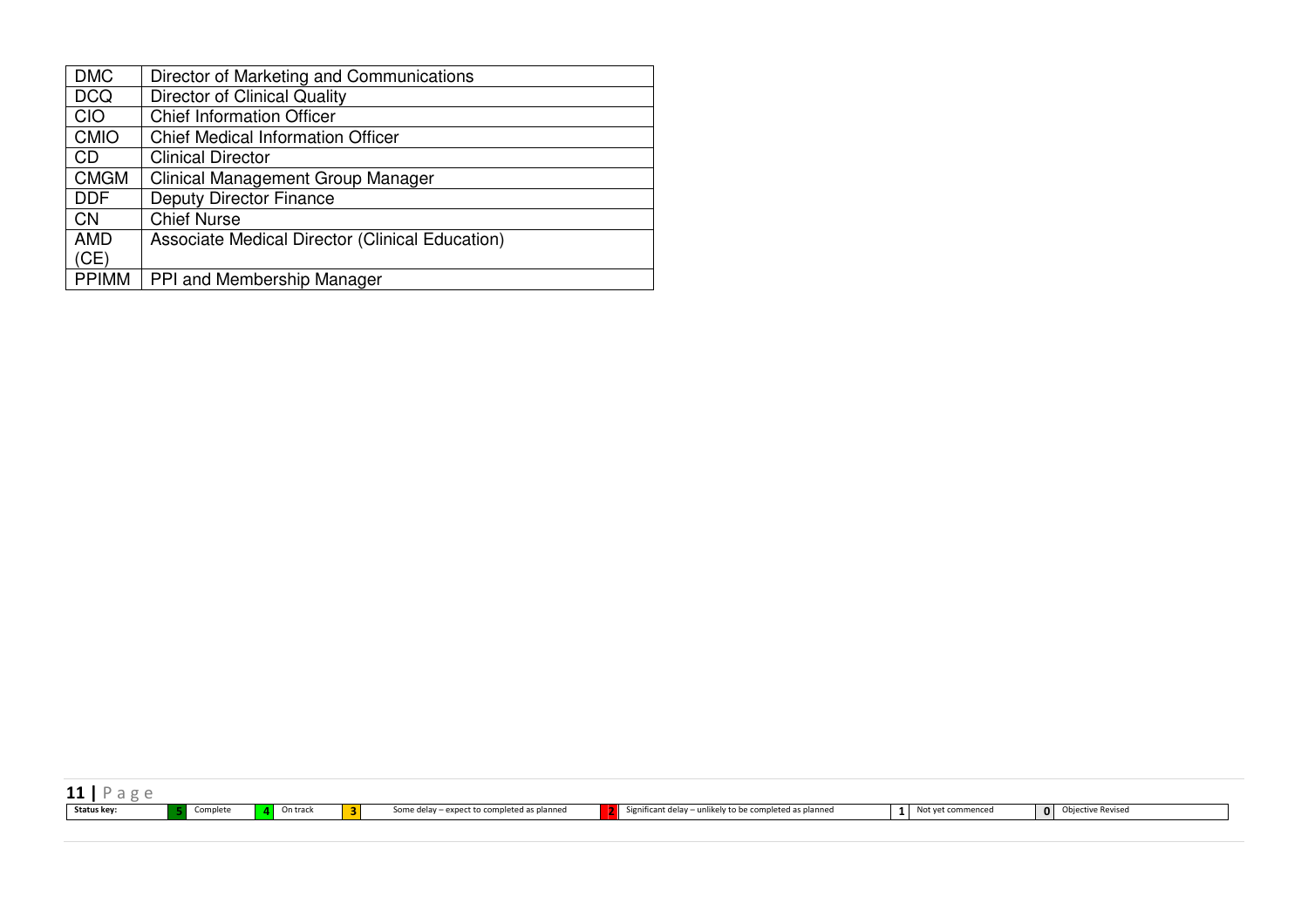|                    | Specialty<br>CMG<br>Risk ID | <b>Risk Title</b><br>Review I<br>있어 is a risk the                                                                                   | <b>Description of Risk</b>                                                                                                                                                                                                                                                                                                                                                                                                                                                                                                                                                                                                                                                                                                                                                                                                                                                                                                                                                                                                                                                                                                                                                                                                                                                                                                                                                                         | <b>Controls in place</b>                                                                                                                                                                                                                                                                                                                                                                                                                                                                                                                                                                                                                                                                                                                                                                                                                                                                                                                                                                                                                                                                                                                                 |                         | <b>Action summary</b>                                                                                                                                                                                                                                                                                                                                   |  |
|--------------------|-----------------------------|-------------------------------------------------------------------------------------------------------------------------------------|----------------------------------------------------------------------------------------------------------------------------------------------------------------------------------------------------------------------------------------------------------------------------------------------------------------------------------------------------------------------------------------------------------------------------------------------------------------------------------------------------------------------------------------------------------------------------------------------------------------------------------------------------------------------------------------------------------------------------------------------------------------------------------------------------------------------------------------------------------------------------------------------------------------------------------------------------------------------------------------------------------------------------------------------------------------------------------------------------------------------------------------------------------------------------------------------------------------------------------------------------------------------------------------------------------------------------------------------------------------------------------------------------|----------------------------------------------------------------------------------------------------------------------------------------------------------------------------------------------------------------------------------------------------------------------------------------------------------------------------------------------------------------------------------------------------------------------------------------------------------------------------------------------------------------------------------------------------------------------------------------------------------------------------------------------------------------------------------------------------------------------------------------------------------------------------------------------------------------------------------------------------------------------------------------------------------------------------------------------------------------------------------------------------------------------------------------------------------------------------------------------------------------------------------------------------------|-------------------------|---------------------------------------------------------------------------------------------------------------------------------------------------------------------------------------------------------------------------------------------------------------------------------------------------------------------------------------------------------|--|
| lomen's<br>lomen's | ã<br>and Children's         | process of manual top- $\Rightarrow$<br>up epidurals in<br>maternity at the LRI<br>could impact on safety<br>and quality of service | 음능 Causes:<br>$\Xi$ The maternity consultant anaesthetists on the delivery<br>suite at the LRI have raised concerns about the over<br>infusion of the new Sapphire epidural pumps when the<br>patient presses the bolus button. The pumps have been<br>delivering variable (under) doses of epidural drugs and<br>were not consistent with the dose programmed. Due to<br>patient safety the Sapphire epidural pumps have been<br>removed from use and the service has commenced<br>midwife top-up epidurals for pain during labour.<br>The sapphire epidural pump does not contain the software<br>to allow delivery of an epidural bolus down a 16 gauge<br>epidural catheter. 16 gauge epidural catheter is most<br>common in the UK, however the rest of the world uses an<br>18 gauge and the 18g is what the company Q Core based<br>in Israel have used when writing the software.<br>Consequences:<br>Serious patient safety issues from drawing up wrong<br>medication and wrong route administration.<br>Patient safety and patient experience issues due to women<br>not receiving adequate top-ups of analgesia.<br>Increase in general anaesthetic risks in theatre.<br>Staff time and resource taken to manually draw up the dosa<br>Staff psychological harm.<br>Potential for an increase in complaints/litigation from patien<br>Adverse publicity and reputation of the service. | OService has commenced midwife top-up epidurals<br>for pain during labour.<br>All service staff briefed about current process and<br>the withdrawal of Sapphire pumps from use.<br>Regular communication with the manufacturer -<br>most recent by way of a conference call on 1st Oct<br>2014 where it has been identified that the sapphire<br>epidural pump does not contain the software to<br>allow delivery of an epidural bolus down a 16 gauge<br>epidural catheter. A 16 gauge epidural catheter is<br>most common in the UK whereas the rest of the<br>world generally use an 18 gauge and it is the 18<br>gauge that the manufacturer (based in Israel) used<br>when writing the software. The manufacturer have<br>provided assurance to UHL Medical Physics that<br>they will issue the updated software (for a 16 gauge)<br>epidural catheter) by Monday 6th Oct.<br>As additional safety bags will be weighed at the start<br>and end of therapy, with information recorded so it<br>can be cross checked to recognise any that seem<br>wildly different from the expected volume change as<br>guided by the number of bolus doses given. | Almost certain<br>Major | Manufacturer to write new software to allow delivery $\frac{10}{3}$ of an epidural bolus down a 16 gauge epidural catheter. Following receipt of new software<br>appropriate testing will be carried out and findings<br>acted on as a matter of priority - Software due<br>06/10/14 and roll out by end of Oct. Risk to be<br>reviewed by 15 Nov 2014. |  |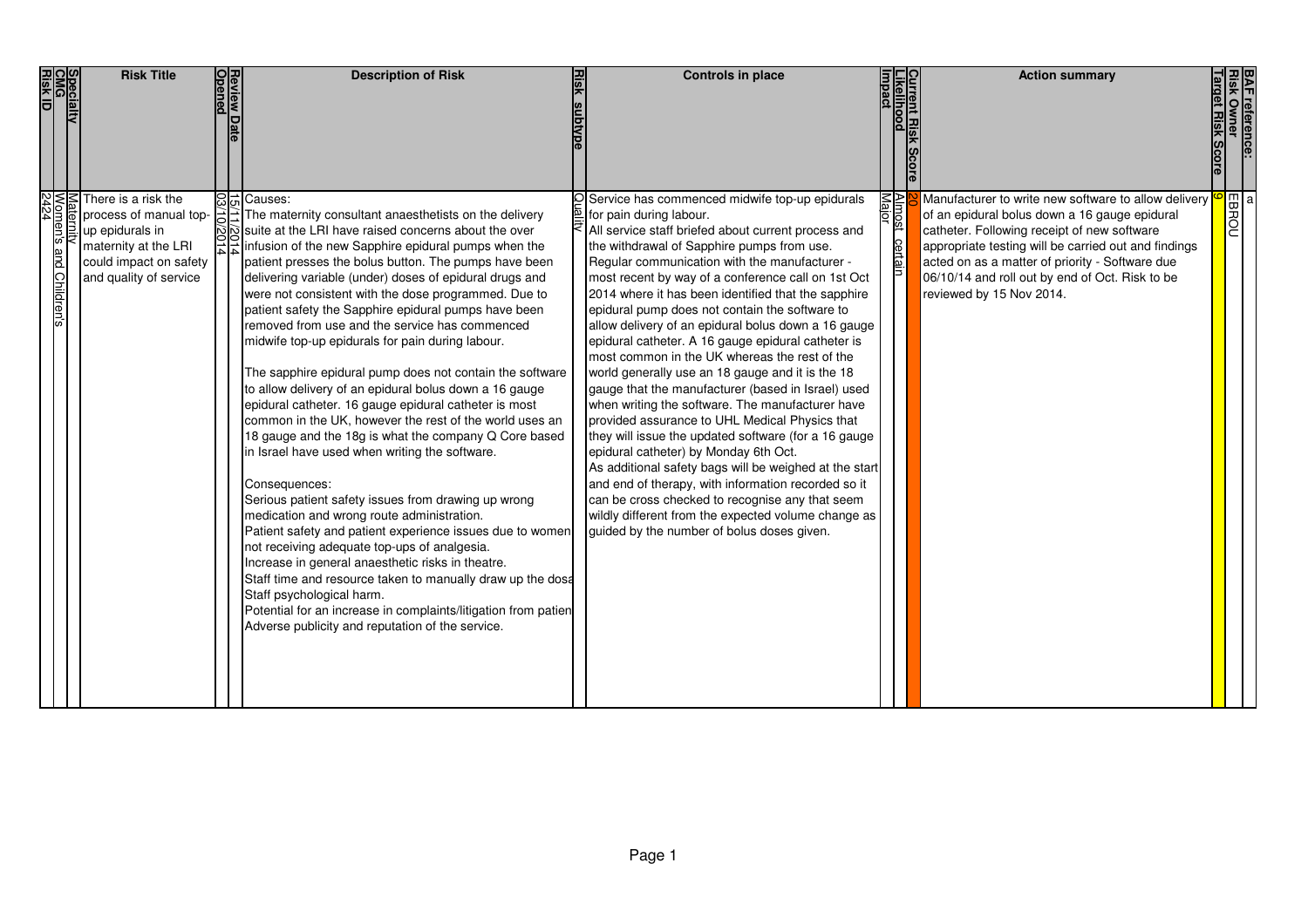| Specialty<br>CMG<br>Risk ID                           | <b>Risk Title</b>                                                                                                                              | <b>Review Date</b><br>Opened | <b>Description of Risk</b>                                                                                                                                                                                                                                                                                                                                                                                                                                                                                                                                                                                                                                                                                                                                                                                                                                                                                                                                                                                                                                                                                                                                                                                                                                                                                                                                                                                                                             | Controls in place                                                                                                                                                                                                                                                                                                                                                                                                                                                                                                                             |                        | Current Risk Score<br>Likelihood<br>Impact | <b>Action summary</b>                                                                                                                                                                                                                                                                                                                                                                                                                                                                                                                                                                                                                                                                                                                                                                                                                                                                                                                                                                                       | <b>BAF reference:<br/>Risk Owner<br/>Target Risk Scc</b> |                 |
|-------------------------------------------------------|------------------------------------------------------------------------------------------------------------------------------------------------|------------------------------|--------------------------------------------------------------------------------------------------------------------------------------------------------------------------------------------------------------------------------------------------------------------------------------------------------------------------------------------------------------------------------------------------------------------------------------------------------------------------------------------------------------------------------------------------------------------------------------------------------------------------------------------------------------------------------------------------------------------------------------------------------------------------------------------------------------------------------------------------------------------------------------------------------------------------------------------------------------------------------------------------------------------------------------------------------------------------------------------------------------------------------------------------------------------------------------------------------------------------------------------------------------------------------------------------------------------------------------------------------------------------------------------------------------------------------------------------------|-----------------------------------------------------------------------------------------------------------------------------------------------------------------------------------------------------------------------------------------------------------------------------------------------------------------------------------------------------------------------------------------------------------------------------------------------------------------------------------------------------------------------------------------------|------------------------|--------------------------------------------|-------------------------------------------------------------------------------------------------------------------------------------------------------------------------------------------------------------------------------------------------------------------------------------------------------------------------------------------------------------------------------------------------------------------------------------------------------------------------------------------------------------------------------------------------------------------------------------------------------------------------------------------------------------------------------------------------------------------------------------------------------------------------------------------------------------------------------------------------------------------------------------------------------------------------------------------------------------------------------------------------------------|----------------------------------------------------------|-----------------|
| <u> Emergency</u><br> 2388<br>and Specialist Medicine | There is risk of<br>delivering a poor and<br>potentially unsafe<br>service to patients<br>presenting in ED with<br>mental health<br>conditions |                              | <b>N</b> g Causes:<br>An increase of over 20% in ED attendances relating to<br>mental health conditions in the past 5yrs.<br>A Inappropriate referrals into the CD<br>Inappropriate referrals into the ED of patients with mental<br>health conditions.<br>Limited resources and experience of staff in the ED to<br>manage mental health conditions.<br>The number of security staff has not increased with the<br>increase in patient numbers (and are unable to restrain<br>patients currently- see associated risk).<br>The facilities in which to manage this patient group are<br>inadequate for this patient group as not currently staffed.<br>Poor systems in place between UHL, LPT, Police & EMAS<br>to manage this patient group.<br>High workload issues in the ED overall and overcapacity.<br>National shortage of mental health beds, leading to<br>placement delays for patients requiring in patient mental<br>health beds.<br>CAMHS service is limited.<br>Consequences:<br>Potentially vulnerable patients are able to leave the ED<br>and are therefore at risk of coming to harm.<br>There have been incidents reported where patients have<br>been able to self harm whilst in the ED.<br>Patients receive sub optimal care in terms of their mental he<br>Increased and serious incidents reported regarding various<br>Patients' privacy and dignity is adversely affected.<br>Risk of staff physical and mental injury/harm. | Security staff allocated to ED via SLA agreement<br>(can intervene if staff become at risk).<br>Violence & Aggression policy.<br>Staff in ED undergo training with regard to mental<br>health.<br>Staff attend personal awareness training.<br>Mental health pathway and assessment process in<br>place in ED.<br>Mental health triage nurse based in MH assessment<br>area of ED, covering UCC and ED.<br>ED Mental Health Nurse Practitioner employed in<br>ED.<br>Medical lead for mental health identified in ED from<br>Consultant body. | <u>Likely</u><br>Major |                                            | Task & Finish group to review security<br>arrangements in terms of Control & Restraint<br>practice in ED - 30/11/14.<br>Missing persons process for ED to append to UHL<br>Missing Patients Policy - 31/12/14.<br>Agreement of role of security staff in ED and agree<br>service level agreement to reflect this - 30/11/14.<br>Training to be available for ED staff with regard to<br>management of aggressive patients, to include<br>breakaway techniques - 30/11/14.<br>Roll out of Mental Health Study Day for ED staff<br>during 2014/15 - 31/03/15.<br>Develop plans in line with Government's "Mandate"<br>to ensure no one in crisis will be turned away by -<br>31/03/15.<br>Partnership working group set up to include UHL,<br>LPT, EMAS & Police to look at improving response<br>times and access to assessment for people with<br>MH issues. Local area will have its own crisis care<br>declaration including a joint statement which<br>demonstrates the Concordat principles - 31/12/14. |                                                          | $\frac{1}{2}$ a |